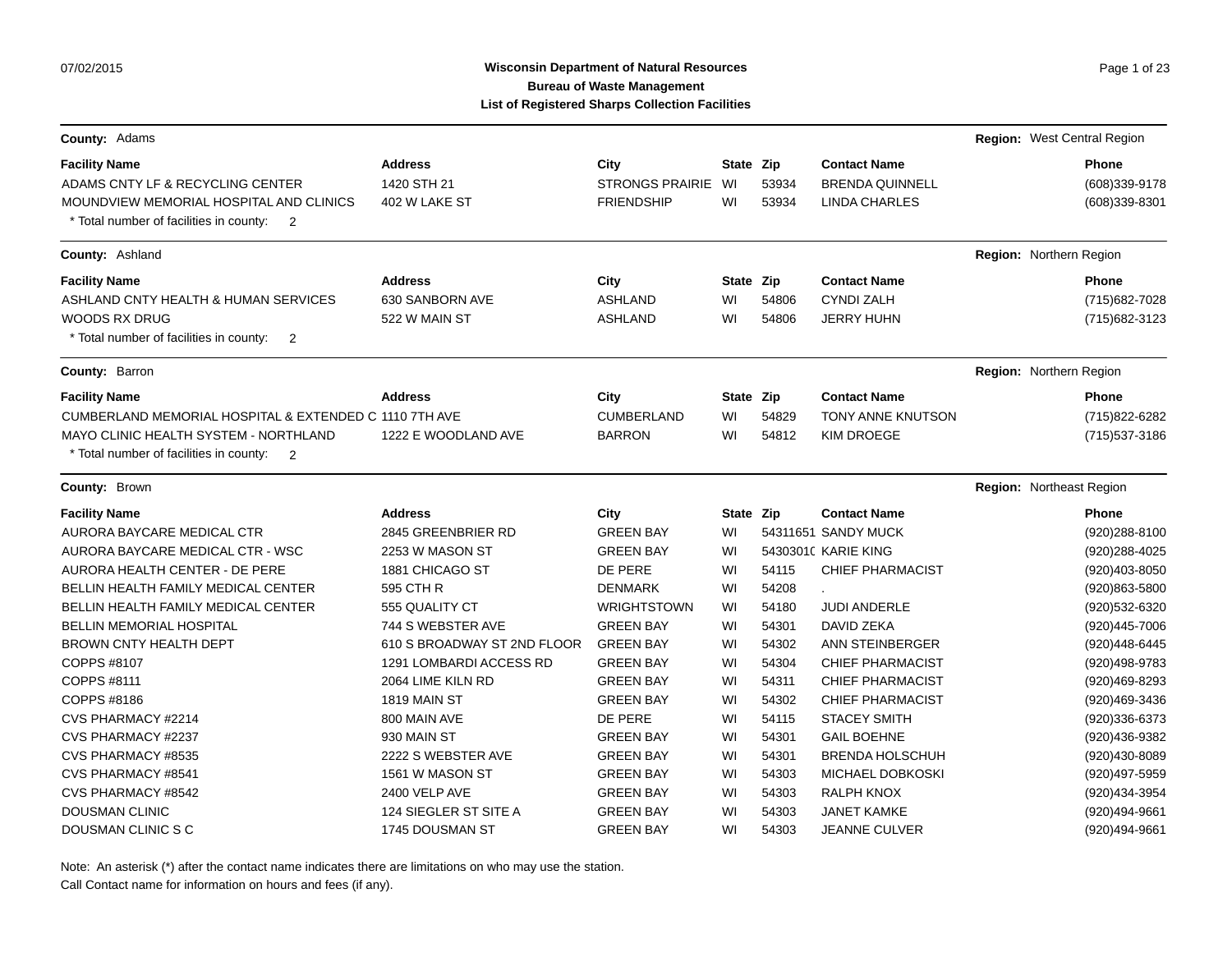**County:** Brown **Region:** Northeast Region

| <b>Facility Name</b>                                      | <b>Address</b>        | City               | State Zip |       | <b>Contact Name</b>               | <b>Phone</b>   |
|-----------------------------------------------------------|-----------------------|--------------------|-----------|-------|-----------------------------------|----------------|
| <b>KRIDERS INC</b>                                        | 1119 W MASON ST       | <b>GREEN BAY</b>   | WI        | 54303 | <b>CINDY VAN GROLL</b>            | (920)499-6772  |
| PREVEA CLINIC                                             | 1821 S WEBSTER AVENUE | <b>GREEN BAY</b>   | WI        | 54301 | <b>JOHN ZELLER</b>                | (920)431-1902  |
| PREVEA CLINIC - PULASKI SITE                              | 920 S ST AUGUSTINE ST | <b>PULASKI</b>     | WI        | 54162 | <b>JOHN ZELLER</b>                | (920)431-1902  |
| PREVEA CLINIC INC                                         | 900 S WEBSTER         | <b>GREEN BAY</b>   | WI        | 54301 | <b>JOHN ZELLER</b>                | (920)431-1902  |
| PREVEA CLINIC INC                                         | 1686 EISENHOWER RD    | DE PERE            | WI        | 54115 | <b>JOHN ZELLER</b>                | (920)431-1902  |
| PREVEA CLINIC INC                                         | 3021 VOYAGER DR       | <b>GREEN BAY</b>   | WI        | 54311 | <b>JOHN ZELLER</b>                | (920)431-1902  |
| PREVEA CLINIC INC                                         | 760 PILGRIM WAY       | <b>GREEN BAY</b>   | WI        | 54304 | <b>JOHN ZELLER</b>                | (920)431-1902  |
| PREVEA CLINIC INC                                         | 2793 LINEVILLE RD     | <b>GREEN BAY</b>   | WI        | 54313 | <b>JOHN ZELLER</b>                | (920)431-1902  |
| PREVEA CLINIC INC                                         | 1715 DOUSMAN ST       | <b>GREEN BAY</b>   | WI        | 54303 | <b>JOHN ZELLER</b>                | (920)431-1902  |
| <b>SHOPKO</b>                                             | 2320 LINEVILLE RD     | <b>GREEN BAY</b>   | WI        | 54313 | <b>JAMIE KINJERSKI</b>            | (920)434-5846  |
| <b>SHOPKO EXPRESS</b>                                     | 3705 MONROE RD        | DE PERE            | WI        | 54115 | <b>NICOLE HILTUNEN</b>            | (920)336-6096  |
| SHOPKO PHARMACY #2001                                     | 216 S MILITARY AVE    | <b>GREEN BAY</b>   | WI        |       | 54303249 MAY KUE                  | (920)499-0895  |
| SHOPKO PHARMACY #2002                                     | 2401 S ONEIDA ST      | <b>GREEN BAY</b>   | WI        |       | 54304529 ELLEN LADOWSKI           | (920)499-2122  |
| SHOPKO PHARMACY #2004                                     | 2430 E MASON ST       | <b>GREEN BAY</b>   | WI        |       | 54302399 NATHAN HAGEN             | (920)468-6044  |
| SHOPKO PHARMACY #2005                                     | 230 N WISCONSIN AVE   | DE PERE            | WI        | 54115 | <b>JIM POELS</b>                  | (920)336-2323  |
| ST MARYS HOSPITAL MEDICAL CENTER                          | 1726 SHAWANO AVE      | <b>GREEN BAY</b>   | WI        | 54303 | , ENVIRONMENTAL SERVICES DIRECTOR | (920)498-4597  |
| ST VINCENT HOSPITAL                                       | 835 S VAN BUREN ST    | <b>GREEN BAY</b>   | WI        | 54307 | ROCKY COMPTON                     | (920)433-8468  |
| WALGREEN CO #11339                                        | 116 N MILITARY AVE    | <b>GREEN BAY</b>   | WI        | 54303 | SADIE JOHNSON                     | (920)498-3247  |
| WALGREEN CO #3088                                         | 1401 E MASON ST       | <b>GREEN BAY</b>   | WI        | 54301 | <b>STEVE BRETZMAN</b>             | (920) 435-7141 |
| WALGREEN CO #3115                                         | 1165 W MASON ST       | <b>GREEN BAY</b>   | WI        | 54303 | SADIE JOHNSEN                     | (920)498-3794  |
| WALGREEN CO #3133                                         | 2301 S ONEIDA ST      | <b>ASHWAUBENON</b> | WI        | 54304 | <b>GREGORY BARNES</b>             | (920)490-0424  |
| WALGREEN CO #3253                                         | 2204 UNIVERSITY AVE   | <b>GREEN BAY</b>   | WI        | 54302 | <b>JOHN WOLFF</b>                 | (920)469-5516  |
| WALGREEN CO #5746                                         | 1995 MAIN ST          | <b>GREEN BAY</b>   | WI        | 54302 | <b>JOAN PICHETTE</b>              | (920)465-6210  |
| WALGREENS CO #10235                                       | 901 MAIN ST           | DE PERE            | WI        | 54115 | <b>KEITH HEROLD</b>               | (920) 983-6153 |
| WALGREENS CO #6569                                        | 464 CARDINAL LN       | <b>GREEN BAY</b>   | WI        | 54313 | <b>LEE GLINIECKI</b>              | (920)661-9355  |
| * Total number of facilities in county:<br>42             |                       |                    |           |       |                                   |                |
| County: Buffalo                                           |                       |                    |           |       | Region: West Central Region       |                |
| <b>Facility Name</b>                                      | <b>Address</b>        | City               | State Zip |       | <b>Contact Name</b>               | Phone          |
| MONDOVI HEALTHMART PHARMACY                               | 122 S EAU CLAIRE ST   | <b>MONDOVI</b>     | WI        | 54755 | <b>BRIAN EVANS</b>                | (715) 926-4038 |
| * Total number of facilities in county:<br>$\overline{1}$ |                       |                    |           |       |                                   |                |
| <b>County: Burnett</b>                                    |                       |                    |           |       | Region: Northern Region           |                |
| <b>Facility Name</b>                                      | <b>Address</b>        | City               | State Zip |       | <b>Contact Name</b>               | <b>Phone</b>   |
| <b>BURNETT MEDICAL CENTERS</b>                            | 257 W ST GEORGE AVE   | <b>GRANTSBURG</b>  | WI        | 54840 | <b>JOHN HESSON</b>                | (715) 463-5353 |
| $*$ Total number of faoilities in equature $\overline{A}$ |                       |                    |           |       |                                   |                |

Total number of facilities in county: 1

Note: An asterisk (\*) after the contact name indicates there are limitations on who may use the station.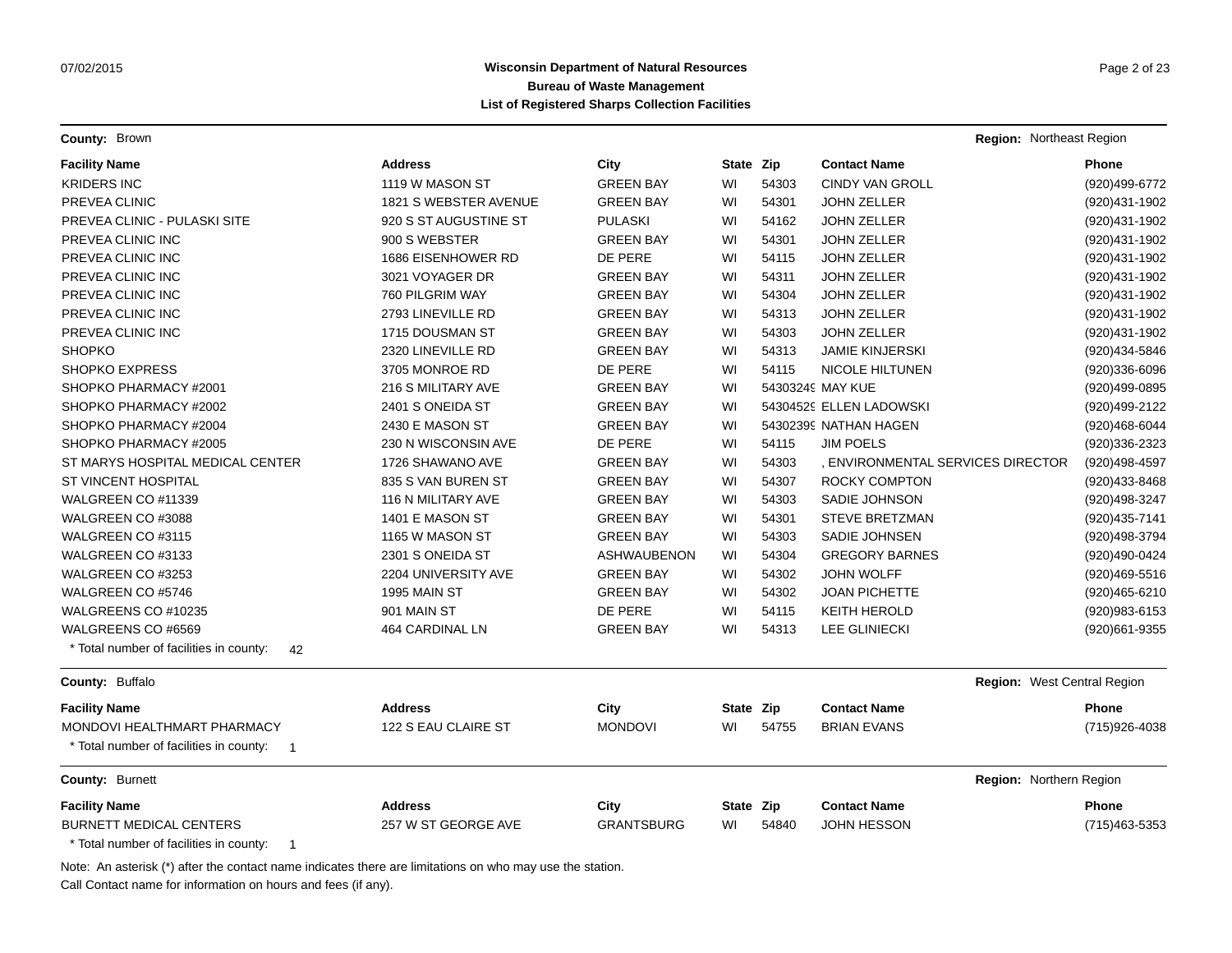# Wisconsin Department of Natural Resources **Page 3 of 23** Page 3 of 23 **Bureau of Waste Management List of Registered Sharps Collection Facilities**

|                                                           |                        | List of Registered Sharps Collection Facilities |           |       |                          |                              |
|-----------------------------------------------------------|------------------------|-------------------------------------------------|-----------|-------|--------------------------|------------------------------|
| County: Calumet                                           |                        |                                                 |           |       |                          | Region: Northeast Region     |
| <b>Facility Name</b>                                      | <b>Address</b>         | City                                            | State Zip |       | <b>Contact Name</b>      | <b>Phone</b>                 |
| CALUMET CNTY HEALTH DEPARTMENT                            | 206 COURT ST           | <b>CHILTON</b>                                  | WI        | 53014 | <b>BONNIE KOLBE</b>      | (920)849-1432                |
| COPPS #8108                                               | 1919 E CALUMET ST      | <b>APPLETON</b>                                 | WI        | 54915 | <b>CHIEF PHARMACIST</b>  | (920) 734-3882               |
| * Total number of facilities in county:<br>$\overline{2}$ |                        |                                                 |           |       |                          |                              |
| County: Chippewa                                          |                        |                                                 |           |       |                          | Region: West Central Region  |
| <b>Facility Name</b>                                      | <b>Address</b>         | City                                            | State Zip |       | <b>Contact Name</b>      | Phone                        |
| CHIPPEWA CNTY DEPT OF PUBLIC HEALTH                       | 711 N BRIDGE ST        | <b>CHIPPEWA FALLS</b>                           | WI        | 54729 | JEAN DURCH, RNC          | (715) 726-7900               |
| <b>EDS PHARMACY</b>                                       | 1511 MAIN ST           | <b>BLOOMER</b>                                  | WI        | 54724 | <b>TYLER LANG</b>        | (715) 568-2190               |
| ST JOSEPHS HOSPITAL                                       | 2661 CTH I             | <b>CHIPPEWA FALLS</b>                           | WI        |       | 54729149 JOSEPH OBERWEIS | (715) 726-3320               |
| * Total number of facilities in county:<br>-3             |                        |                                                 |           |       |                          |                              |
| <b>County: Columbia</b>                                   |                        |                                                 |           |       |                          | Region: South Central Region |
| <b>Facility Name</b>                                      | <b>Address</b>         | City                                            | State Zip |       | <b>Contact Name</b>      | Phone                        |
| <b>COLUMBUS COMMUNITY HOSPITAL</b>                        | 1515 PARK AVE          | <b>COLUMBUS</b>                                 | WI        | 53925 | <b>SHAWN LERCH</b>       | (920) 623-1275               |
| MALLATTS PHARMACY & COSTUMES #103                         | 801 N MAIN ST          | <b>LODI</b>                                     | WI        |       | 53555127 PATTI ROUSE     | (608) 592-3256               |
| PARDEEVILLE HOMETOWN PHARMACY                             | 135 N MAIN ST          | PARDEEVILLE                                     | WI        | 53954 | <b>MIKE HILLER</b>       | (608)429-2325                |
| POYNETTE HOMETOWN PHARMACY                                | 317 N USH 51           | <b>POYNETTE</b>                                 | WI        | 53955 | <b>EVELYN BUSS</b>       | (608) 635-9456               |
| RANDOLPH HOMETOWN PHARMACY                                | 107 N HIGH ST          | <b>RANDOLPH</b>                                 | WI        | 53956 | RACHAEL DONATELLE        | (920)326-5242                |
| <b>RHYME DRUG</b>                                         | 113 E COOK ST          | <b>PORTAGE</b>                                  | WI        | 53901 | <b>TOM CHRISTIANSON</b>  | (608) 742-3737               |
| RIO HOMETOWN PHARMACY                                     | 208 LINCOLN AVE        | <b>RIO</b>                                      | WI        | 53960 | <b>RYAN BENDER</b>       | (920)992-3369                |
| SAUK PRAIRIE HEALTHCARE-LODI MEDICAL CLINIC               | 160 VALLEY DR          | <b>LODI</b>                                     | WI        | 53555 | PAMALA ZINS              | (608) 643-7229               |
| <b>SHARROW DRUGS</b>                                      | 100 S LUDINGTON ST     | <b>COLUMBUS</b>                                 | WI        | 53925 | <b>NICK SHARROW</b>      | (920) 623-2700               |
| TRAVEL MART PHARMACY                                      | 802 BROADWAY           | <b>WISCONSIN DELLS</b>                          | WI        | 53965 | <b>MICHAEL SWEENEY</b>   | (608) 253-4231               |
| UW HEALTH COLUMBUS CLINIC                                 | 1511 PARK AVE          | <b>COLUMBUS</b>                                 | WI        | 53925 | MICHAEL HOLMAN           | (608) 287-2182               |
| WALGREEN CO #7732                                         | 2700 NEW PINERY RD     | <b>PORTAGE</b>                                  | WI        | 53901 | <b>JEFF HEBL</b>         | (608) 742-5727               |
| <b>WILZ DRUG</b>                                          | 140 E COOK ST          | <b>PORTAGE</b>                                  | WI        | 53901 | <b>LARRY WILZ</b>        | (608) 742-3545               |
| * Total number of facilities in county:<br>13             |                        |                                                 |           |       |                          |                              |
| County: Dane                                              |                        |                                                 |           |       |                          | Region: South Central Region |
| <b>Facility Name</b>                                      | <b>Address</b>         | City                                            | State Zip |       | <b>Contact Name</b>      | <b>Phone</b>                 |
| <b>BELLEVILLE FAMILY MEDICINE</b>                         | 21 SOUTH VINE ST       | <b>BELLEVILLE</b>                               | WI        | 53580 | PEGGY SOEHNLEIN          | (608)424-1381                |
| <b>BELLEVILLE HOMETOWN PHARMACY</b>                       | 1019 RIVER ST          | <b>BELLEVILLE</b>                               | WI        | 53508 | <b>JUDITH EDGE</b>       | (608) 424-3364               |
| <b>BERGMANNS PHARMACY</b>                                 | 2960 CAHILL MAIN STE 2 | <b>MADISON</b>                                  | WI        | 53711 | DARREL BROWN             | (608) 273-4493               |
| <b>COMMUNITY PHARMACY</b>                                 | 341 STATE ST           | <b>MADISON</b>                                  | WI        | 53703 | <b>GEORGE DRECKMANN</b>  | $(608)267 - 2626$            |
| COPPS #8102                                               | 2538 IRONWOOD DR       | <b>SUN PRAIRIE</b>                              | WI        | 53590 | <b>CHIEF PHARMACIST</b>  | (608) 837-2867               |
|                                                           |                        |                                                 |           |       |                          |                              |

Note: An asterisk (\*) after the contact name indicates there are limitations on who may use the station.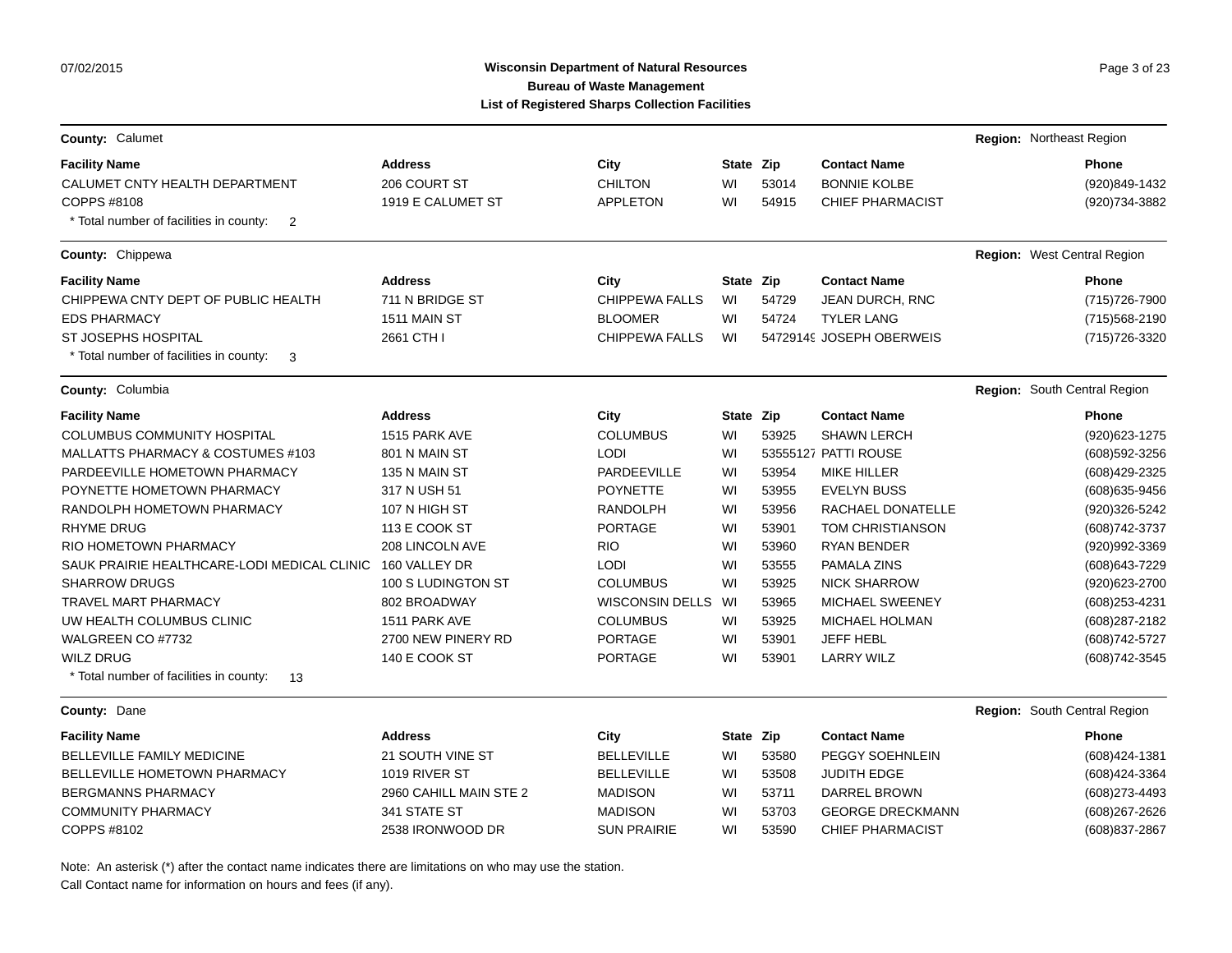**County:** Dane **Region:** South Central Region **Region:** South Central Region **Region:** South Central Region

| <b>Facility Name</b>                                       | <b>Address</b>        | City                 | State Zip |       | <b>Contact Name</b>      | Phone             |
|------------------------------------------------------------|-----------------------|----------------------|-----------|-------|--------------------------|-------------------|
| COPPS #8130                                                | 640 E MAIN ST         | <b>SUN PRAIRIE</b>   | WI        | 53590 | <b>CHIEF PHARMACIST</b>  | (608) 837-3821    |
| COPPS #8178                                                | 2502 SHOPKO DR        | <b>MADISON</b>       | WI        | 53704 | <b>CHIEF PHARMACIST</b>  | (608) 243-7788    |
| COPPS #8180                                                | 3650 UNIVERSITY AVE   | SHOREWOOD HILL! WI   |           | 53705 | <b>CHIEF PHARMACIST</b>  | (608) 231-2533    |
| COTTAGE GROVE HOMETOWN PHARMACY                            | 536 SOUTHING GRANGE   | <b>COTTAGE GROVE</b> | WI        | 53527 | <b>MATHEW MABIE</b>      | (608)839-3335     |
| <b>CUB PHARMACY</b>                                        | 7455 MINERAL POINT RD | <b>MADISON</b>       | WI        | 53717 | <b>GEORGE DRECKMANN</b>  | (608) 267-2626    |
| <b>CUB PHARMACY</b>                                        | 4141 NAKOOSA TR       | <b>MADISON</b>       | WI        | 53714 | <b>GEORGE DRECKMANN</b>  | (608) 267-2626    |
| DEERFIELD HOMETOWN PHARMACY                                | 10 LIBERTY ST STE 106 | <b>DEERFIELD</b>     | WI        | 53531 | <b>JENNIFER MATTE</b>    | $(608)764 - 1500$ |
| DEFOREST HOMETOWN PHARMACY                                 | 645 S MAIN ST         | DE FOREST            | WI        | 53532 | <b>JIM BUTCHER</b>       | (608)846-4736     |
| <b>MADISON CTY</b>                                         | 1501 W BADGER RD      | <b>MADISON</b>       | WI        | 53713 | <b>GEORGE DRECKMANN</b>  | (608) 267-2626    |
| MADISON CTY MOTOR EQUIPMENT DIV                            | 4602 SYCAMORE AVE     | <b>MADISON</b>       | WI        | 53714 | <b>GEORGE DRECKMANN</b>  | (608) 267-2626    |
| MADISON ENVIRONMENTAL RESOURCING INC (MER 1310 W BADGER RD |                       | <b>MADISON</b>       | WI        | 53713 | <b>JIM FITZPATRICK</b>   | (608) 257-7652    |
| MALLATT HOMECARE PHARMACY                                  | 3250 KINGSLEY WAY     | <b>MADISON</b>       | WI        | 53713 | <b>GEORGE DRECKMANN</b>  | (608) 267-2626    |
| <b>MALLATT PHARMACY</b>                                    | 3506 MONROE ST        | <b>MADISON</b>       | WI        | 53711 | <b>GEORGE DRECKMANN</b>  | (608) 267-2626    |
| <b>MALLATTS PHARMACY &amp; COSTUMES</b>                    | 233 S CENTURY AVE     | WAUNAKEE             | WI        | 53597 | <b>MIKE FLINT</b>        | (608)849-7888     |
| MCFARLAND HOMETOWN PHARMACY                                | 4880 LARSON BEACH RD  | <b>MCFARLAND</b>     | WI        | 53558 | TONY PETERANGELO         | (608) 838-7455    |
| MEADOWOOD PHARMACY                                         | 5718 RAYMOND RD       | <b>MADISON</b>       | WI        | 53711 | <b>GEORGE DRECKMANN</b>  | (608) 267-2626    |
| <b>MEDICINE SHOPPE</b>                                     | 4604 MONONA DR        | <b>MADISON</b>       | WI        | 53716 | <b>GEORGE DRECKMANN</b>  | (608) 267-2626    |
| NEUHAUSER PHARMACIES INC                                   | 1875 MONROE ST        | <b>MADISON</b>       | WI        | 53711 | <b>PEG BREUER</b>        | (608) 256-8712    |
| NORTHEAST FAMILY MED CTR - UW MAD FAMLY MEI 3209 DRYDEN DR |                       | <b>MADISON</b>       | WI        |       | 53704309 JOEL SANFTLEBEN | (608) 241-9020    |
| OAKWOOD VIL - WEST                                         | 6201 MINERAL POINT RD | <b>MADISON</b>       | WI        | 53705 | <b>RANDY BUTTERS</b>     | (608)230-4340     |
| OCONNELL PHARMACY                                          | 302 S GRAND AVE       | <b>SUN PRAIRIE</b>   | WI        | 53590 | MICHELE O'CONNELL        | (608) 837-5949    |
| OREGON HOMETOWN PHARMACY                                   | 815 N MAIN ST         | <b>OREGON</b>        | WI        | 53575 | <b>KIM SHUMAKER</b>      | (608) 835-3191    |
| PICK N SAVE #6390                                          | 1750 STH 51 W         | <b>STOUGHTON</b>     | WI        | 53589 | <b>CHIEF PHARMACIST</b>  | (608) 873-3069    |
| SAUK PRAIRIE HOSPITAL-BLACK EARTH CLINIC                   | 1529 HWY 14           | <b>BLACK EARTH</b>   | WI        | 53515 | PAMALA ZINS              | (608) 643-7229    |
| SHAFER PHARMACY                                            | 1255 WILLIAMSON ST    | <b>MADISON</b>       | WI        | 53703 | <b>GEORGE DRECKMANN</b>  | (608) 267-2626    |
| SHOPKO STORE NO 034                                        | 2602 SHOPKO DR        | <b>MADISON</b>       | WI        | 53704 | <b>GEORGE DRECKMANN</b>  | (608) 267-2626    |
| SHOPKO-EAST TOWNE                                          | 2201 ZEIER RD         | <b>MADISON</b>       | WI        | 53704 | <b>GEORGE DRECKMANN</b>  | (608) 267-2626    |
| SHOPKO-WEST TOWNE                                          | 7401 MINERAL PT RD    | <b>MADISON</b>       | WI        | 53717 | <b>GEORGE DRECKMANN</b>  | (608) 267-2626    |
| THE EAST SIDE CLUB                                         | 3735 MONONA DR        | <b>MADISON</b>       | WI        | 53714 | <b>NANCY SCHMELZER</b>   | (608) 222-9131    |
| UW HEALTH (1 S. PARK)                                      | 1 S PARK ST           | <b>MADISON</b>       | WI        | 53715 | <b>MICHAEL HOLMAN</b>    | (608) 287-2182    |
| UW HEALTH (20 S PARK)                                      | 20 S PARK ST          | <b>MADISON</b>       | WI        | 53715 | <b>MICHAEL HOLMAN</b>    | (608) 287-2182    |
| UW HEALTH EAST TOWNE CLINIC                                | 4122 EAST TOWNE BLVD  | <b>MADISON</b>       | WI        | 53704 | MICHAEL HOLMAN           | (608) 287-2182    |
| UW HEALTH FITCHBURG CLINIC                                 | 5543 E CHERYL PKWY    | <b>FITCHBURG</b>     | WI        | 53711 | MICHAEL HOLMAN           | (608) 287-2182    |
| UW HEALTH OREGON CLINIC                                    | 137 S MAIN ST         | <b>OREGON</b>        | WI        | 53575 | <b>MICHAEL HOLMAN</b>    | (608) 287-2182    |
| UW HEALTH PHYSICIANS CROSS PLAINS CLINIC                   | 2418 BREWERY RD       | <b>CROSS PLAINS</b>  | WI        | 53528 | <b>MICHAEL HOLMAN</b>    | (608)270-6569     |
| UW HEALTH PHYSICIANS MT HOREB CLINIC                       | 600 N 8TH ST          | <b>MOUNT HOREB</b>   | WI        | 53572 | MICHAEL HOLMAN           | (608) 287-2182    |

Note: An asterisk (\*) after the contact name indicates there are limitations on who may use the station.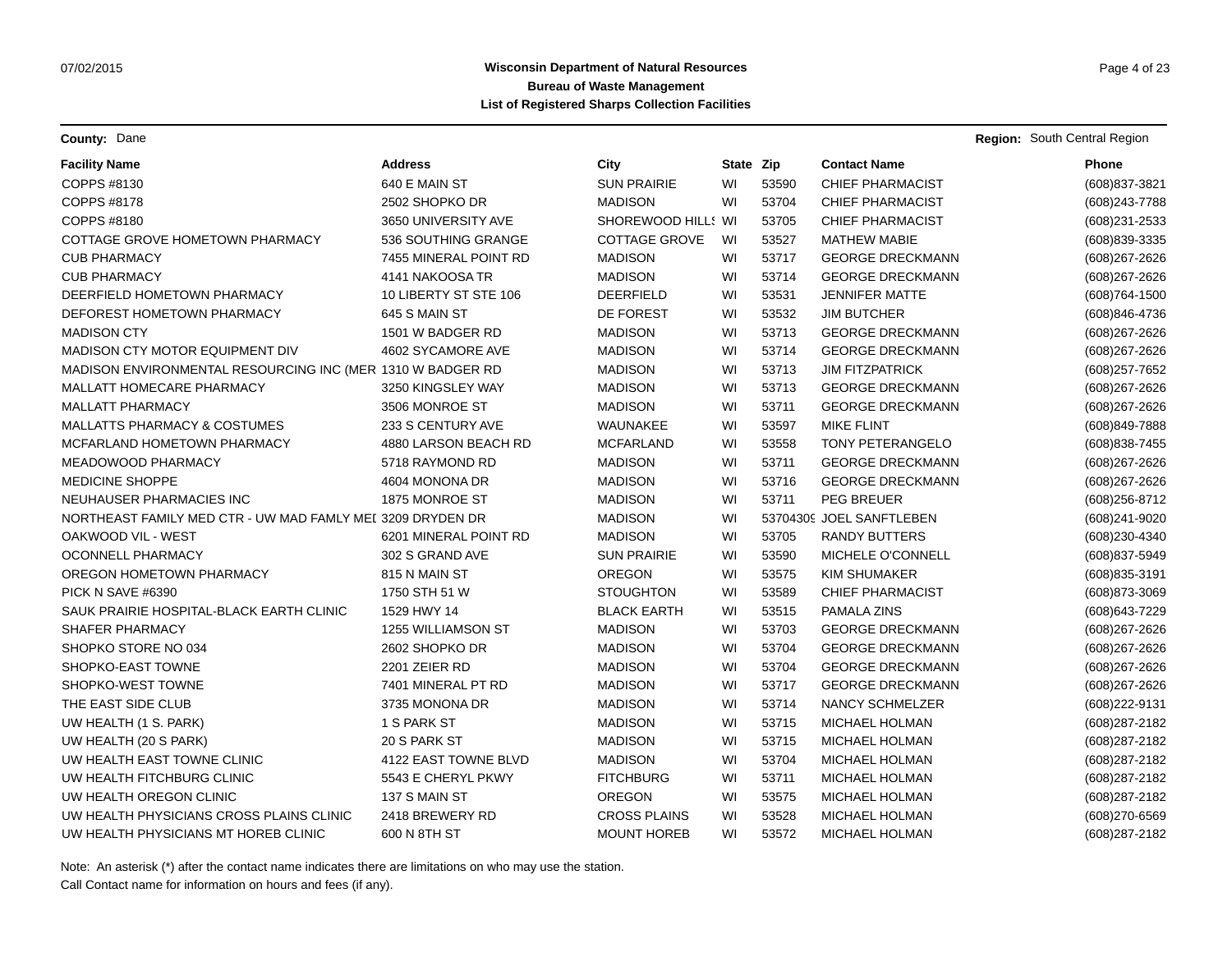**County:** Dane **Region:** South Central Region **Region:** South Central Region **Region:** South Central Region

| <b>Facility Name</b>                                                | <b>Address</b>        | City                | State Zip |       | <b>Contact Name</b>         |                              | <b>Phone</b>   |
|---------------------------------------------------------------------|-----------------------|---------------------|-----------|-------|-----------------------------|------------------------------|----------------|
| UW HEALTH PHYSICIANS ODANA CLINIC                                   | 5714 ODANA RD         | <b>MADISON</b>      | WI        | 53719 | <b>MICHAEL HOLMAN</b>       |                              | (608) 287-2182 |
| UW HEALTH PHYSICIANS SUN PRAIRIE CLINIC                             | 1270 W MAIN ST        | <b>SUN PRAIRIE</b>  | WI        | 53590 | <b>MICHAEL HOLMAN</b>       |                              | (608) 287-2182 |
| UW HEALTH WAUNAKEE CLINIC                                           | 208 S CENTURY AVE     | WAUNAKEE            | WI        | 53597 | MICHAEL HOLMAN              |                              | (608) 287-2182 |
| UW HEALTH WEST TOWNE CLINIC                                         | 7102 MINERAL POINT RD | <b>MADISON</b>      | WI        | 53717 | <b>MICHAEL HOLMAN</b>       |                              | (608) 287-2182 |
| VERONA FAMILY MEDICAL CLINIC UW HEALTH                              | 100 N NINE MOUND RD   | <b>VERONA</b>       | WI        | 53593 | <b>MICHAEL WILSON</b>       |                              | (608) 263-3957 |
| <b>VERONA HOMETOWN PHARMACY</b>                                     | 202 S MAIN ST         | <b>VERONA</b>       | WI        | 53593 | <b>GARY BONGEY</b>          |                              | (608)848-8020  |
| WALGREEN CO # 2848                                                  | 606 S WHITNEY WAY     | <b>MADISON</b>      | WI        | 53711 | <b>GEORGE DRECKMANN</b>     |                              | (608) 267-2626 |
| WALGREEN CO # 2879                                                  | 2121 S PARK ST        | <b>MADISON</b>      | WI        | 53713 | <b>GEORGE DRECKMANN</b>     |                              | (608) 267-2626 |
| WALGREEN CO #10573                                                  | 5702 RAYMOND RD       | <b>MADISON</b>      | WI        | 53711 | <b>GEORGE DRECKMANN</b>     |                              | (607) 267-2626 |
| WALGREEN CO #2967                                                   | 1725 NORTHPORT DR     | <b>MADISON</b>      | WI        | 53704 | <b>GEORGE DRECKMANN</b>     |                              | (608) 267-2626 |
| WALGREEN CO #3329                                                   | 4641 VERONA RD        | <b>MADISON</b>      | WI        | 53711 | <b>GEORGE DRECKMANN</b>     |                              | (608) 267-2626 |
| WALGREEN CO #3393                                                   | 108 COTTAGE GROVE RD  | <b>MADISON</b>      | WI        | 53716 | <b>GEORGE DRECKMANN</b>     |                              | (608) 267-2626 |
| WALGREEN CO #4240                                                   | 3710 E WASHINGTON AVE | <b>MADISON</b>      | WI        | 53704 | <b>GEORGE DRECKMANN</b>     |                              | (608) 267-2626 |
| WALGREEN CO #4805                                                   | 4518 COTTAGE GROVE RD | <b>MADISON</b>      | WI        | 53716 | <b>GEORGE DRECKMANN</b>     |                              | (608) 267-2626 |
| WALGREEN CO #5233                                                   | 6601 MCKEE RD         | <b>MADISON</b>      | WI        | 53719 | <b>GEORGE DRECKMANN</b>     |                              | (608) 267-2626 |
| WALGREEN CO #6130                                                   | 3700 UNIVERSITY AVE   | <b>MADISON</b>      | WI        | 53705 | <b>GEORGE DRECKMANN</b>     |                              | (608) 267-2626 |
| WALGREEN CO #6132                                                   | 2909 E WASHINGTON AVE | <b>MADISON</b>      | WI        | 53704 | <b>GEORGE DRECKMANN</b>     |                              | (608) 267-2626 |
| <b>WALGREEN CORP</b>                                                | 7810 MINERAL PT RD    | <b>MADISON</b>      | WI        | 53717 | <b>GEORGE DRECKMANN</b>     |                              | (608) 267-2626 |
| WALGREEN CORP- E MAIN ST - MADISON                                  | 13 E MAIN ST          | <b>MADISON</b>      | WI        | 53703 | <b>GEORGE DRECKMANN</b>     |                              | (608) 267-2626 |
| * Total number of facilities in county:<br>60                       |                       |                     |           |       |                             |                              |                |
| County: Dodge                                                       |                       |                     |           |       |                             | Region: South Central Region |                |
| <b>Facility Name</b>                                                | <b>Address</b>        | City                | State Zip |       | <b>Contact Name</b>         |                              | <b>Phone</b>   |
| BEAVER DAM COMMUNITY HOSPITALS                                      | 707 S UNIVERSITY AVE  | <b>BEAVER DAM</b>   | WI        | 53916 | <b>TRINITY PULVERMACHER</b> |                              | (920)887-4099  |
| * Total number of facilities in county:<br>$\overline{\phantom{0}}$ |                       |                     |           |       |                             |                              |                |
| County: Door                                                        |                       |                     |           |       |                             | Region: Northeast Region     |                |
| <b>Facility Name</b>                                                | <b>Address</b>        | City                | State Zip |       | <b>Contact Name</b>         |                              | <b>Phone</b>   |
| AURORA NOR-DOOR CLINIC                                              | 2521 S BAY SHORE DR   | <b>SISTER BAY</b>   | WI        | 54234 | MICHAEL FLOOD               |                              | (920) 854-2347 |
| <b>AURORA PHARMACY</b>                                              | 1910 ALABAMA ST       | <b>STURGEON BAY</b> | WI        | 54235 | <b>CAROL ERDMAN</b>         |                              | (920)746-7200  |
| <b>BAY PHARMACY</b>                                                 | 112 CHERRY POINT MALL | <b>STURGEON BAY</b> | WI        | 54235 | <b>GREGORY ROHDE</b>        |                              | (920)746-2977  |
| <b>BAYLAKE BANK</b>                                                 | 9679 HWY 57           | <b>BRUSSELS</b>     | WI        |       | 54204003 MICHAEL GILSON     |                              | (920) 825-7022 |
| COMMUNITY CLINIC OF DOOR COUNTY                                     | 1623 RHODE ISLAND ST  | <b>STURGEON BAY</b> | WI        | 54235 | <b>JANE HERLITZ</b>         |                              | (920) 746-8989 |
| DOOR COUNTY PUBLIC HEALTH DEPT                                      | 421 NEBRASKA ST       | <b>STURGEON BAY</b> | WI        | 54235 | RHONDA KOLBERG              |                              | (920) 746-2234 |
| GOLDEN LIVING CTR DORCHESTER HEALTH & REH, 200 N 7TH AVE            |                       | <b>STURGEON BAY</b> | WI        | 54235 | <b>MEGHAN MEHLBERG</b>      |                              | (920)743-6274  |
| NORTH SHORE MEDICAL CLINIC                                          | 3711 HWY 42 N         | <b>FISH CREEK</b>   | WI        | 54212 | <b>GREGORY HOLUB</b>        |                              | (920)868-3511  |

Note: An asterisk (\*) after the contact name indicates there are limitations on who may use the station.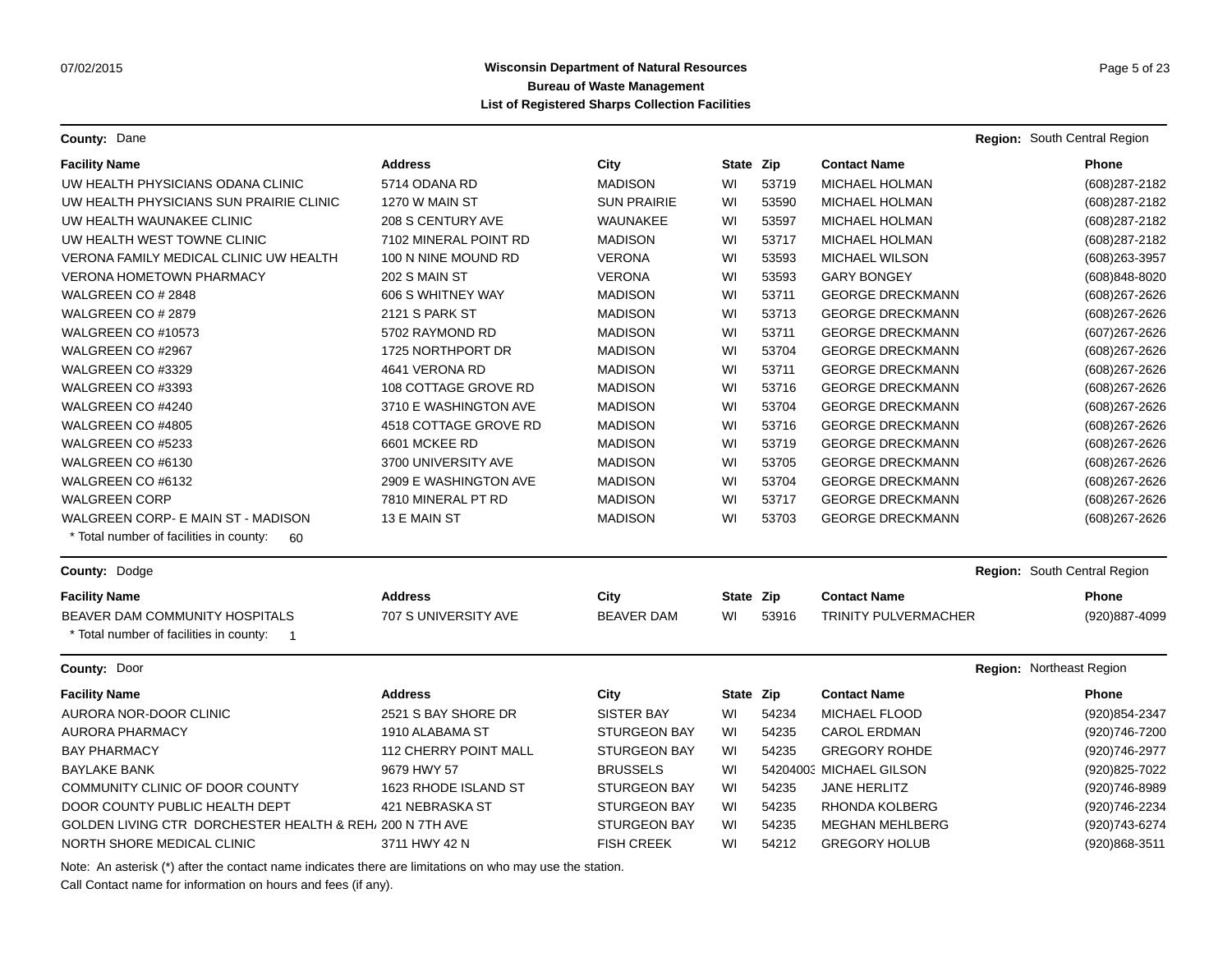# Wisconsin Department of Natural Resources **Page 6 of 23** Page 6 of 23 **Bureau of Waste Management List of Registered Sharps Collection Facilities**

| County: Door                                                                      |                              |                            |           |       |                                    | Region: Northeast Region    |
|-----------------------------------------------------------------------------------|------------------------------|----------------------------|-----------|-------|------------------------------------|-----------------------------|
| <b>Facility Name</b>                                                              | <b>Address</b>               | City                       | State Zip |       | <b>Contact Name</b>                | <b>Phone</b>                |
| NORTH SHORE MEDICAL CLINIC                                                        | 323 S 18TH AVE               | <b>STURGEON BAY</b>        | WI        | 54235 | <b>GREGORY HOLUB</b>               | (920)746-0510               |
| <b>SCANDIA VIL GOOD SAMARITAN</b>                                                 | 290 SMITH DR                 | <b>SISTER BAY</b>          | WI        | 54234 | MICHELE NOTZ                       | (920) 854-2317              |
| SHOPKO HOMETOWN                                                                   | 2541 S BAY SHORE DR          | <b>SISTER BAY</b>          | WI        | 54234 | , MGR                              | (920) 854-9180              |
| <b>WASHINGTON ISLAND CLINIC</b>                                                   | 910 MAIN RD                  | <b>WASHINGTON ISLAI WI</b> |           | 54246 | <b>GREGORY HOLUB</b>               | (920)847-2424               |
| * Total number of facilities in county:<br>12                                     |                              |                            |           |       |                                    |                             |
| <b>County: Douglas</b>                                                            |                              |                            |           |       |                                    | Region: Northern Region     |
| <b>Facility Name</b>                                                              | <b>Address</b>               | City                       | State Zip |       | <b>Contact Name</b>                | <b>Phone</b>                |
| SAINT MARYS HOSPITAL SUPERIOR                                                     | 3500 TOWER AVE               | <b>SUPERIOR</b>            | WI        | 54880 | <b>MARY KLUN*</b>                  | (715) 395-1293              |
| * Total number of facilities in county:<br>$\overline{\phantom{1}}$               |                              |                            |           |       |                                    |                             |
| <b>County: Dunn</b>                                                               |                              |                            |           |       |                                    | Region: West Central Region |
| <b>Facility Name</b>                                                              | <b>Address</b>               | City                       | State Zip |       | <b>Contact Name</b>                | <b>Phone</b>                |
| BOYCEVILLE AREA COLLECTION STATION & WBS                                          | <b>E2698 CTH N</b>           | <b>BOYCEVILLE</b>          | WI        |       | <b>GEORGE HAYDUCSKO</b>            | (715) 232-4017              |
| <b>COLFAX AREA COLLECTION STATION &amp; WBS</b>                                   | N9417 810TH ST               | <b>COLFAX TN</b>           | WI        |       | <b>GEORGE HAYDUCSKO</b>            | (715) 232-4017              |
| CONNORSVILLE AREA COLLECTION STATION                                              | E1285 1256TH AVE             | <b>CONNORSVILLE</b>        | WI        | 54725 | <b>GEORGE HAYDUCSKO</b>            | (715) 232-4017              |
| DOWNSVILLE AREA COLLECTION STATION                                                | N2723 440TH ST               | <b>DOWNSVILLE</b>          | WI        | 54735 | <b>GEORGE HAYDUCSKO</b>            | (715) 232-4017              |
| DUNN CNTY TRANSFER STATION & RECYCLING CTR E3900 HWY 29                           |                              | <b>MENOMONIE TN</b>        | WI        | 54751 | <b>GEORGE HAYDUCSKO</b>            | (715) 232-4017              |
| ELK MOUND AREA COLLECTION STATION & WBS                                           | 401 570TH AVE                | <b>ELK MOUND</b>           | WI        |       | <b>GEORGE HAYDUCSKO</b>            | (715) 232-4017              |
| ERICKSONS FAMILY PHARMACY-MENOMONIE                                               | 1508 NINTH ST                | <b>MENOMONIE</b>           | WI        | 54751 | <b>RALPH VARSHO</b>                | (715) 235-9611              |
| RIDGELAND AREA COLLECTION STATION                                                 | N12184 STH 25                | <b>RIDGELAND</b>           | WI        | 54763 | <b>GEORGE HAYDUCSKO</b>            | (715) 232-4017              |
| ROCK CREEK AREA COLLECTION STATION                                                | N1825 980TH ST               | <b>ROCK FALLS</b>          | WI        | 54764 | <b>GEORGE HAYDUCSKO</b>            | (715) 232-4017              |
| THE MEDICINE SHOPPE                                                               | 149 MAIN ST                  | <b>MENOMONIE</b>           | WI        | 54751 | <b>ELLEN OCHS</b>                  | (715) 235-2121              |
| UW STOUT STUDENT HEALTH SERVICES<br>* Total number of facilities in county:<br>11 | 103 FIRST AVE W              | <b>MENOMONIE</b>           | WI        |       | 54751079 JANICE LAWRENCE RAMAEKER* | (715) 232-2114              |
| County: Eau Claire                                                                |                              |                            |           |       |                                    | Region: West Central Region |
| <b>Facility Name</b>                                                              | <b>Address</b>               | City                       | State Zip |       | <b>Contact Name</b>                | Phone                       |
| <b>EAU CLAIRE PHARMACY</b>                                                        | 2741 N CLAIRMONT AVE SUITE E | <b>EAU CLAIRE</b>          | WI        | 54703 | <b>BRUCE MILLER</b>                | (715) 833-6767              |
| <b>GROUP HEALTH PUTNAM PHARMACY</b>                                               | 407 E CLAIREMONT AVE         | <b>EAU CLAIRE</b>          | WI        | 54701 | <b>STACY HINDEN</b>                | (715) 552-7210              |
| MAYO CLINIC HEALTH SYSTEM CLAIREMONT CAMPL 733 W CLAIREMONT AVE                   |                              | <b>EAU CLAIRE</b>          | WI        | 54701 | <b>PHARMACIST</b>                  | (715)838-5000               |
| MAYO CLINIC HEALTH SYSTEM DOWNTOWN                                                | 325 E MADISON ST             | <b>EAU CLAIRE</b>          | WI        | 54703 | <b>PHARMACIST</b>                  | (715) 838-1800              |
| MAYO CLINIC HEALTH SYSTEM LUTHER CAMPUS                                           | 1400 BELLINGER ST            | <b>EAU CLAIRE</b>          | WI        | 54703 | <b>PHARMACIST</b>                  | $(715)838 - 6000$           |
| SACRED HEART HOSPITAL                                                             | 900 W CLAIREMONT AVE         | <b>EAU CLAIRE</b>          | WI        | 54701 | <b>LABORATORY</b>                  | (715) 717-4232              |
| <b>VALU CENTER</b>                                                                | 2157 EAST RIDGE CENTER       | <b>EAU CLAIRE</b>          | WI        | 54701 | <b>GEORGIA CARLSON</b>             | (715) 833-6777              |
|                                                                                   |                              |                            |           |       |                                    |                             |

Note: An asterisk (\*) after the contact name indicates there are limitations on who may use the station.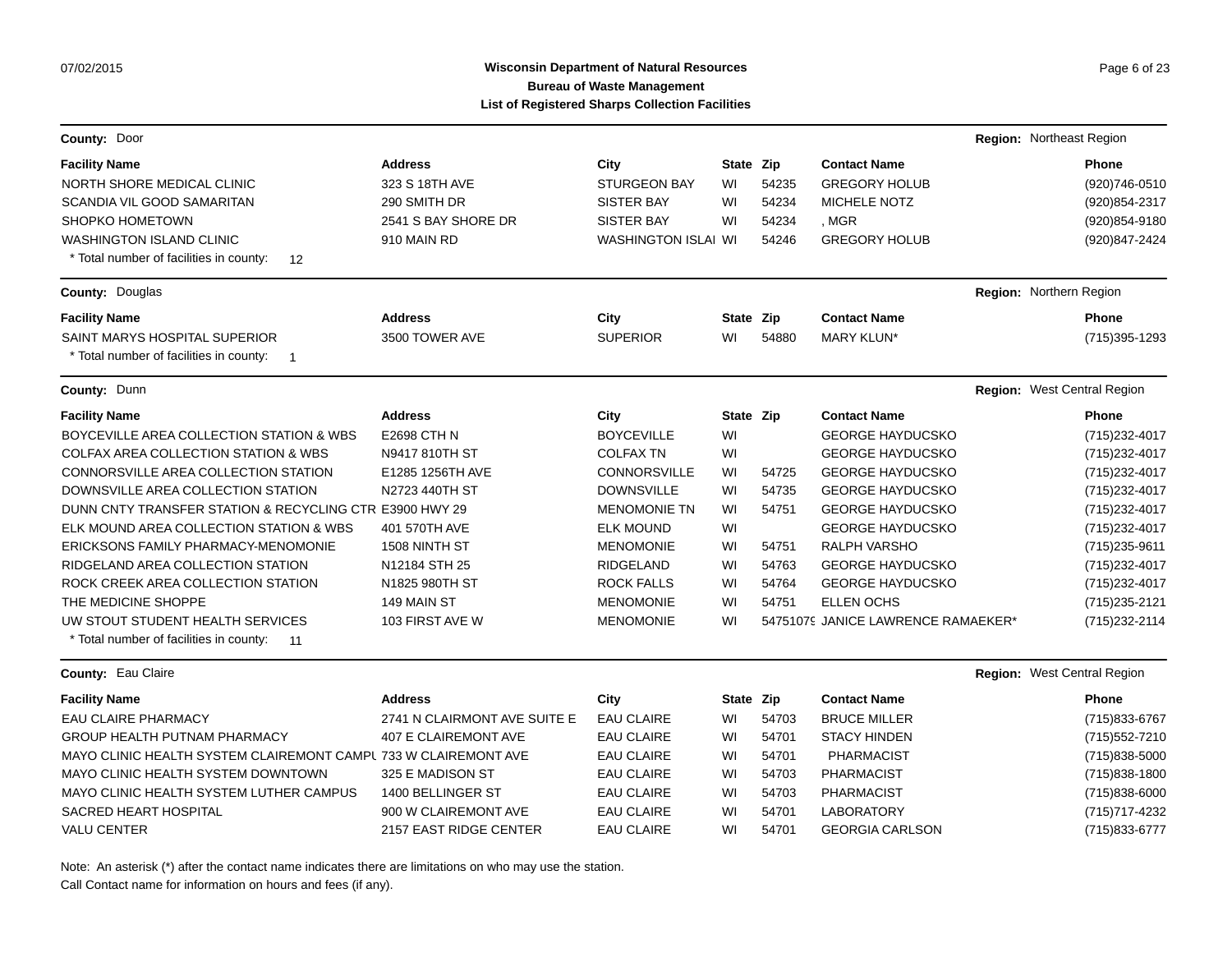07/02/2015

# Wisconsin Department of Natural Resources **Page 7 of 23** Page 7 of 23 **Bureau of Waste Management List of Registered Sharps Collection Facilities**

| County: Eau Claire                                                                             |                           |                   |           |       |                            | Region: West Central Region  |
|------------------------------------------------------------------------------------------------|---------------------------|-------------------|-----------|-------|----------------------------|------------------------------|
| <b>Facility Name</b>                                                                           | <b>Address</b>            | City              | State Zip |       | <b>Contact Name</b>        | Phone                        |
| <b>VALUE CENTER PHARMACY</b><br>* Total number of facilities in county:<br>8                   | 2221 HIGHLAND AVE         | <b>EAU CLAIRE</b> | WI        | 54701 | <b>DAVE KLEINGARTNER</b>   | (715) 833-6760               |
| County: Fond Du Lac                                                                            |                           |                   |           |       |                            | Region: Northeast Region     |
| <b>Facility Name</b>                                                                           | <b>Address</b>            | City              | State Zip |       | <b>Contact Name</b>        | <b>Phone</b>                 |
| AGNESIAN HEALTHCARE: ST AGNES HOSPITAL                                                         | 430 E DIVISION ST         | FOND DU LAC       | WI        | 54935 | DAVE FEILBACH              | (920) 926-5647               |
| <b>AURORA PHARMACY</b>                                                                         | 210 WISCONSIN AMERICAN DR | FOND DU LAC       | WI        | 54935 | <b>CHIEF PHARMACIST</b>    | (920)907-7260                |
| CONSUMER PRESCRIPTION CENTER-FOND DU LAC 52 SHEBOYGAN ST                                       |                           | FOND DU LAC       | WI        | 54935 | R ALAN GRINNELL            | (920) 923-1260               |
| PICK N SAVE #5372                                                                              | 55 W PIONEER RD           | FOND DU LAC       | WI        | 54935 | <b>CHIEF PHARMACIST</b>    | (920) 923-7780               |
| PICK N SAVE #6389<br>* Total number of facilities in county:<br>-5                             | 760 W JOHNSON ST          | FOND DU LAC       | WI        | 54935 | <b>CHIEF PHARMACIST</b>    | (920) 929-7422               |
| County: Forest                                                                                 |                           |                   |           |       |                            | Region: Northern Region      |
| <b>Facility Name</b>                                                                           | <b>Address</b>            | City              | State Zip |       | <b>Contact Name</b>        | <b>Phone</b>                 |
| <b>LAONA FAMILY HEALTH CENTER</b><br>* Total number of facilities in county:<br>$\overline{1}$ | 5313 MILL ST              | <b>LAONA</b>      | WI        | 54541 | <b>ANNE CHRISMAN</b>       | (715) 674-5233               |
| County: Grant                                                                                  |                           |                   |           |       |                            | Region: South Central Region |
| <b>Facility Name</b>                                                                           | <b>Address</b>            | City              | State Zip |       | <b>Contact Name</b>        | <b>Phone</b>                 |
| <b>BOHLMANS DRUG STORE</b>                                                                     | 1028 WISCONSIN AVE        | <b>BOSCOBEL</b>   | WI        | 53805 | MICHELLE FARRELL           | (608) 375-4466               |
| BOSCOBEL AREA HEALTH CARE                                                                      | 205 PARKER ST             | <b>BOSCOBEL</b>   | WI        | 53805 | <b>SALLY ROSEMEYER</b>     | (608) 375-6234               |
| <b>GRANT REGIONAL HEALTH CENTER INC</b>                                                        | 507 S MONROE ST           | LANCASTER         | WI        |       | 53813205 ANTHONY BAUSCH    | (608) 723-3219               |
| MUSCODA HOMETOWN PHARMACY<br>* Total number of facilities in county:<br>-4                     | 1075 N WISCONSIN ST       | <b>MUSCODA</b>    | WI        | 53573 | ROBERTA MORGENSON          | (608) 739-4400               |
| County: Green                                                                                  |                           |                   |           |       |                            | Region: South Central Region |
| <b>Facility Name</b>                                                                           | <b>Address</b>            | City              | State Zip |       | <b>Contact Name</b>        | <b>Phone</b>                 |
| <b>CLINIC PHARMACY</b>                                                                         | 515 22ND AVE              | <b>MONROE</b>     | WI        | 53566 | <b>DAVE GRINDER</b>        | (608)324-1241                |
| MONROE CLINIC ALBANY                                                                           | 100 N WATER ST            | <b>ALBANY</b>     | WI        | 53502 | <b>MARY FLYNN</b>          | (608)324-1547                |
| MONROE CLINIC BRODHEAD                                                                         | 1904 1ST CENTER AVE       | <b>BRODHEAD</b>   | WI        | 53502 | <b>MARY FLYNN</b>          | (608)324-1547                |
| <b>MONROE CLINIC NEW GLARUS</b>                                                                | 1800 SECOND ST            | <b>NEW GLARUS</b> | WI        | 53574 | <b>MARY FLYNN</b>          | (608)324-1547                |
| MONROE CLINIC SISTERS OF ST AGNES                                                              | 515 22ND AVE              | <b>MONROE</b>     | WI        | 53566 | <b>MARY FLYNN</b>          | (608)324-1547                |
| NEW GLARUS HOMETOWN PHARMACY<br>* Total number of facilities in county:<br>6                   | 1101 STH 69               | <b>NEW GLARUS</b> | WI        | 53574 | <b>THADDEUS SCHUMACHER</b> | (608) 527-2517               |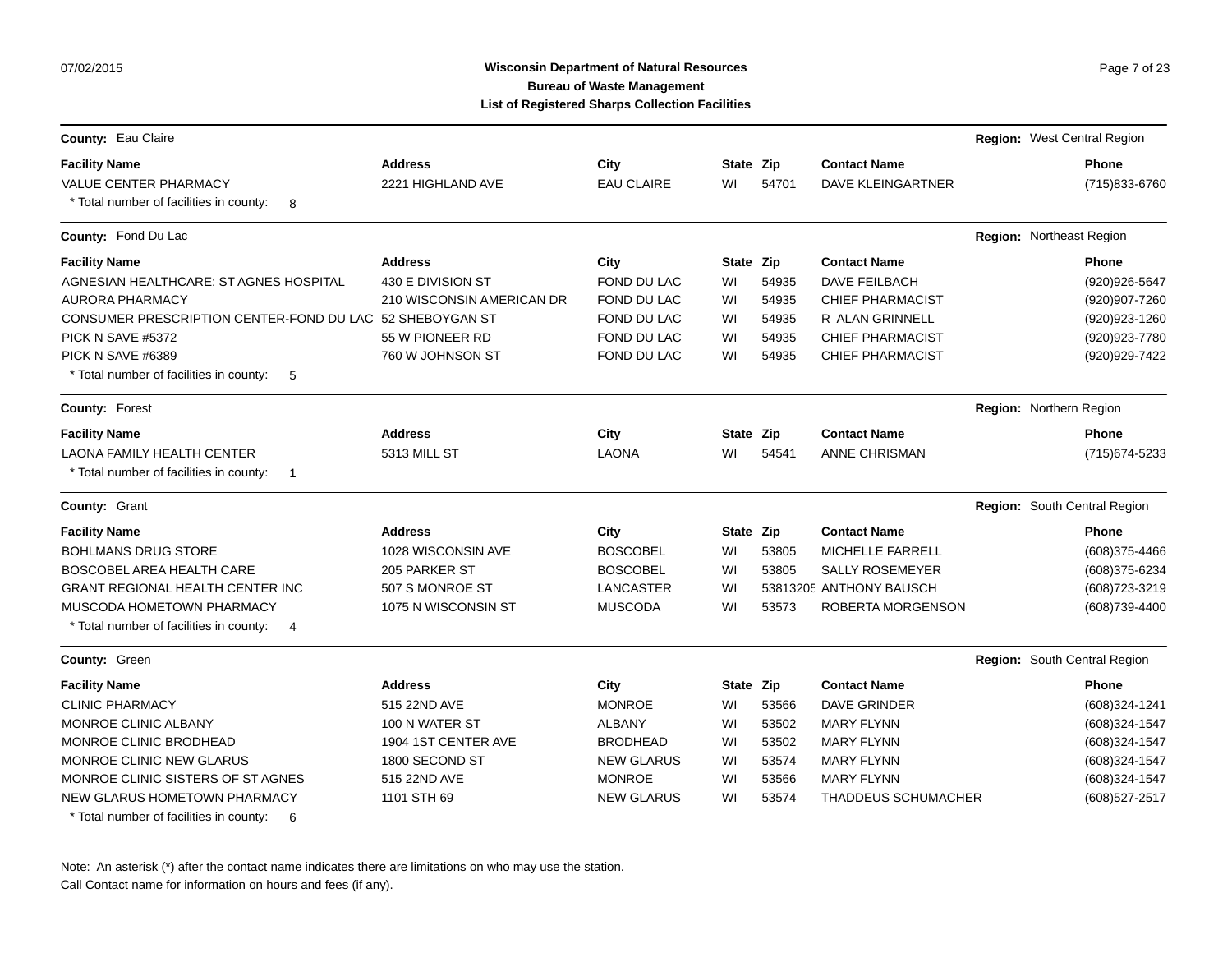# Wisconsin Department of Natural Resources **Page 8 of 23** Page 8 of 23 **Bureau of Waste Management List of Registered Sharps Collection Facilities**

| County: Green Lake                                        |                        |                             |           |       |                         | Region: Northeast Region     |                |
|-----------------------------------------------------------|------------------------|-----------------------------|-----------|-------|-------------------------|------------------------------|----------------|
| <b>Facility Name</b>                                      | <b>Address</b>         | City                        | State Zip |       | <b>Contact Name</b>     |                              | <b>Phone</b>   |
| <b>BERLIN MEMORIAL HOSPITAL</b>                           | 225 MEMORIAL DR        | <b>BERLIN</b>               | WI        | 54923 | <b>JOHN GARBIS</b>      |                              | (920)361-5592  |
| <b>GREEN LAKE FAMILY PRACTICE</b>                         | N6205 BUSSE DR         | <b>GREEN LAKE</b>           | WI        | 54941 | <b>JOHN GARBIS</b>      |                              | (920)361-5592  |
| <b>MARKESAN MEDICAL CENTER</b>                            | 22 WATER ST            | <b>MARKESAN</b>             | WI        | 53946 | <b>JOHN GARBIS</b>      |                              | (920)361-5592  |
| PRINCETON FAMILY MED CLINIC                               | 502 W WATER ST         | <b>PRINCETON</b>            | WI        | 54968 | <b>JOHN GARBIS</b>      |                              | (920)361-5592  |
| * Total number of facilities in county:<br>$\overline{4}$ |                        |                             |           |       |                         |                              |                |
| County: lowa                                              |                        |                             |           |       |                         | Region: South Central Region |                |
| <b>Facility Name</b>                                      | <b>Address</b>         | City                        | State Zip |       | <b>Contact Name</b>     |                              | Phone          |
| <b>CORNER DRUG HOMETOWN PHARMACY</b>                      | 206 N IOWA ST          | <b>DODGEVILLE</b>           | WI        | 53533 | <b>LARRY CROWLEY</b>    |                              | (608) 935-3661 |
| <b>UPLAND HILLS HEALTH</b>                                | 800 COMPASSION WAY     | <b>DODGEVILLE</b>           | WI        | 53533 | <b>GARY PERSINGER</b>   |                              | (608)930-8000  |
| * Total number of facilities in county:<br>$\overline{2}$ |                        |                             |           |       |                         |                              |                |
| County: Jackson                                           |                        |                             |           |       |                         | Region: West Central Region  |                |
| <b>Facility Name</b>                                      | <b>Address</b>         | City                        | State Zip |       | <b>Contact Name</b>     |                              | Phone          |
| <b>BLACK RIVER FALLS CLINIC PHARMACY</b>                  | 610 W ADAMS ST         | <b>BLACK RIVER FALL: WI</b> |           | 54615 | <b>JOHN HOGDEN</b>      |                              | (715) 284-5004 |
| * Total number of facilities in county:<br>$\blacksquare$ |                        |                             |           |       |                         |                              |                |
| County: Jefferson                                         |                        |                             |           |       |                         | Region: South Central Region |                |
| <b>Facility Name</b>                                      | <b>Address</b>         | City                        | State Zip |       | <b>Contact Name</b>     |                              | <b>Phone</b>   |
| <b>CENTER FOR WOMENS HEALTH</b>                           | 426 MCMILLEN ST        | <b>FORT ATKINSON</b>        | WI        | 53538 | <b>CAROL QUEST</b>      |                              | (920)262-8090  |
| <b>FAMILY PRACTICE OF LAKE MILLS</b>                      | 200 E TYRANENA PARK RD | <b>LAKE MILLS</b>           | WI        | 53551 | <b>CAROL QUEST</b>      |                              | (920) 262-8090 |
| FORT HEALTHCARE INTEGRATED FAMILY CARE                    | 1520 MADISON AVE       | <b>FORT ATKINSON</b>        | WI        |       | 53538199 SHARPS CONTACT |                              | (920) 563-5500 |
| <b>HEALTH CARE MGT SERVICES-JEFFERSON</b>                 | 840 W RACINE ST        | <b>JEFFERSON</b>            | WI        | 53549 | <b>CAROL QUEST</b>      |                              | (920)262-8090  |
| JEFFERSON CNTY HEALTH DEPT                                | N3995 ANNEX RD         | <b>JEFFERSON</b>            | WI        | 53549 | <b>CAROL QUEST</b>      |                              | (920)262-8090  |
| JOHNSON CREEK MEDICAL CENTER                              | 113 DEPOT ST           | <b>JOHNSON CREEK</b>        | WI        | 53038 | <b>CAROL QUEST</b>      |                              | (920)262-8090  |
| LAKE MILLS YARD WASTE POINT                               | <b>WATER ST</b>        | <b>LAKE MILLS</b>           | WI        | 53551 | <b>CAROL QUEST</b>      |                              | (920) 262-8090 |
| PICK N SAVE #6854                                         | 607 S CHURCH ST        | <b>WATERTOWN</b>            | WI        | 53094 | <b>CHIEF PHARMACIST</b> |                              | (920)261-7140  |
| <b>SURGICAL ASSOCIATES</b>                                | 426 MCMILLEN ST        | <b>FORT ATKINSON</b>        | WI        | 53538 | <b>CAROL QUEST</b>      |                              | (920) 262-8090 |
| UW HEALTH FT ATKINSON CLINIC                              | 601 HANDEYSIDE LN      | <b>FORT ATKINSON</b>        | WI        | 53538 | MICHAEL HOLMAN          |                              | (608) 287-2182 |
| UW HEALTH PALMYRA CLINIC                                  | 119 MILL RD            | <b>PALMYRA</b>              | WI        | 53156 | <b>MICHAEL HOLMAN</b>   |                              | (608) 287-2182 |
| <b>WATERTOWN HEALTH DEPT</b>                              | 515 S FIRST ST         | <b>WATERTOWN</b>            | WI        | 53094 | <b>CAROL QUEST</b>      |                              | (920) 262-8090 |
| WATERTOWN HOMETOWN PHARMACY                               | 204 E MAIN ST          | <b>WATERTOWN</b>            | WI        | 53094 | <b>JASON SCHWAGER</b>   |                              | (920)261-1900  |

\* Total number of facilities in county: 13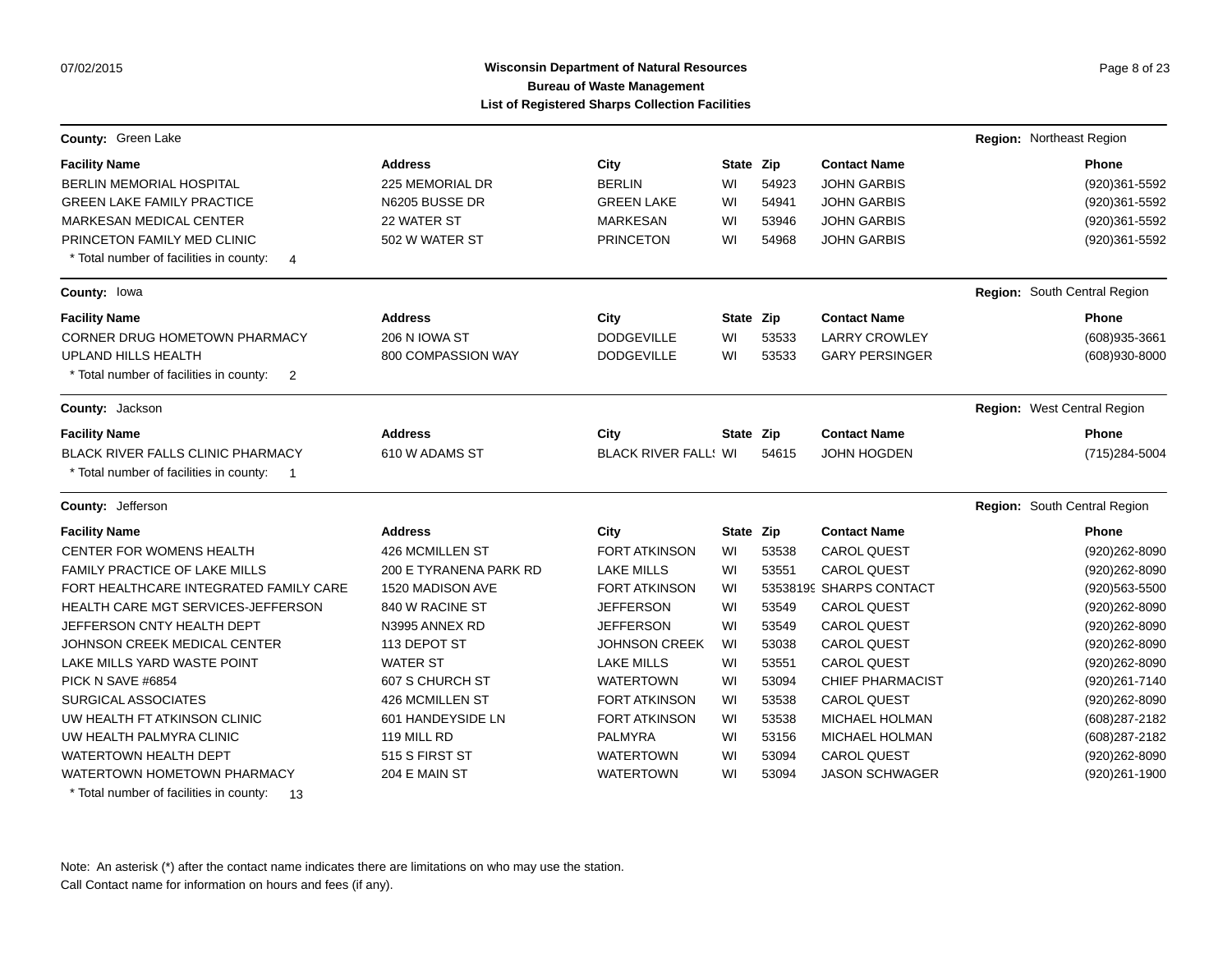### Wisconsin Department of Natural Resources **Page 9 of 23** Page 9 of 23 **Bureau of Waste Management List of Registered Sharps Collection Facilities**

| County: Juneau                                            |                        |                   |           |       |                         | Region: West Central Region |
|-----------------------------------------------------------|------------------------|-------------------|-----------|-------|-------------------------|-----------------------------|
| <b>Facility Name</b>                                      | <b>Address</b>         | City              | State Zip |       | <b>Contact Name</b>     | <b>Phone</b>                |
| PHILLIPS DRUG STORE                                       | 123 E STATE ST         | <b>MAUSTON</b>    | WI        | 53948 | <b>WAYNE MAC ARDY</b>   | (608)847-5949               |
| * Total number of facilities in county:<br>$\overline{1}$ |                        |                   |           |       |                         |                             |
| County: Kenosha                                           |                        |                   |           |       |                         | Region: Southeast Region    |
| <b>Facility Name</b>                                      | <b>Address</b>         | City              | State Zip |       | <b>Contact Name</b>     | <b>Phone</b>                |
| AURORA HEALTH CENTER - KENOSHA                            | 7540 22ND AVE          | <b>KENOSHA</b>    | WI        | 53143 | <b>CHIEF PHARMACIST</b> | (262) 605-3674              |
| AURORA MEDICAL CENTER - KENOSHA                           | 10400 75TH ST          | <b>KENOSHA</b>    | WI        | 53142 | <b>CHIEF PHARMACIST</b> | (262)948-7040               |
| AURORA PHARMACY                                           | 5914 75TH ST           | <b>KENOSHA</b>    | WI        | 53142 | <b>CHIEF PHARMACIST</b> | (262) 942-7173              |
| <b>GOOD VALUE PHARMACY</b>                                | 3401 80TH ST SUITE 100 | <b>KENOSHA</b>    | WI        | 53140 | PHIL BERCE              | (262) 697-5744              |
| KENOSHA COMMUNITY HEALTH CENTER INC                       | 4536 22ND AVE          | <b>KENOSHA</b>    | WI        | 53140 | <b>ROSANNE MCSHERRY</b> | (262) 656-0044              |
| <b>LARSEN MAYER PHARMACY</b>                              | 3618 8TH AVE SUITE 3   | <b>KENOSHA</b>    | WI        | 53144 | <b>RAYMOND LARSEN</b>   | (262) 658-8124              |
| MODERN APOTHECARY LLC                                     | 4924 7TH AVE           | <b>KENOSHA</b>    | WI        | 53140 | <b>ERIN MERRITT</b>     | (262) 997-9573              |
| PICK N SAVE #6850                                         | 1901 63RD ST           | <b>KENOSHA</b>    | WI        | 53143 | <b>CHIEF PHARMACIST</b> | (262) 653-1202              |
| PICK N SAVE #6874                                         | 5710 75TH ST           | <b>KENOSHA</b>    | WI        | 53142 | CHIEF PHARMACIST        | (262) 697-5424              |
| <b>TOBIN DRUG INC</b>                                     | 700 N LAKE AVE         | <b>TWIN LAKES</b> | WI        | 53181 | ROLAND BUCHOLTZ         | (262) 877-3132              |
| * Total number of facilities in county:<br>10             |                        |                   |           |       |                         |                             |
| County: Kewaunee                                          |                        |                   |           |       |                         | Region: Northeast Region    |
| <b>Facility Name</b>                                      | <b>Address</b>         | City              | State Zip |       | <b>Contact Name</b>     | <b>Phone</b>                |
| <b>AURORA PHARMACY - KEWAUNEE</b>                         | 931 MARQUETTE DR       | <b>KEWAUNEE</b>   | WI        | 54216 | <b>CHIEF PHARMACIST</b> | (920)388-2227               |
| KEWAUNEE COUNTY PUBLIC HEALTH DEPT                        | 810 LINCOLN ST         | <b>KEWAUNEE</b>   | WI        | 54216 | <b>CINDY KINNARD</b>    | (920)388-7160               |
| * Total number of facilities in county:<br>$\overline{2}$ |                        |                   |           |       |                         |                             |
| County: La Crosse                                         |                        |                   |           |       |                         | Region: West Central Region |
| <b>Facility Name</b>                                      | <b>Address</b>         | City              | State Zip |       | <b>Contact Name</b>     | <b>Phone</b>                |
| GUNDERSEN LUTHERAN MEDICAL CENTER                         | 1900 SOUTH AVE         | LA CROSSE         | WI        | 54601 | <b>BRIAN STUEMPGES</b>  | (608) 775-3735              |
| LA CROSSE CNTY HOUSEHOLD HAZ MATERIALS FAC 6502 STH 16    |                        | <b>LA CROSSE</b>  | WI        | 54601 | <b>RANDY NEDRELO</b>    | (608) 789-7857              |
| MAYO CLINIC HEALTH SYSTEM FRANCISCAN HLTH                 | 700 WEST AVE S         | LA CROSSE         | WI        | 54601 | DANIEL BAGNIEWSKI       | (608) 785-0940              |
| <b>MEDICINE SHOPPE</b>                                    | 510 CASS ST            | <b>LA CROSSE</b>  | WI        | 54601 | <b>KENNETH FORD</b>     | (608) 784-9922              |
| <b>SERVICE DRUGS</b>                                      | 111 SAND LAKE RD       | <b>ONALASKA</b>   | WI        | 54650 | KATHY HELGERSON         | (608) 775-8595              |
| <b>WEST SALEM PHARMACY</b>                                | 126 S LEONARD ST       | <b>WEST SALEM</b> | WI        | 54669 | <b>TOM PRALLE</b>       | (608) 786-0210              |
| * Total number of facilities in county:<br>6              |                        |                   |           |       |                         |                             |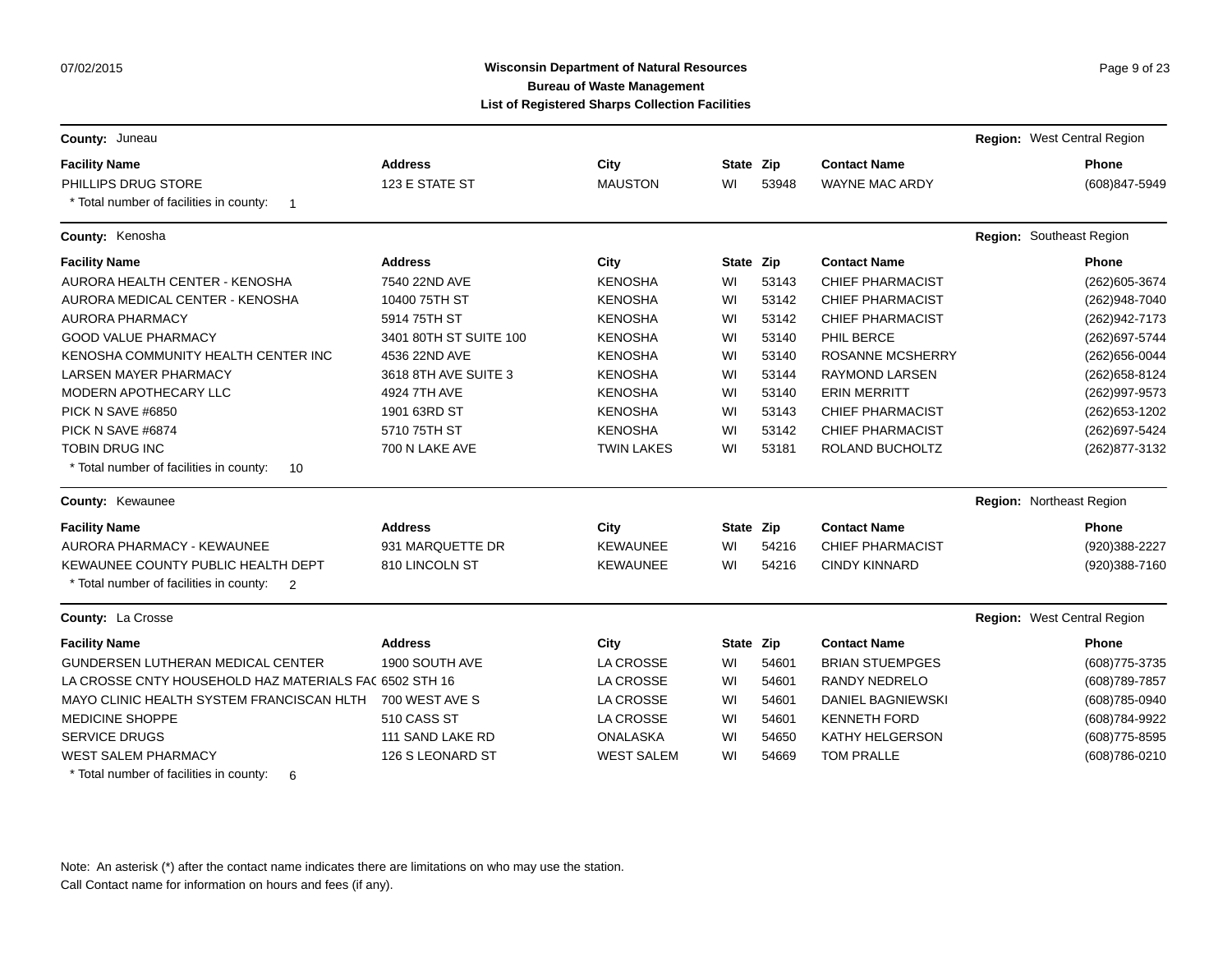# Wisconsin Department of Natural Resources **Page 10 of 23** Page 10 of 23 **Bureau of Waste Management List of Registered Sharps Collection Facilities**

| County: Lafayette                                                                                                                                                                                                                                                                                          |                                                                                                                                      |                                                                                                                                        |                                                     |                                                    |                                                                                                                                                                                            | Region: South Central Region                                                                                                             |
|------------------------------------------------------------------------------------------------------------------------------------------------------------------------------------------------------------------------------------------------------------------------------------------------------------|--------------------------------------------------------------------------------------------------------------------------------------|----------------------------------------------------------------------------------------------------------------------------------------|-----------------------------------------------------|----------------------------------------------------|--------------------------------------------------------------------------------------------------------------------------------------------------------------------------------------------|------------------------------------------------------------------------------------------------------------------------------------------|
| <b>Facility Name</b><br>MEMORIAL HOSPITAL OF LAFAYETTE CNTY<br>MONROE CLINIC BLANCHARDVILLE<br>* Total number of facilities in county:<br>2                                                                                                                                                                | <b>Address</b><br>800 CLAY ST<br>309 S MAIN ST                                                                                       | City<br><b>DARLINGTON</b><br><b>BLANCHARDVILLE</b>                                                                                     | State Zip<br>WI<br>WI                               | 53530<br>53516                                     | <b>Contact Name</b><br><b>BETSY ELLEFSON</b><br><b>MARY FLYNN</b>                                                                                                                          | <b>Phone</b><br>(608) 776-4466<br>(608)324-1547                                                                                          |
| County: Langlade                                                                                                                                                                                                                                                                                           |                                                                                                                                      |                                                                                                                                        |                                                     |                                                    |                                                                                                                                                                                            | Region: Northern Region                                                                                                                  |
| <b>Facility Name</b><br>LANGLADE MEMORIAL HOSPITAL<br>* Total number of facilities in county:<br>$\overline{\mathbf{1}}$                                                                                                                                                                                   | <b>Address</b><br>112 E 5TH AVE                                                                                                      | City<br><b>ANTIGO</b>                                                                                                                  | State Zip<br>WI                                     | 54409                                              | <b>Contact Name</b><br><b>SANDY LIEDER</b>                                                                                                                                                 | <b>Phone</b><br>(715) 623-9311                                                                                                           |
| <b>County: Lincoln</b>                                                                                                                                                                                                                                                                                     |                                                                                                                                      |                                                                                                                                        |                                                     |                                                    |                                                                                                                                                                                            | Region: Northern Region                                                                                                                  |
| <b>Facility Name</b><br><b>GOOD SAMARITAN HEALTH CENTER</b><br><b>MERRILL HOMETOWN PHARMACY</b><br>* Total number of facilities in county:<br>2                                                                                                                                                            | <b>Address</b><br>601 S CENTER AVE<br>301 E 2ND ST                                                                                   | City<br><b>MERRILL</b><br><b>MERRILL</b>                                                                                               | State Zip<br>WI<br>WI                               | 54452<br>54452                                     | <b>Contact Name</b><br><b>BEVERLY DIETZ</b><br><b>JIM BECKER</b>                                                                                                                           | <b>Phone</b><br>(715) 539-2192<br>(715) 536-2909                                                                                         |
| County: Manitowoc                                                                                                                                                                                                                                                                                          |                                                                                                                                      |                                                                                                                                        |                                                     |                                                    |                                                                                                                                                                                            | Region: Northeast Region                                                                                                                 |
| <b>Facility Name</b><br>AURORA MANITOWOC CLINIC AURORA MEDICAL GR 601 REED AVE<br>AURORA PHARMACY<br>COPPS #8185<br><b>HFM PHARMACY</b><br>HOMECARE HEALTH SERVICES INC<br>TWO RIVERS CLINIC AURORA MEDICAL GROUP<br><b>WOLFE SNYDER DRUG</b><br>* Total number of facilities in county:<br>$\overline{7}$ | <b>Address</b><br>635 PAINE ST<br>3300 CALUMET AVE<br>3310 CALUMET AVE<br>1004 WASHINGTON ST<br>2219 GARFIELD STREET<br>1010 22ND ST | City<br><b>MANITOWOC</b><br>KIEL<br><b>MANITOWOC</b><br><b>MANITOWOC</b><br><b>MANITOWOC</b><br><b>TWO RIVERS</b><br><b>TWO RIVERS</b> | State Zip<br>WI<br>WI<br>WI<br>WI<br>WI<br>WI<br>WI | 53042<br>54220<br>54221<br>54220<br>54241<br>54241 | <b>Contact Name</b><br>54221127 CHIEF PHARMACIST<br><b>CHIEF PHARMACIST</b><br><b>CHIEF PHARMACIST</b><br>HOLLY DEWANE RPH<br>JANET CASPERSON<br><b>BRIAN JENSEN</b><br><b>MARY PECORE</b> | <b>Phone</b><br>(920) 686-5237<br>(920)894-4370<br>(920) 682-3051<br>(920)320-4400<br>(920) 684-7155<br>(920) 794-1225<br>(920) 793-2226 |
| County: Marathon                                                                                                                                                                                                                                                                                           |                                                                                                                                      |                                                                                                                                        |                                                     |                                                    |                                                                                                                                                                                            | Region: West Central Region                                                                                                              |
| <b>Facility Name</b><br>ABBY PHARMACY INC DBA ABBY VALU-RITE<br>AURORA PHARMACY<br><b>AURORA PHARMACY</b><br>MARATHON CNTY HHW PERM COL & SHARPS COL F, R18500 E HWY 29<br>PICK N SAVE #6404<br>WAUSAU SOUTHSIDE HOMETOWN PHARMACY                                                                         | <b>Address</b><br>104 GALVIN RD HWY 29 E<br>10101 MARKET ST<br>1600 SIXTH ST<br>10101 MARKET ST<br>2106 GRAND AVE                    | City<br><b>ABBOTSFORD</b><br><b>MOSINEE</b><br>WAUSAU<br><b>RINGLE</b><br><b>ROTHSCHILD</b><br>WAUSAU                                  | State Zip<br>WI<br>WI<br>WI<br>WI<br>WI<br>WI       | 54405<br>54455<br>54401<br>54471<br>54474<br>54403 | <b>Contact Name</b><br><b>JIM REBNE</b><br><b>CHIEF PHARMACIST</b><br>ROBERT DUSTRUDE<br>MELEESA JOHNSON<br><b>CHIEF PHARMACIST</b><br><b>CHIEF PHARMACIST</b>                             | <b>Phone</b><br>(715) 223-3481<br>(715) 241-0245<br>(715)842-0741<br>(715) 446-3101<br>(715) 241-0245<br>(715) 845-3713                  |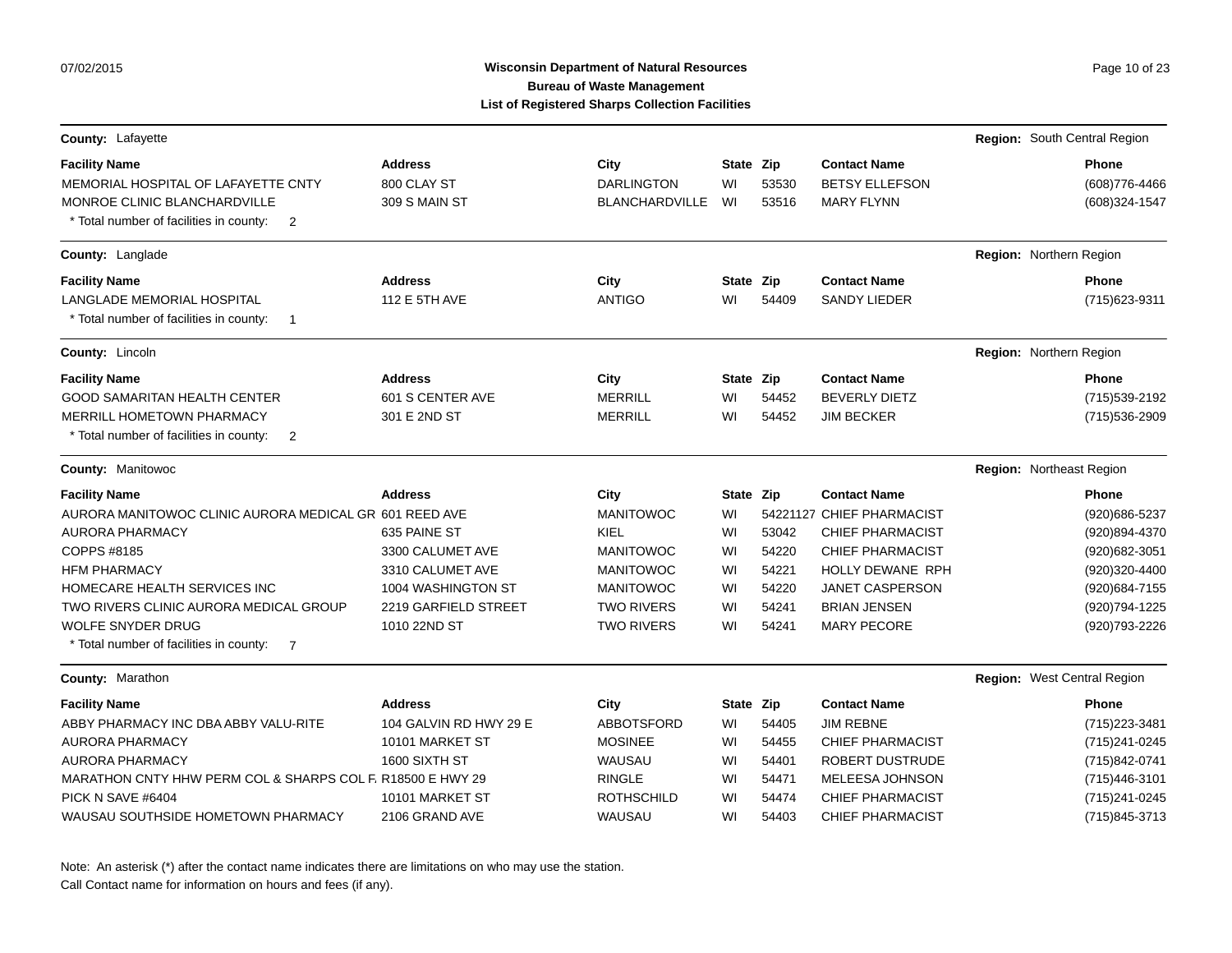### **Wisconsin Department of Natural Resources Page 11 of 23 Page 11 of 23 Bureau of Waste Management List of Registered Sharps Collection Facilities**

| <b>County: Marathon</b>                                   |                         |                    |           |       |                           | Region: West Central Region     |
|-----------------------------------------------------------|-------------------------|--------------------|-----------|-------|---------------------------|---------------------------------|
| <b>Facility Name</b>                                      | <b>Address</b>          | City               | State Zip |       | <b>Contact Name</b>       | Phone                           |
| WAUSAU YOUNGS HOMETOWN PHARMACY                           | 310 E BRIDGE ST         | WAUSAU             | WI        | 54403 | <b>CHIEF PHARMACIST</b>   | (715)845-5203                   |
| * Total number of facilities in county:<br>$\overline{7}$ |                         |                    |           |       |                           |                                 |
| <b>County: Marinette</b>                                  |                         |                    |           |       |                           | <b>Region: Northeast Region</b> |
| <b>Facility Name</b>                                      | <b>Address</b>          | City               | State Zip |       | <b>Contact Name</b>       | <b>Phone</b>                    |
| BAY AREA MEDICAL CENTER                                   | 3100 SHORE DR           | <b>MARINETTE</b>   | WI        | 54143 | <b>TINA PRUE</b>          | (715) 735-4200                  |
| <b>CRIVITZ PHARMACY</b>                                   | 710 MAIN ST             | <b>CRIVITZ</b>     | WI        | 54114 | <b>EZRA GRUSZYNSKI</b>    | (715) 854-7425                  |
| MARINETTE MENOMINEE CLINIC - AURORA MED GRI 3130 SHORE DR |                         | <b>MARINETTE</b>   | WI        | 54143 | <b>CHIEF PHARMACIST</b>   | $(715)735 - 5515$               |
| PESHTIGO PHARMACY                                         | 220 FRENCH ST           | <b>PESHTIGO</b>    | WI        | 54157 | , TECHNICIAN              | (715) 582-4237                  |
| <b>VALUCARE PHARMACY</b>                                  | 1435 MAIN ST            | <b>MARINETTE</b>   | WI        | 54143 | <b>HAYWARD ANDERSON</b>   | (715) 732-0717                  |
| * Total number of facilities in county:<br>5              |                         |                    |           |       |                           |                                 |
| <b>County: Marquette</b>                                  |                         |                    |           |       |                           | Region: Northeast Region        |
| <b>Facility Name</b>                                      | <b>Address</b>          | City               | State Zip |       | <b>Contact Name</b>       | <b>Phone</b>                    |
| MONTELLO FAMILY MEDICAL PRACTICE                          | 215 CHURCH ST           | <b>MONTELLO</b>    | WI        | 53949 | <b>JOHN GARBIS</b>        | (920)361-5592                   |
| UW HEALTH PHYSICIANS CROSSROADS                           | N4390 CROSSROADS RD     | <b>OXFORD</b>      | WI        | 53952 | <b>KATHY GRANT</b>        | (608) 589-5181                  |
| * Total number of facilities in county:<br>$\overline{2}$ |                         |                    |           |       |                           |                                 |
| <b>County: Milwaukee</b>                                  |                         |                    |           |       |                           | Region: Southeast Region        |
| <b>Facility Name</b>                                      | <b>Address</b>          | City               | State Zip |       | <b>Contact Name</b>       | <b>Phone</b>                    |
| ASSISTED LIVING PHARMACY SERVICE                          | 1441 N MAYFAIR RD #202  | <b>WAUWATOSA</b>   | WI        |       | 53226328 DAVID HUIBREGTSE | (414) 433-1700                  |
| AURORA FAMILY HEALTH CLINIC                               | 6901 W EDGERTON AVE     | <b>GREENFIELD</b>  | WI        | 53220 | <b>CHIEF PHARMACIST</b>   | (414) 421-8401                  |
| AURORA HEALTH CARE AURORA MEDICAL GROUP                   | 2906 S 20TH ST          | MILWAUKEE          | WI        | 53215 | <b>CHIEF PHARMACIST</b>   | (414) 385-7850                  |
| AURORA HEALTH CENTER DOWNTOWN                             | 1575 N RIVER CENTER DR  | <b>MILWAUKEE</b>   | WI        | 53212 | <b>CHIEF PHARMACIST</b>   | (414) 224-1555                  |
| AURORA HEALTH CENTER SILVER SPRING CLINIC                 | 8200 W SILVER SPRING DR | <b>MILWAUKEE</b>   | WI        | 53218 | <b>KAREN JILES</b>        | (414) 527-7717                  |
| AURORA PHARMACY                                           | 1218 W KILBOURN AVE     | <b>MILWAUKEE</b>   | WI        | 53233 | <b>CHIEF PHARMACIST</b>   | (414) 219-7343                  |
| AURORA PHARMACY                                           | 6572 S LOVERS LANE RD   | <b>FRANKLIN</b>    | WI        | 53132 | ROBERT MEIER              | (414) 425-2000                  |
| AURORA PHARMACY                                           | 9200 W LOOMIS RD        | <b>FRANKLIN</b>    | WI        | 53132 | <b>CHIEF PHARMACIST</b>   | (414) 529-9275                  |
| <b>AURORA PHARMACY</b>                                    | 3305 S 20TH ST          | MILWAUKEE          | WI        | 53215 | DAVID KUZMA               | (414) 384-4923                  |
| <b>AURORA PHARMACY</b>                                    | 2424 S 90TH ST          | <b>WEST ALLIS</b>  | WI        | 53227 | <b>CHIEF PHARMACIST</b>   | (414) 546-9722                  |
| <b>AURORA PHARMACY</b>                                    | 2414 10TH AVE           | SOUTH MILWAUKEE WI |           | 53172 | DALE ADAMCHECK            | (414) 762-2610                  |
| <b>AURORA PHARMACY</b>                                    | 2000 E LAYTON AVE       | <b>ST FRANCIS</b>  | WI        | 53235 | <b>CHIEF PHARMACIST</b>   | (414) 483-3800                  |
| <b>AURORA PHARMACY</b>                                    | 150 W HOLT AVE          | MILWAUKEE          | WI        | 53207 | <b>BILL ROSS</b>          | (414) 769-8990                  |
| <b>AURORA PHARMACY</b>                                    | 6312 S 27TH ST          | <b>OAK CREEK</b>   | WI        | 53154 | <b>CHIEF PHARMACIST</b>   | (414) 761 - 1550                |
| AURORA PHARMACY                                           | 2700 S 60TH ST          | <b>MILWAUKEE</b>   | WI        | 53219 | <b>KATIE CUBRIA</b>       | (414)541-2400                   |

Note: An asterisk (\*) after the contact name indicates there are limitations on who may use the station.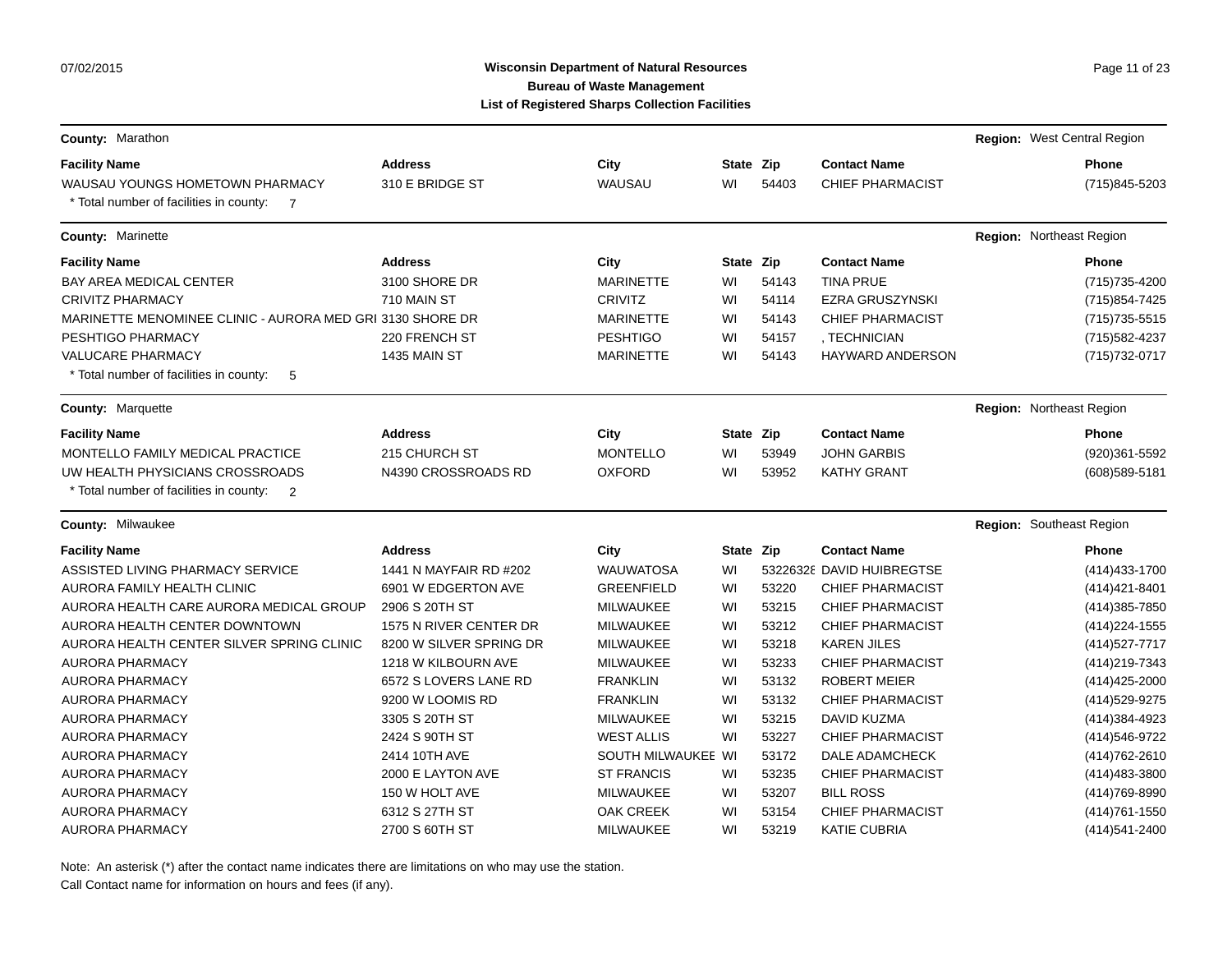**County:** Milwaukee **Region:** Southeast Region: Southeast Region: Southeast Region: Southeast Region: Southeast Region

| <b>Facility Name</b>                                             | <b>Address</b>               | City               | State Zip |       | <b>Contact Name</b>     | Phone             |
|------------------------------------------------------------------|------------------------------|--------------------|-----------|-------|-------------------------|-------------------|
| <b>AURORA PHARMACY</b>                                           | 2625 S 108TH ST              | <b>WEST ALLIS</b>  | WI        | 53227 | <b>CHIEF PHARMACIST</b> | (414) 328-4051    |
| AURORA PHARMACY                                                  | 3305 W FOREST HOME           | <b>MILWAUKEE</b>   | WI        | 53215 | <b>CHIEF PHARMACIST</b> | (414) 385-0244    |
| <b>AURORA PHARMACY</b>                                           | 1020 N 12TH ST               | MILWAUKEE          | WI        | 53233 | <b>CHIEF PHARMACIST</b> | (414) 219-7963    |
| <b>AURORA PHARMACY</b>                                           | 2000 W KILBOURN AVE          | MILWAUKEE          | WI        | 53233 | <b>WAYNE SCHULTZ</b>    | (414) 219-6134    |
| AURORA PHARMACY                                                  | 2801 W KINNICKINNIC RVR PKWY | MILWAUKEE          | WI        | 53215 | <b>CHIEF PARMACIST</b>  | (414) 649-6738    |
| <b>AURORA PHARMACY</b>                                           | 1400 N PROSPECT AVE          | MILWAUKEE          | WI        | 53202 | <b>CHIEF PHARMACIST</b> | (414) 224-7844    |
| <b>AURORA PHARMACY</b>                                           | 7300 W DEAN RD               | MILWAUKEE          | WI        | 53223 | <b>CHIEF PHARMACIST</b> | (414) 371-7380    |
| <b>AURORA PHARMACY</b>                                           | 5928 W VLIET ST              | MILWAUKEE          | WI        | 53208 | <b>CHIEF PHARMACIST</b> | (414) 258-3144    |
| AURORA PHARMACY - MAYFAIR CLINIC                                 | 10400 W NORTH AVE            | <b>WAUWATOSA</b>   | WI        |       | 53226242 TIFFANY NOLL   | (414) 479-2500    |
| AURORA PHARMACY MARQUETTE                                        | 2411 10TH AVE                | SOUTH MILWAUKEE WI |           | 53172 | <b>CHIEF PHARMACIST</b> | (414) 762-2610    |
| AURORA PHARMACY MILWAUKEE AVE                                    | 928 MILWAUKEE AVE            | SOUTH MILWAUKEE WI |           | 53172 | <b>JOYCE ZINGALE</b>    | (414) 762-0665    |
| AURORA PHARMACY PORT WASHINGTON RD                               | 7080 N PORT WASHINGTON RD    | <b>GLENDALE</b>    | WI        | 53217 | ALAN ROEBER             | (414) 527-4141    |
| AURORA PHARMACY-EDGERTON AVE                                     | 6901 W EDGERTON AVE          | <b>MILWAUKEE</b>   | WI        | 53220 | <b>DONALD STRAHL</b>    | (414) 421-8401    |
| AURORA PSYCHIATRIC HOSPITAL                                      | 1220 DEWEY AVE               | <b>WAUWATOSA</b>   | WI        | 53213 | <b>CHIEF PHARMACIST</b> | (414) 454-6796    |
| AURORA ST LUKES MEDICAL CENTER                                   | 2900 W OKLAHOMA AVE          | MILWAUKEE          | WI        | 53215 | <b>RON ZOULEK</b>       | (414) 649-7790    |
| AURORA ST LUKES SOUTH SHORE                                      | 5900 S LAKE DR               | <b>CUDAHY</b>      | WI        | 53110 | <b>MARK TRINKEL</b>     | (414)489-4600     |
| AURORA WEST ALLIS MEDICAL CENTER                                 | 8901 W LINCOLN AVE           | <b>WEST ALLIS</b>  | WI        | 53227 | <b>GREGG LESTER</b>     | (414) 328-7290    |
| CITY OF SOUTH MILW HEALTH DEPT                                   | 2424 15TH AVE                | SOUTH MILWAUKEE WI |           | 53172 | <b>DEBORAH GUTHRIE</b>  | (414) 768-8055    |
| <b>CSM RETAIL PHARMACIES</b>                                     | 2015 E NEWPORT AVE           | <b>MILWAUKEE</b>   | WI        | 53211 | <b>THOMAS KMEZICH</b>   | (414) 961-3464    |
| <b>CUDAHY CTY</b>                                                | 5050 S LAKE DR               | <b>CUDAHY</b>      | WI        |       | 53110610 CAROL WANTUCH  | (414) 769-2239    |
| CUDAHY VALUCARE PHARMACY                                         | 4777 S PACKARD AVE           | <b>CUDAHY</b>      | WI        | 53110 | <b>MIKE RYNDERS</b>     | $(414)481 - 1800$ |
| DAN FITZGERALD PHARMACY                                          | 4124 E SILVER SPRING DR      | MILWAUKEE          | WI        | 53217 | M. PISTINER             | (414) 332-8380    |
| EHRHARDTS BAYVIEW PHARMACY                                       | 2737 S KINNICKINNIC AVE      | MILWAUKEE          | WI        | 53207 | TOM ERHARDT             | (414) 481-5916    |
| FRANKLIN CTY - HEALTH DEPT- CTY HALL BLDG                        | 9229 W LOOMIS RD             | <b>FRANKLIN</b>    | WI        |       | 53132972 KATHY HAHN     | (414) 425-9101    |
| <b>GOOD VALU PHARMACY</b>                                        | 12960 W BLUEMOUND AVE        | <b>ELM GROVE</b>   | WI        | 53214 | <b>DAVID BUIBREGTSE</b> | (262) 782-6212    |
| GREENFIELD HEALTH DEPT                                           | 7325 W FOREST HOME AVE       | <b>GREENFIELD</b>  | WI        | 53220 | ELIZABETH ANDERSON      | (414) 329-5275    |
| <b>HAYEK PHARMACY</b>                                            | 4001 N DOWNER AVE            | <b>MILWAUKEE</b>   | WI        | 53211 | <b>BILL QUANDT</b>      | (414) 332-8870    |
| <b>KMART #3618</b>                                               | 6900 W GREENFIELD AVE        | <b>WEST ALLIS</b>  | WI        | 53214 | DAVE LA ROCK            | (414) 476-0785    |
| METRO MARKET #6371                                               | 1123 N VAN BUREN ST          | MILWAUKEE          | WI        | 53202 | CHIEF PHARMACIST        | (414) 347-9219    |
| <b>MSOE HEALTH SERVICES</b>                                      | 1025 N BROADWAY              | MILWAUKEE          | WI        | 53202 | KATHY DECHAMPS          | (414) 277-7333    |
| NORTHWEST PHARMACY - AURORA HEALTH CENTE 8428 W SILVER SPRING DR |                              | MILWAUKEE          | WI        | 53225 | <b>JAMES JOCKAMO</b>    | (414) 463-5600    |
| OAK CREEK CTY HALL                                               | 8640 S HOWELL AVE            | <b>OAK CREEK</b>   | WI        |       | 53154294 JUDITH PRICE   | (414) 768-6525    |
| <b>OSCO DRUGS</b>                                                | 3567 S HOWELL AVE            | MILWAUKEE          | WI        | 53207 | <b>JEFF LANGER</b>      | (414) 481-6700    |
| PICK N SAVE #6348                                                | 6462 S 27TH ST               | <b>OAK CREEK</b>   | WI        | 53154 | <b>CHIEF PHARMACIST</b> | (414) 761-1550    |
| PICK N SAVE #6360                                                | 7201 S 76TH ST               | <b>FRANKLIN</b>    | WI        | 53132 | <b>CHIEF PHARMACIST</b> | (414) 427-8692    |
| PICK N SAVE #6364                                                | 10202 W SILVER SPRING RD     | <b>MILWAUKEE</b>   | WI        | 53209 | <b>CHIEF PHARMACIST</b> | (414) 461 - 1428  |

Note: An asterisk (\*) after the contact name indicates there are limitations on who may use the station.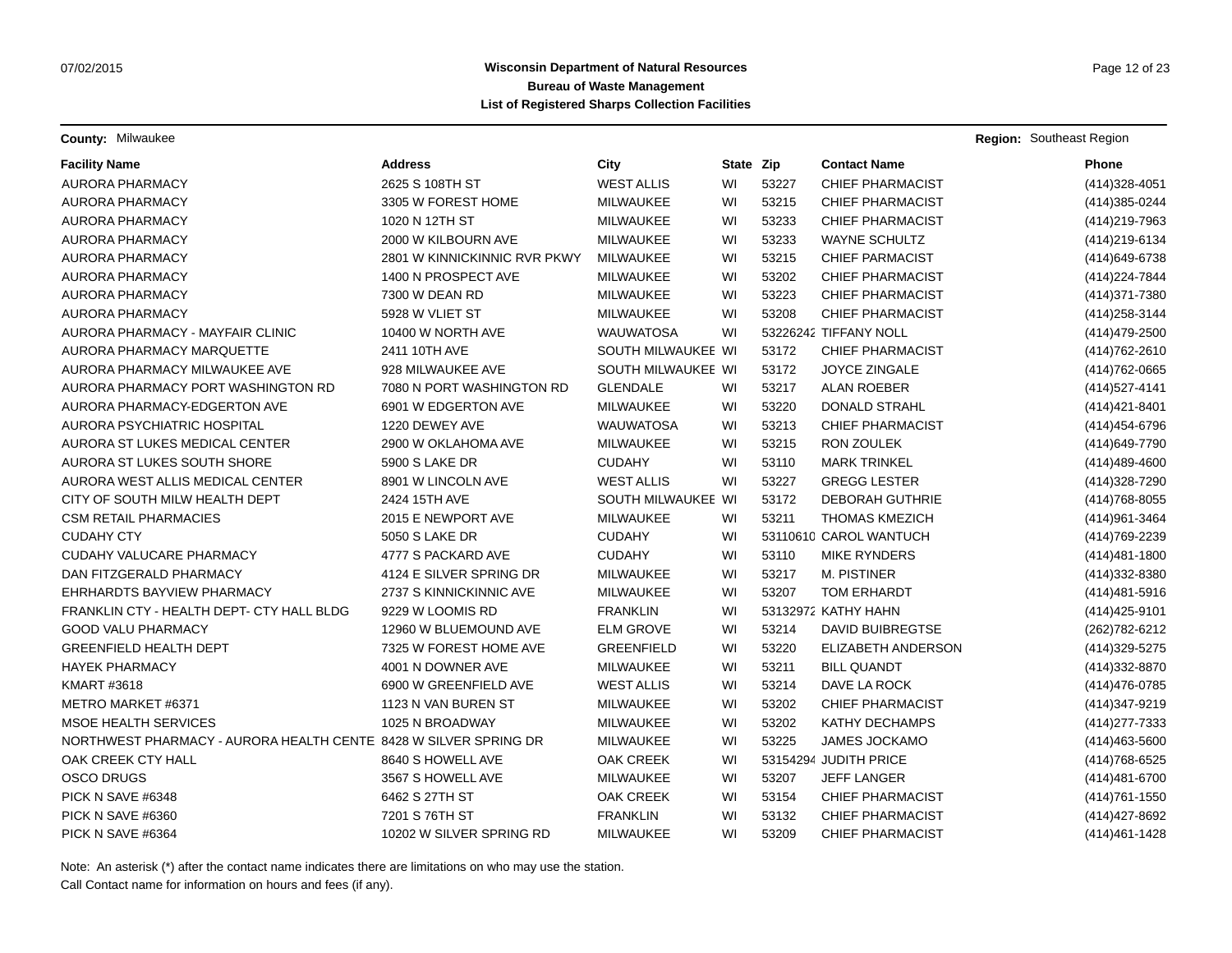**County:** Milwaukee **Region:** Southeast Region: Southeast Region: Southeast Region: Southeast Region: Southeast Region

| <b>Facility Name</b>         | <b>Address</b>             | City                 | State Zip |       | <b>Contact Name</b>     | <b>Phone</b>   |
|------------------------------|----------------------------|----------------------|-----------|-------|-------------------------|----------------|
| PICK N SAVE #6366            | 5826 S 108TH ST            | <b>HALES CORNERS</b> | WI        | 53130 | <b>CHIEF PHARMACIST</b> | (414) 525-0763 |
| PICK N SAVE #6387            | <b>2320 W RYAN RD</b>      | <b>OAK CREEK</b>     | WI        | 53154 | <b>CHIEF PHARMACIST</b> | (414) 761-1692 |
| PICK N SAVE #6416            | 1717 N MAYFAIR RD          | <b>WAUWATOSA</b>     | WI        | 53226 | <b>CHIEF PHARMACIST</b> | (414) 778-1884 |
| PICK N SAVE #6418            | 7401 W GOOD HOPE RD SITE C | MILWAUKEE            | WI        | 53223 | <b>CHIEF PHARMACIST</b> | (414) 760-3273 |
| PICK N SAVE #6845            | 3701 S 27TH ST             | MILWAUKEE            | WI        | 53221 | <b>CHIEF PHARMACIST</b> | (414) 281-3622 |
| PICK N SAVE #6846            | 2625 S 108TH ST            | <b>WEST ALLIS</b>    | WI        | 53227 | <b>CHIEF PHARMACIST</b> | (414) 328-4051 |
| PICK N SAVE #6847            | 6760 W NATIONAL AVE        | <b>WEST ALLIS</b>    | WI        | 53214 | <b>CHIEF PHARMACIST</b> | (414) 476-5111 |
| PICK N SAVE #6857            | 4698 S WHITNALL            | <b>ST FRANCIS</b>    | WI        | 53235 | <b>CHIEF PHARMACIST</b> | (414) 769-0660 |
| PICK N SAVE #6862            | 8770 S HOWELL AVE          | <b>OAK CREEK</b>     | WI        | 53154 | <b>CHIEF PHARMACIST</b> | (414) 762-6770 |
| PICK N SAVE #6864            | 1818 W NATIONAL AVE        | <b>MILWAUKEE</b>     | WI        | 53204 | <b>CHIEF PHARMACIST</b> | (414) 672-8815 |
| PICK N SAVE #6867            | 9200 N GREEN BAY RD        | <b>BROWN DEER</b>    | WI        | 53209 | <b>CHIEF PHARMACIST</b> | (414) 354-7213 |
| PICK N SAVE #6873            | 5851 S PACKARD AVE         | <b>CUDAHY</b>        | WI        | 53110 | <b>CHIEF PHARMACIST</b> | (414) 744-6058 |
| PICK N SAVE #6875            | 8120 W BROWN DEER RD       | <b>MILWAUKEE</b>     | WI        | 53223 | <b>CHIEF PHARMACIST</b> | (414) 357-6704 |
| PICK N SAVE #6878            | 250 W HOLT AVE             | MILWAUKEE            | WI        | 53207 | <b>CHIEF PHARMACIST</b> | (414) 769-8990 |
| PICK N SAVE #6879            | 2355 N 35TH ST             | <b>MILWAUKEE</b>     | WI        | 53210 | <b>CHIEF PHARMACIST</b> | (414) 447-8117 |
| PICK N SAVE #6880            | 1735 W SILVER SPRING DR    | <b>GLENDALE</b>      | WI        | 53209 | <b>CHIEF PHARMACIST</b> | (414) 247-8581 |
| PICK N SAVE #6882            | 1100 E GARFIELD AVE        | <b>MILWAUKEE</b>     | WI        | 53212 | <b>CHIEF PHARMACIST</b> | (414) 374-8769 |
| PICK N SAVE #6883            | 11111 W GREENFIELD AVE     | <b>WEST ALLIS</b>    | WI        | 53214 | <b>CHIEF PHARMACIST</b> | (414) 778-0262 |
| PICK N SAVE #6885            | 6950 W STATE ST            | <b>WAUWATOSA</b>     | WI        | 53213 | <b>CHIEF PHARMACIST</b> | (414) 475-1932 |
| PIL BOX PHARMACY             | 1011 W MITCHELL ST         | <b>MILWAUKEE</b>     | WI        | 53204 | <b>JOE SCHMITZ</b>      | (414) 383-6606 |
| <b>SCHEELE PHARMACY</b>      | 957 GLENVIEW AVE           | <b>WAUWATOSA</b>     | WI        | 53213 | <b>RAY JAHN</b>         | (414) 774-7700 |
| <b>SERV-U PHARMACY</b>       | 709 W OKLAHOMA AVE         | MILWAUKEE            | WI        | 53215 | ROBERT STRESLING        | (414) 481-8170 |
| SERV-U PHARMACY SOUTH        | 2500 W LAYTON AVE          | MILWAUKEE            | WI        | 53221 | <b>ROBERT LEWIS</b>     | (414) 282-4744 |
| SMITH PARKWAY PHARMACY       | 5148 N TEUTONIA AVE        | MILWAUKEE            | WI        | 53209 | ARTHUR (JAY) SMITH      | (414) 462-7570 |
| <b>SURETY PRO PHARMACY</b>   | 9200 W LAYTON AVE          | <b>GREENFIELD</b>    | WI        | 53228 | <b>GARY OLSZEWSKI</b>   | (414) 433-0188 |
| SWAN SERV-U PHARMACY         | 9130 W NORTH AVE           | <b>WAUWATOSA</b>     | WI        | 53226 | <b>ROB KNUTSEN</b>      | (414) 258-9550 |
| THE PHARMACY                 | 8430 W CAPITOL DR          | <b>MILWAUKEE</b>     | WI        | 53222 | J. GOLLIN               | (414) 463-3740 |
| THE PRESCRIPTION CENTER      | 330 E MASON ST             | MILWAUKEE            | WI        | 53202 | LINDA MOCZYNSKI         | (414) 272-2815 |
| <b>TOWER MEDICAL COMMONS</b> | 2320 - 2388 N LAKE DR      | MILWAUKEE            | WI        | 53211 | <b>TOM BERG</b>         | (414) 291-1303 |
| <b>VALUCARE PHAMACY</b>      | 5451 S 76TH ST             | GREENDALE            | WI        | 53129 | <b>JIM KOWALEWSKI</b>   | (414) 421-2801 |
| <b>VALUCARE PHARMACY</b>     | 4777 S PACKARD AVE         | <b>CUDAHY</b>        | WI        | 53110 | <b>MIKE RYNDERS</b>     | (414) 481-1800 |
| YE OLDE PHARMACY             | 5320 N PORT WASHINGTON     | MILWAUKEE            | WI        | 53217 | <b>JOHN WACLAWSKI</b>   | (414) 963-0812 |

\* Total number of facilities in county: 83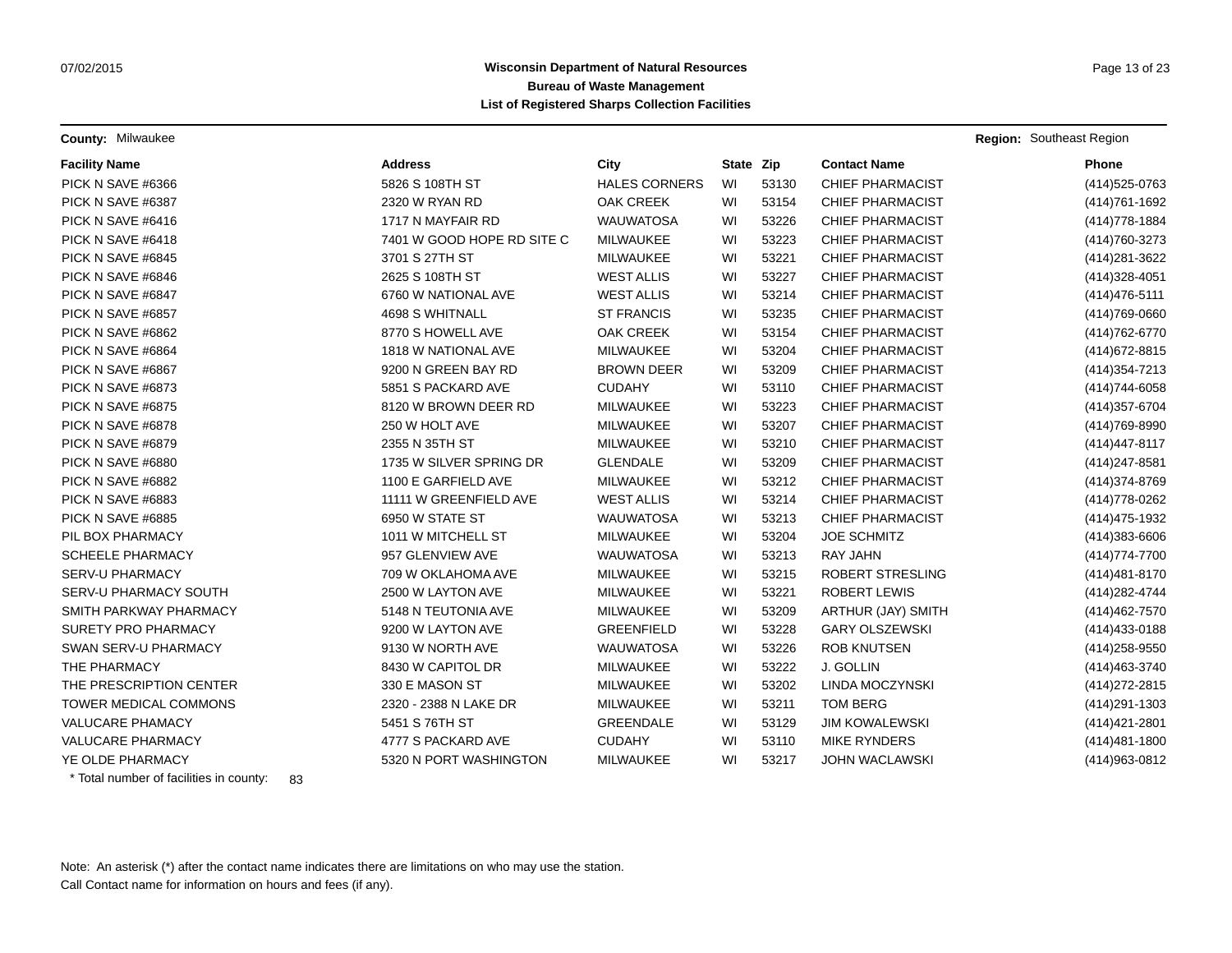# Wisconsin Department of Natural Resources **Page 14 of 23** Page 14 of 23 **Bureau of Waste Management List of Registered Sharps Collection Facilities**

| County: Monroe                                                                           |                      |                     |           |       |                           | Region: West Central Region |
|------------------------------------------------------------------------------------------|----------------------|---------------------|-----------|-------|---------------------------|-----------------------------|
| <b>Facility Name</b>                                                                     | <b>Address</b>       | City                | State Zip |       | <b>Contact Name</b>       | <b>Phone</b>                |
| MAYO CLINIC HEALTH SYSTEM SPARTA                                                         | 310 W MAIN ST        | <b>SPARTA</b>       | WI        | 54656 | DARLENE MIDDLETON         | (608) 269-2132              |
| <b>MILLERS PHARMACY</b><br>* Total number of facilities in county:<br>$\overline{2}$     | 1009 SUPERIOR AVE    | <b>TOMAH</b>        | WI        | 54660 | <b>DUANE ASP</b>          | (608) 372-2101              |
| County: Oconto                                                                           |                      |                     |           |       |                           | Region: Northeast Region    |
| <b>Facility Name</b>                                                                     | <b>Address</b>       | City                | State Zip |       | <b>Contact Name</b>       | <b>Phone</b>                |
| BELLIN HEALTH FAMILY MEDICAL CENTER                                                      | 307 MANOR DR         | <b>SURING</b>       | WI        | 54174 | <b>JENNIFER SUNDBERG</b>  | (920)842-2144               |
| HSHS ST CLARE MEMORIAL HOSPITAL                                                          | 855 S MAIN ST        | <b>OCONTO FALLS</b> | WI        | 54154 | PATTI HEISEL              | (920)846-3444               |
| PREVEA REGIONAL SERVICES INC<br>* Total number of facilities in county:<br>3             | 620 SMITH STREET     | <b>OCONTO</b>       | WI        | 54153 | <b>JOHN ZELLER</b>        | (920)431-1902               |
| County: Oneida                                                                           |                      |                     |           |       |                           | Region: Northern Region     |
| <b>Facility Name</b>                                                                     | <b>Address</b>       | City                | State Zip |       | <b>Contact Name</b>       | <b>Phone</b>                |
| HOWARD YOUNG MEDICAL CENTER                                                              | 240 MAPLE ST         | <b>WOODRUFF</b>     | WI        | 54568 | <b>JUDITH LARSON</b>      | (715) 356-8000              |
| STOXEN PROFESSIONAL PHARMACY                                                             | 1020 KABLE AVE       | <b>RHINELANDER</b>  | WI        | 54501 | <b>HEATHER STEIN</b>      | (715) 282-6003              |
| THREE LAKES PHARMACY                                                                     | 1790 SUPERIOR ST     | THREE LAKES         | WI        | 54562 | <b>HEATHER STEIN</b>      | (715) 282-6003              |
| <b>TRIGS FOOD &amp; DRUG</b>                                                             | 232 S COURTNEY       | <b>RHINELANDER</b>  | WI        | 54501 | <b>HEATHER STEIN</b>      | (715) 282-6003              |
| TRIGS FOOD & DRUG, MINOCQUA PHARMACY<br>* Total number of facilities in county:<br>- 5   | 70 W CENTER          | <b>MINOCQUA</b>     | WI        | 54548 | <b>HEATHER STEIN</b>      | (715) 282-6003              |
| County: Outagamie                                                                        |                      |                     |           |       |                           | Region: Northeast Region    |
| <b>Facility Name</b>                                                                     | <b>Address</b>       | City                | State Zip |       | <b>Contact Name</b>       | <b>Phone</b>                |
| AFFINITY HLTH SYST ST ELIZABETH HOSPITAL INC                                             | 1506 S ONEIDA ST     | <b>APPLETON</b>     | WI        |       | 54915130 LAURA RUYS       | (920) 738-2950              |
| CONSUMER PRESCRIPTION CENTER-APPLETON                                                    | 2310 W COLLEGE AVE   | <b>APPLETON</b>     | WI        | 54914 | <b>WARREN DOERING</b>     | (920)739-9232               |
| COPPS #8118                                                                              | 2400 W WISCONSIN AVE | <b>APPLETON</b>     | WI        | 54914 | REBECCA SCHULTZ           | (920)831-0400               |
| COPPS #8123                                                                              | 2700 N BALLARD RD    | <b>APPLETON</b>     | WI        | 54911 | <b>DAVE KEMPFERT</b>      | (920)996-0121               |
| <b>MEDICAP PHARMACY</b>                                                                  | 1301 MILL ST         | <b>NEW LONDON</b>   | WI        | 54961 | <b>JIM JERNEGAN</b>       | (920) 982-7670              |
| PREVEA REGIONAL SERVICES INC                                                             | 958 FOOTE STREET     | <b>SEYMOUR</b>      | WI        | 54165 | <b>JOHN ZELLER</b>        | (920)431-1902               |
| SEYMOUR POLICE DEPT                                                                      | 306 N MAIN ST        | <b>SEYMOUR</b>      | WI        | 54165 | <b>SHARI PETERSON</b>     | (920)833-2366               |
| SHOPKO EXPRESS PHARMACY                                                                  | 2101 E EVERGREEN DR  | <b>APPLETON</b>     | WI        |       | 54913900 . PHARMACY MGR   | (920) 733-2305              |
| THEDA CARE PHYSICIANS - NEW LONDON                                                       | <b>1405 MILL ST</b>  | <b>NEW LONDON</b>   | WI        | 54961 | <b>LARRY KLOTZBUECHER</b> | (920)531-2069               |
| THEDACARE - APPLETON MEDICAL CENTER                                                      | 1818 N MEADE ST      | <b>APPLETON</b>     | WI        | 54911 | <b>CINDY MALTBY</b>       | (920) 738-9152              |
| UW HEALTH FOX VALLEY FAMILY MEDICINE<br>* Total number of facilities in county:<br>$-11$ | 229 S MORRISON ST    | <b>APPLETON</b>     | WI        | 54911 | LEE VOGEL, MD             | (920) 832-2783              |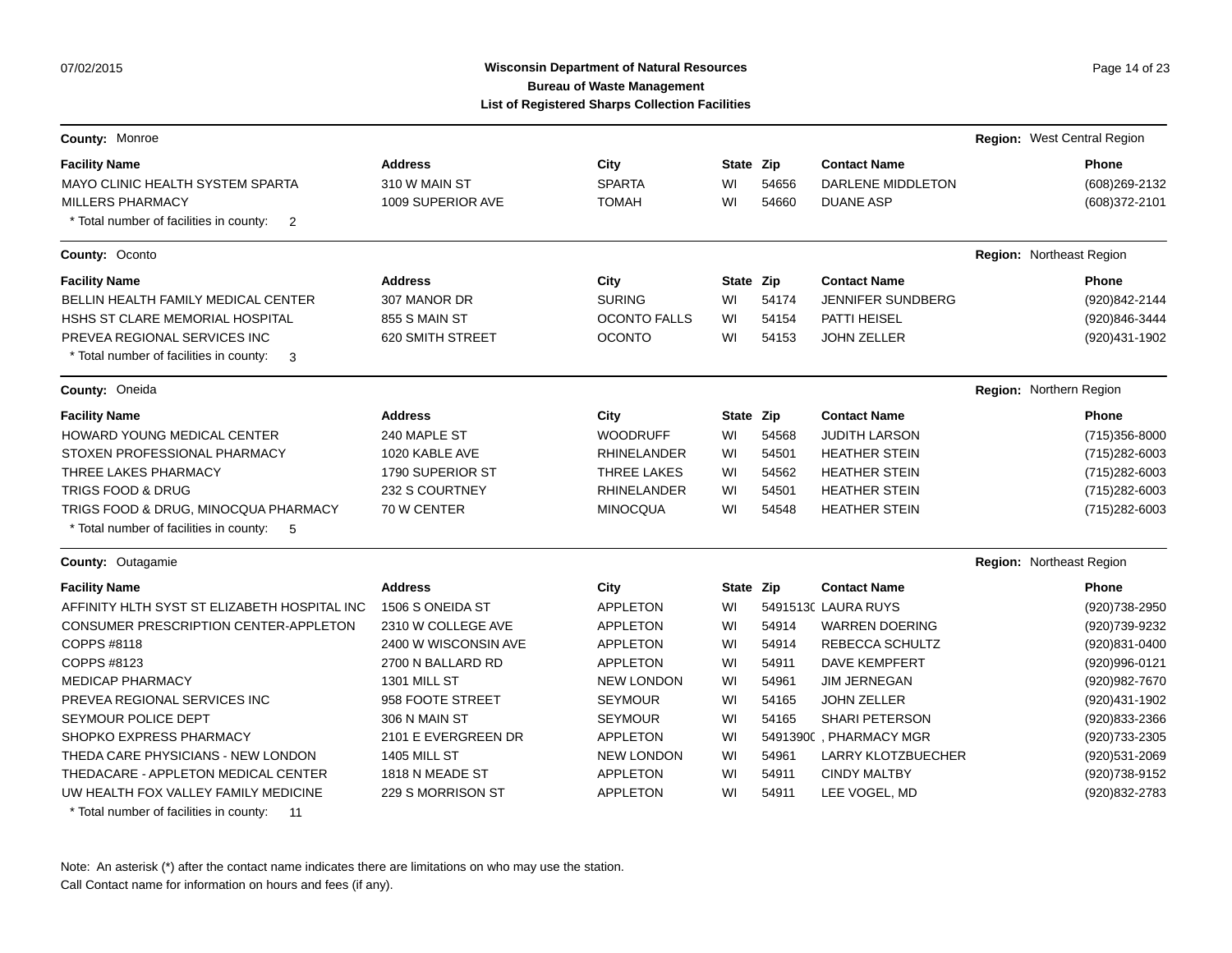### **Wisconsin Department of Natural Resources Page 15 of 23 Page 15 of 23 Bureau of Waste Management List of Registered Sharps Collection Facilities**

| County: Ozaukee                                                                   |                              |                       |           |       |                       | <b>Region: Southeast Region</b>    |
|-----------------------------------------------------------------------------------|------------------------------|-----------------------|-----------|-------|-----------------------|------------------------------------|
| <b>Facility Name</b>                                                              | <b>Address</b>               | City                  | State Zip |       | <b>Contact Name</b>   | Phone                              |
| AURORA ADVANCED HEALTHCARE                                                        | 1475 W GRAND AVE             | PORT WASHINGTOI WI    |           | 53074 | <b>ALLEN BECHTEL</b>  | (414) 385-8812                     |
| AURORA PHARMACY-MEQUON                                                            | 10928 N PORT WASHINGTON RD   | <b>MEQUON</b>         | WI        | 53092 | <b>JODI MORIS</b>     | (414) 647-3023                     |
| <b>COLUMBIA ST MARYS - OZAUKEE</b>                                                | 13111 N PORT WASHINGTON RD   | <b>MEQUON</b>         | WI        | 53097 | <b>MARGE BURKE</b>    |                                    |
| * Total number of facilities in county:<br>3                                      |                              |                       |           |       |                       |                                    |
| County: Pepin                                                                     |                              |                       |           |       |                       | Region: West Central Region        |
| <b>Facility Name</b>                                                              | <b>Address</b>               | City                  | State Zip |       | <b>Contact Name</b>   | Phone                              |
| CHIPPEWA VALLEY HOSPITAL & OAKVIEW CARE CTF 1220 THIRD AVE                        |                              | <b>DURAND</b>         | WI        | 54736 | <b>APRIL HUTTER</b>   | (715) 672-4211                     |
| ERICKSONS FAMILY PHARMACY-DURAND                                                  | 520 W MAIN ST                | <b>DURAND</b>         | WI        | 54736 | ROGER CASTLEBERG      | (715) 672-5900                     |
| * Total number of facilities in county:<br>2                                      |                              |                       |           |       |                       |                                    |
| County: Pierce                                                                    |                              |                       |           |       |                       | <b>Region: West Central Region</b> |
| <b>Facility Name</b>                                                              | <b>Address</b>               | City                  | State Zip |       | <b>Contact Name</b>   | Phone                              |
| <b>FREEMAN DRUG INC</b>                                                           | <b>104 S MAIN</b>            | <b>RIVER FALLS</b>    | WI        | 54022 | <b>LEAH GAVIN</b>     | (715) 425-2255                     |
| MORE 4 FAMILY PHARMACY                                                            | 303 S MAIN ST                | <b>RIVER FALLS</b>    | WI        | 54022 | <b>DIRK LARSON</b>    | (715) 425-8494                     |
| PIERCE CNTY PUBLIC HEALTH DEPT                                                    | 412 W KINNE                  | <b>ELLSWORTH</b>      | WI        | 54011 | <b>DOROTHY BEIX</b>   | (715) 273-6755                     |
| RIVER FALLS AREA HOSP - ALLINA HEALTH SYSTEM 1629 E DIVISION ST                   |                              | <b>RIVER FALLS</b>    | WI        | 54022 | <b>TAMI DUCKLOW</b>   | (715) 425-6155                     |
| RIVER FALLS AREA HOSPITAL INC                                                     | 550 N MAIN ST                | <b>RIVER FALLS</b>    | WI        | 54022 | <b>TAMI DUCKLOW</b>   | (715) 425-6155                     |
| <b>SNYDER DRUG STORE</b>                                                          | <b>200 S MAIN</b>            | <b>RIVER FALLS</b>    | WI        | 54022 | <b>WAYNE NELSON</b>   | (715) 425-5205                     |
| * Total number of facilities in county:<br>6                                      |                              |                       |           |       |                       |                                    |
| County: Polk                                                                      |                              |                       |           |       |                       | Region: Northern Region            |
| <b>Facility Name</b>                                                              | <b>Address</b>               | City                  | State Zip |       | <b>Contact Name</b>   | <b>Phone</b>                       |
| AMERY REGIONAL MEDICAL CENTER                                                     | 225 SCHOLL CT                | <b>AMERY</b>          | WI        | 54001 | <b>GARY ROBINS</b>    | (715) 268-7151                     |
| OSCEOLA MEDICAL CENTER                                                            | 301 RIVER ST                 | <b>OSCEOLA</b>        | WI        | 54020 | <b>TODD WILKENING</b> | (715) 294-2111                     |
| SNYDER DRUG #6231                                                                 | 131 KELLER AVE N             | AMERY                 | WI        | 54001 | PATTI JOHNSON         | (715) 268-7184                     |
| ST CROIX REGIONAL MEDICAL CENTER<br>* Total number of facilities in county:<br>-4 | <b>235 EAST STATE STREET</b> | <b>ST CROIX FALLS</b> | WI        | 54024 | <b>JAN HANSEN*</b>    | (715) 483-0276                     |

**County:** Portage **Region:** West Central Region: West Central Region: West Central Region: West Central Region:

| <b>Facility Name</b>  | <b>Address</b>  | City                 | State Zip |       | <b>Contact Name</b>     | <b>Phone</b>  |
|-----------------------|-----------------|----------------------|-----------|-------|-------------------------|---------------|
| COPPS #8101           | 1850 PLOVER RD  | <b>PLOVER</b>        | WI        | 54467 | <b>CHIEF PHARMACIST</b> | (715)344-0066 |
| KMART #7010           | 111 DIVISION ST | <b>STEVENS POINT</b> | WI        | 54481 | ALEXANDER BEYER         | (715)345-5970 |
| SHOPKO PHARMACY       | 1800 PLOVER RD  | <b>PLOVER</b>        | WI        | 54467 | MARK KIENBAUM           | (715)342-9368 |
| SHOPKO PHARMACY #2055 | 1200 MAIN ST    | <b>STEVENS POINT</b> | WI        | 54481 | ALEXANDER BEYER         | (715)345-5970 |

Note: An asterisk (\*) after the contact name indicates there are limitations on who may use the station.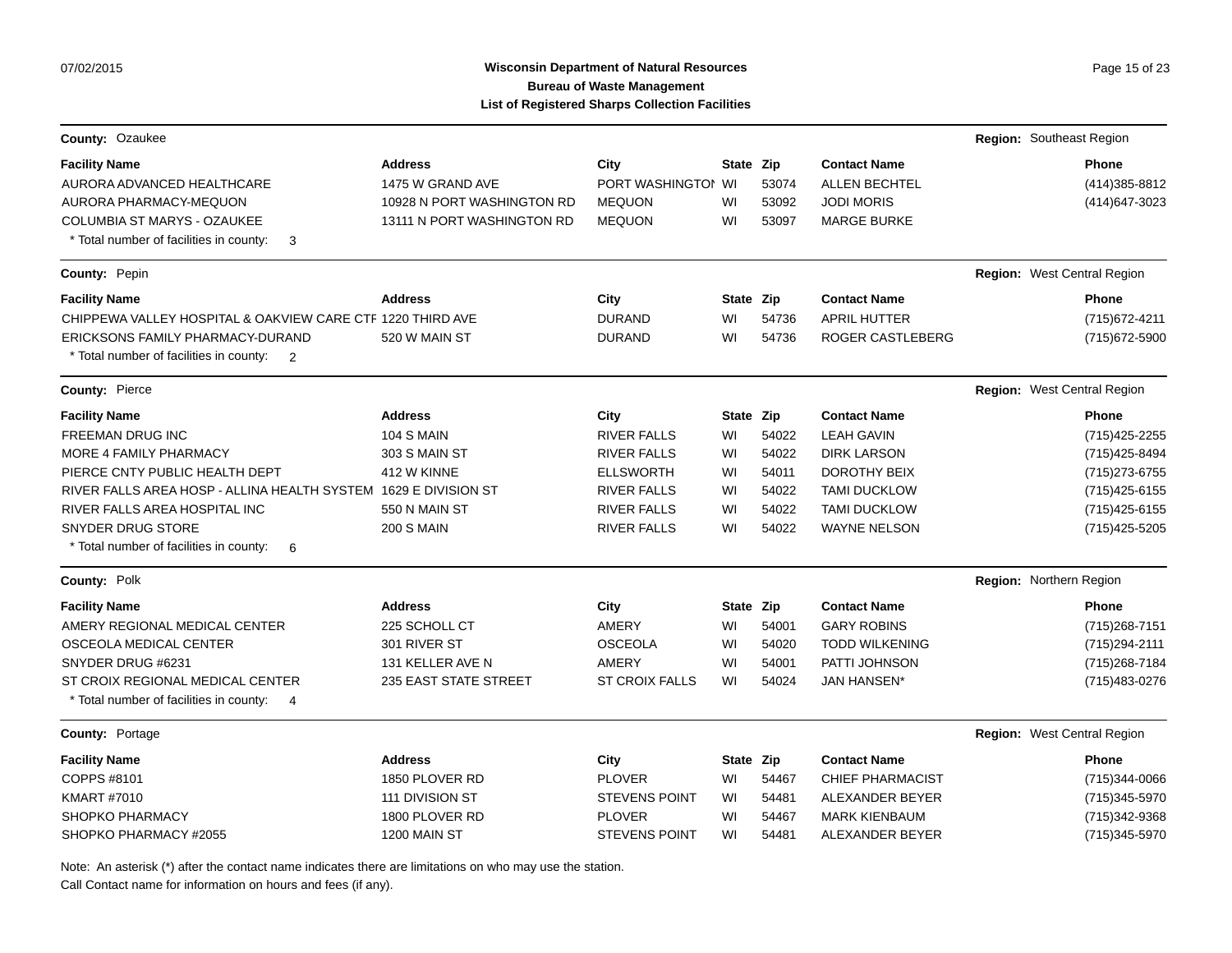# **Wisconsin Department of Natural Resources Page 16 of 23 Page 16 of 23 Bureau of Waste Management List of Registered Sharps Collection Facilities**

| <b>County: Portage</b>                                                                   |                             |                      |           |       |                         | Region: West Central Region  |
|------------------------------------------------------------------------------------------|-----------------------------|----------------------|-----------|-------|-------------------------|------------------------------|
| <b>Facility Name</b>                                                                     | <b>Address</b>              | City                 | State Zip |       | <b>Contact Name</b>     | Phone                        |
| <b>TRIGS PHARMACY</b>                                                                    | 1600 ACADEMY AVE            | <b>STEVENS POINT</b> | WI        | 54481 | <b>CHIEF PHARMACIST</b> | (715)341-6102                |
| WALGREEN CO #11278                                                                       | 3301 CHURCH ST              | <b>STEVENS POINT</b> | WI        | 54481 | <b>THOMAS JIRSUHELE</b> | (715) 375-2873               |
| WALGREENS CO #13074                                                                      | 900 ILLINOIS AVE SITE B     | <b>STEVENS POINT</b> | WI        | 54481 | <b>APRIL MOJZIS</b>     | (715) 344-6834               |
| WALGREENS CO #6935                                                                       | 10 PARK RIDGE DR            | <b>STEVENS POINT</b> | WI        | 54481 | <b>RICK BARTSCH</b>     | (715) 344-7345               |
| * Total number of facilities in county:<br>8                                             |                             |                      |           |       |                         |                              |
| <b>County: Price</b>                                                                     |                             |                      |           |       |                         | Region: Northern Region      |
| <b>Facility Name</b>                                                                     | <b>Address</b>              | City                 | State Zip |       | <b>Contact Name</b>     | Phone                        |
| COPPS SUPERMARKET #8127                                                                  | 256 S LAKE ST               | <b>PHILLIPS</b>      | WI        | 54555 | <b>CHIEF PHARMACIST</b> | (715)339-3116                |
| <b>FLAMBEAU HOSPITAL</b>                                                                 | 98 SHERRY AVE               | <b>PARK FALLS</b>    | WI        |       | 54552014 ROBERT PFLANZ  | (715) 762-7510               |
| LAKEVIEW PHARMACY                                                                        | 114 N LAKE AVE              | <b>PHILLIPS</b>      | WI        | 54555 | <b>TIM GEHRKE</b>       | (715)339-2424                |
| PARK PHARMACY                                                                            | 138 N 2ND AVE               | <b>PARK FALLS</b>    | WI        | 54552 | <b>ARNOLD TUCKER</b>    | (715) 762-3283               |
| PRICE CNTY HEALTH DEPT                                                                   | NORMAL BLDG 104 S EYDER AVE | <b>PHILLIPS</b>      | WI        | 54555 | <b>TRACY ELLIS</b>      | (715) 339-3054               |
| PRICE CNTY HEALTH DEPT/PRENTICE OUTREACH<br>* Total number of facilities in county:<br>6 | <b>RAILROAD AVE</b>         | <b>PRENTICE</b>      | WI        | 54556 | <b>TRACY ELLIS</b>      | (715) 339-3054               |
| <b>County: Racine</b>                                                                    |                             |                      |           |       |                         | Region: Southeast Region     |
| <b>Facility Name</b>                                                                     | <b>Address</b>              | City                 | State Zip |       | <b>Contact Name</b>     | Phone                        |
| AURORA HEALTH CENTER RACINE EAST                                                         | 8348 WASHINGTON AVE         | <b>RACINE</b>        | WI        | 53406 | <b>JODY MUNIZ</b>       | (262)884-4030                |
| AURORA PHARMACY-PINE CREST BURLINGTON                                                    | 148 S PINE ST               | <b>BURLINGTON</b>    | WI        | 53105 | <b>JODI MORIS</b>       | (414) 647-3023               |
| AURORA PHARMACY-RAPIDS DR                                                                | 2210 RAPIDS DR              | <b>RACINE</b>        | WI        | 53404 | <b>JOHN GATES</b>       | (262) 633-0543               |
| BURLINGTON CLINIC & PHARMACY-AURORA HLTHC/ 250 MCHENRY ST                                |                             | <b>BURLINGTON</b>    | WI        | 53105 | <b>LEIGH ANN BEYER</b>  | (262) 763-4980               |
| PICK N SAVE #6414                                                                        | 1120 MILWAUKEE AVE          | <b>BURLINGTON</b>    | WI        | 53105 | <b>CHIEF PHARMACIST</b> | (262) 767-1446               |
| PICK N SAVE #6863                                                                        | 2210 RAPIDS DR              | <b>RACINE</b>        | WI        | 53403 | <b>CHIEF PHARMACIST</b> | (262) 633-0543               |
| ROESCHENS PHARMACY-AURORA PHARMACY                                                       | 3433 N DOUGLAS AVE          | <b>RACINE</b>        | WI        | 53402 | DARYL DAANE             | (414) 647-3023               |
| SHOPKO PHARMACY #027                                                                     | 4801 WASHINGTON AVE         | <b>RACINE</b>        | WI        |       | 53406429 JEREMY LAFFIN  | (262) 637-8444               |
| SHORECREST PHARMACY-AURORA HEALTHCARE                                                    | 3900 ERIE ST                | <b>RACINE</b>        | WI        | 53402 | <b>GARY KOBER</b>       | (262) 639-1611               |
| <b>STERICYCLE INC</b>                                                                    | 14035 LEETSBIR RD           | <b>STURTEVANT</b>    | WI        | 53177 | <b>RICH KALIS</b>       | (262) 878-1888               |
| * Total number of facilities in county:<br>10                                            |                             |                      |           |       |                         |                              |
| County: Richland                                                                         |                             |                      |           |       |                         | Region: South Central Region |
| <b>Facility Name</b>                                                                     | <b>Address</b>              | City                 | State Zip |       | <b>Contact Name</b>     | Phone                        |
| RICHLAND HOSPITAL INC                                                                    | 333 E 2ND ST                | RICHLAND CENTER WI   |           |       | 53581191 SHAWN CHITWOOD | (608) 647-6321               |
| THRIFY WHITE PHARMACY                                                                    | <b>190 RICHLAND SQUARE</b>  | RICHLAND CENTER WI   |           | 53581 | <b>BRUCE KAASA</b>      | (608) 647-8918               |
| * Total number of facilities in county:<br>2                                             |                             |                      |           |       |                         |                              |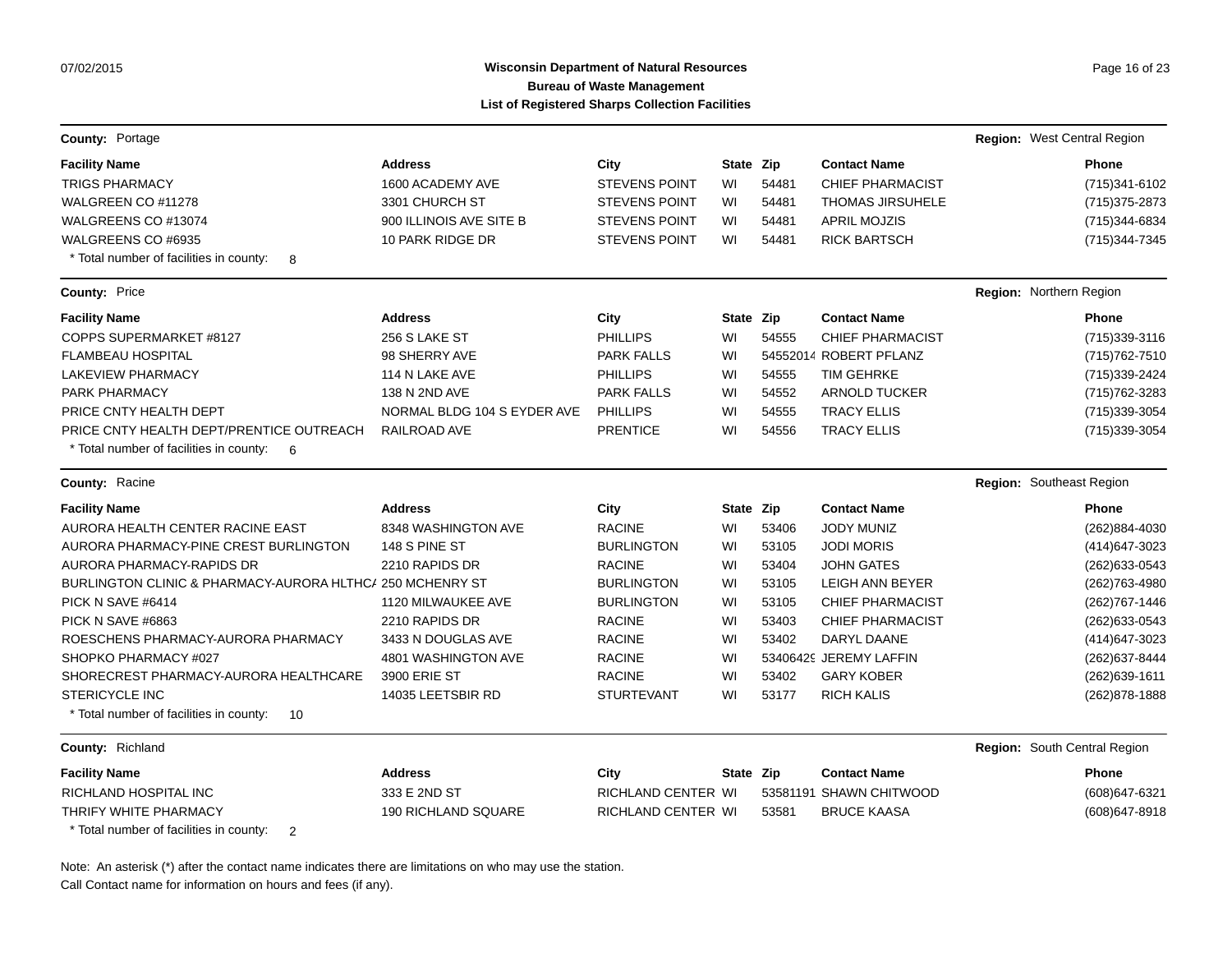**County:** Rock **Region:** South Central Region **Region:** South Central Region **Region:** South Central Region

| <b>Facility Name</b>                                         | <b>Address</b>               | City                 | State Zip |       | <b>Contact Name</b>     | Phone                       |
|--------------------------------------------------------------|------------------------------|----------------------|-----------|-------|-------------------------|-----------------------------|
| AURORA PHARMACY-JANESVILLE                                   | 1717 S CENTER AVE            | <b>JANESVILLE</b>    | WI        | 53545 | <b>JIM WONG</b>         | (608) 754-1401              |
| <b>BELOIT CLINIC PHARMACY</b>                                | 1905 HUEBBE PKWY             | <b>BELOIT</b>        | WI        | 53511 | <b>JO NELSON</b>        | (608)362-7000               |
| <b>CVS PHARMACY</b>                                          | 1319 CRESTON PARK DR         | <b>JANESVILLE</b>    | WI        | 53545 | DAN PETERSON            | (608) 752-7836              |
| EVANSVILLE HOMETOWN PHARMACY                                 | 21 W MAIN ST                 | <b>EVANSVILLE</b>    | WI        | 53536 | <b>ALLISON TRAMPE</b>   | (608) 882-4550              |
| <b>GRAND AVENUE PHARMACY</b>                                 | 551 W GRAND AVE              | <b>BELOIT</b>        | WI        | 53511 | <b>BRANT KITTO</b>      | (608)364-3600               |
| <b>HOMECARE PHARMACY</b>                                     | 1006 WOODWARD AVE            | <b>BELOIT</b>        | WI        | 53511 | <b>STEVE NILSON</b>     | (608)362-1234               |
| <b>KEALEY PHARMACY</b>                                       | 21 S JACKSON ST              | <b>JANESVILLE</b>    | WI        | 53545 | MR. KEALEY              | (608) 752-7869              |
| <b>KMART #4255</b>                                           | 2233 OLD HUMES RD            | <b>JANESVILLE</b>    | WI        | 53545 | <b>MARY BOSTON</b>      | (608) 754-1299              |
| MERCY CLINIC EAST PHARMACY                                   | 3524 E MILWAUKEE ST          | <b>JANESVILLE</b>    | WI        | 53546 | <b>MEOW CHU LIM</b>     | (608) 754-5194              |
| <b>MERCY CLINIC WEST PHARMACY</b>                            | 1000 MINERAL POINT AVE       | <b>JANESVILLE</b>    | WI        | 53548 | <b>HANLIE DEVIRES</b>   | (608) 741-6891              |
| <b>MERCY MALL PHARMACY</b>                                   | 1010 N WASHINGTON ST STE 100 | <b>JANESVILLE</b>    | WI        | 53548 | <b>JOE MILLER</b>       | (608) 754-0286              |
| MERCY MILTON MEDICAL CENTER AND PHARMACY 725 S JANESVILLE ST |                              | <b>MILTON</b>        | WI        | 53563 | <b>RICK MULLEN</b>      | (608) 868-6777              |
| <b>OSCO DRUG</b>                                             | 1717 MADISON RD              | <b>BELOIT</b>        | WI        | 53511 | <b>JOHN PETTICREW</b>   | (608)362-4566               |
| <b>RM PHARMACY</b>                                           | 1907 CENTER AVE              | <b>JANESVILLE</b>    | WI        | 53545 | <b>JIM WONG</b>         | (608) 752-5823              |
| <b>SCHNUCKS PHARMACY</b>                                     | 1259 MILTON AVE              | <b>JANESVILLE</b>    | WI        | 53545 | <b>PHARMACIST</b>       | (608) 752-7431              |
| <b>SHOPKO PHARMACY</b>                                       | 2500 HWY 14 E                | <b>JANESVILLE</b>    | WI        | 53545 | <b>BRENDA JACOBS</b>    | (608) 754-7450              |
| SHOPKO-BELOIT                                                | 2761 PRAIRIE AVE             | <b>BELOIT</b>        | WI        | 53511 | <b>PAT</b>              | $(608)365 - 4418$           |
| WALGREEN CO #4055                                            | 1717 MILTON AVE              | <b>JANESVILLE</b>    | WI        | 53545 | <b>JIM ROONEY</b>       | (608) 754-2277              |
| WALGREEN CO #6096                                            | 1901 PRAIRIE AVE             | <b>BELOIT</b>        | WI        | 53511 | <b>MARTY DENSCH</b>     | $(608)365 - 2001$           |
| <b>WALGREEN CORP</b>                                         | 601 W MILWAUKEE ST           | <b>JANESVILLE</b>    | WI        | 53545 | <b>DAN BLASER</b>       | (608) 755-9805              |
| * Total number of facilities in county:<br>20                |                              |                      |           |       |                         |                             |
| County: Rusk                                                 |                              |                      |           |       | Region: Northern Region |                             |
| <b>Facility Name</b>                                         | <b>Address</b>               | City                 | State Zip |       | <b>Contact Name</b>     | Phone                       |
| <b>RUSK CNTY CLINIC PHARMACY</b>                             | 906 W COLLEGE AVE            | <b>LADYSMITH</b>     | WI        | 54848 | ANDREA RASMUSON-BALKO   | (715) 532-3330              |
| <b>RUSK CNTY MEMORIAL HOSPITAL</b>                           | 900 COLLEGE AVE W            | <b>LADYSMITH</b>     | WI        | 54848 | ANN SCHRADER            | (715) 532-5561              |
| * Total number of facilities in county:<br>$\overline{2}$    |                              |                      |           |       |                         |                             |
| County: St. Croix                                            |                              |                      |           |       |                         | Region: West Central Region |
| <b>Facility Name</b>                                         | <b>Address</b>               | City                 | State Zip |       | <b>Contact Name</b>     | Phone                       |
| AMERICAN HERITAGE CARE CENTER                                | 425 DAVIS ST                 | <b>HAMMOND</b>       | WI        | 54015 | LAURIE                  | (715) 796-2218              |
| BALDWIN AREA MEDICAL CENTER INC                              | 730 10TH AVE                 | <b>BALDWIN</b>       | WI        | 54002 | <b>ROB PAULSON</b>      | (715) 684-3311              |
| <b>GLENHAVEN INC</b>                                         | 612 E OAK ST                 | <b>GLENWOOD CITY</b> | WI        | 54013 | <b>LUANNE FLICK</b>     | $(715)265 - 4555$           |
| <b>MICKLESEN DRUG</b>                                        | 528 2ND ST                   | <b>HUDSON</b>        | WI        | 54016 | LYLE ANDERSON           | (715) 386-3344              |
| MORE 4 FAMILY PHARMACY                                       | 109 SECOND ST                | <b>HUDSON</b>        | WI        | 54016 | <b>JEFF ANDERSON</b>    | (715)386-5856               |
| MORE 4 FAMILY PHARMACY                                       | 110 W 4TH ST                 | <b>NEW RICHMOND</b>  | WI        | 54017 | JIM ZAIKOWSKI           | (715) 246-2186              |

Note: An asterisk (\*) after the contact name indicates there are limitations on who may use the station.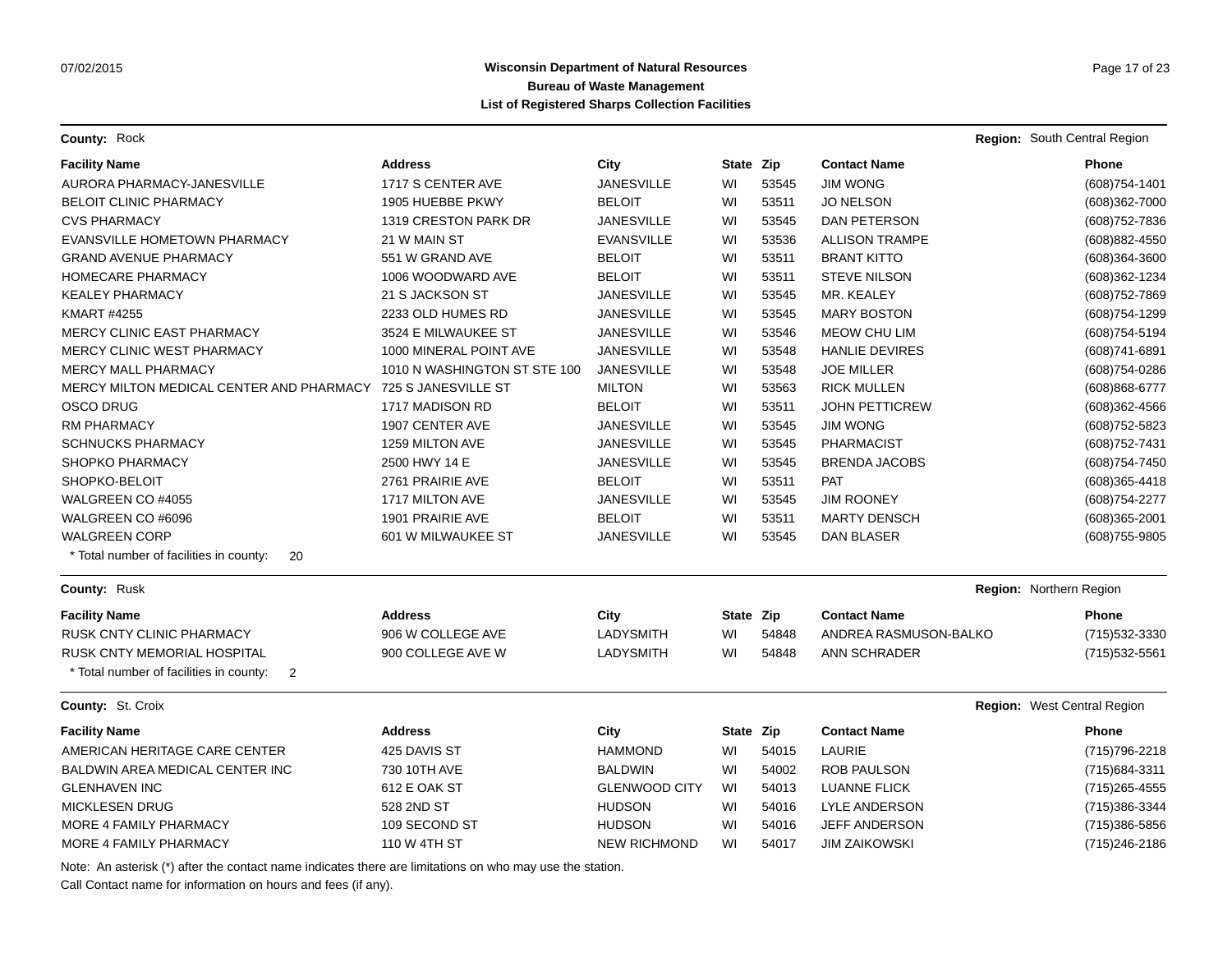07/02/2015

# Wisconsin Department of Natural Resources **Page 18 of 23** Page 18 of 23 **Bureau of Waste Management List of Registered Sharps Collection Facilities**

| County: St. Croix                                                                                |                               |                       |           |       |                           | Region: West Central Region  |
|--------------------------------------------------------------------------------------------------|-------------------------------|-----------------------|-----------|-------|---------------------------|------------------------------|
| <b>Facility Name</b>                                                                             | <b>Address</b>                | City                  | State Zip |       | <b>Contact Name</b>       | Phone                        |
| PARKVIEW NURSING HOME                                                                            | 220 LOCKWOOD ST               | WOODVILLE             | WI        | 54028 | <b>MELISSA</b>            | (715) 698-2451               |
| <b>WESTFIELDS HOSPITAL</b><br>* Total number of facilities in county:<br>8                       | 535 HOSPITAL RD               | <b>NEW RICHMOND</b>   | WI        | 54017 | <b>SUSAN TIMM</b>         | (715) 243-2883               |
| County: Sauk                                                                                     |                               |                       |           |       |                           | Region: South Central Region |
| <b>Facility Name</b>                                                                             | <b>Address</b>                | City                  | State Zip |       | <b>Contact Name</b>       | <b>Phone</b>                 |
| REEDSBURG AREA MEDICAL CENTER                                                                    | 2000 N DEWEY AVE              | <b>REEDSBURG</b>      | WI        | 53959 | <b>CARLA MERCER</b>       | (608) 524-6487               |
| REEDSBURG POLICE DEPT                                                                            | 200 S PARK ST                 | <b>REEDSBURG</b>      | WI        | 53959 | REEDSBURG POLICE DISPATCH | (608) 524-3074               |
| SAUK PRAIRIE HOSPITAL RIVER VALLEY MED CTR                                                       | 436 SUNRISE DR                | <b>SPRING GREEN</b>   | WI        | 53583 | PAMALA ZINS               | (608) 643-7229               |
| SAUK PRAIRIE HOSPITAL-PLAIN MEDICAL CLINIC                                                       | 825 MAIN ST                   | <b>PLAIN</b>          | WI        | 53577 | PAMALA ZINS               | (608) 643-7229               |
| SAUK PRAIRIE MEMORIAL HOSPITAL                                                                   | 80 1ST ST                     | <b>PRAIRIE DU SAC</b> | WI        | 53578 | PAMALA ZINS               | (608) 643-7229               |
| <b>ST CLARE HOSPITAL</b><br>* Total number of facilities in county:<br>6                         | 707 14TH ST                   | <b>BARABOO</b>        | WI        | 53913 | LINDA MARSHALL            | (608)356-5561                |
| <b>County: Sawyer</b>                                                                            |                               |                       |           |       |                           | Region: Northern Region      |
| <b>Facility Name</b>                                                                             | <b>Address</b>                | City                  | State Zip |       | <b>Contact Name</b>       | Phone                        |
| SAWYER CNTY HEALTH DEPT<br>* Total number of facilities in county:<br>$\overline{\phantom{0}}$ 1 | 105 E 4TH                     | <b>HAYWARD</b>        | WI        | 54843 | <b>RECEPTIONIST</b>       | (715) 634-4874               |
| County: Shawano                                                                                  |                               |                       |           |       |                           | Region: Northeast Region     |
| <b>Facility Name</b>                                                                             | <b>Address</b>                | City                  | State Zip |       | <b>Contact Name</b>       | <b>Phone</b>                 |
| SHAWANO CTY PHASE 2 LF                                                                           | 1099 RUSCH RD                 | <b>SHAWANO</b>        | WI        | 54166 | <b>RICK STAUTZ</b>        | (715) 526-3512               |
| THEDACARE PHYSICIANS - SHAWANO<br>* Total number of facilities in county:<br>$\overline{2}$      | 117 E GREEN BAY ST            | <b>SHAWANO</b>        | WI        | 54166 | PATTI HERRING             | (715) 730-3543               |
| County: Sheboygan                                                                                |                               |                       |           |       |                           | Region: Southeast Region     |
| <b>Facility Name</b>                                                                             | <b>Address</b>                | City                  | State Zip |       | <b>Contact Name</b>       | Phone                        |
| AURORA PHARMACY-ADAMS PHARMACY EAST MILL 227 E MILL ST                                           |                               | <b>PLYMOUTH</b>       | WI        | 53073 | STEVE ADAMS R PH          | (920)893-1441                |
| AURORA PHARMACY-ADAMS PHARMACY EASTERN / 2635 EASTERN AVE                                        |                               | <b>PLYMOUTH</b>       | WI        | 53073 | ROBERT ADAMS R PH         | (414) 647-3023               |
| AURORA SHEBOYGAN CLINIC                                                                          | 2414 KOHLER MEMORIAL DR       | <b>SHEBOYGAN</b>      | WI        | 53081 | <b>STEPHEN GUENTHER</b>   | (920) 457-4461               |
| AURORA SHEBOYGAN CLINIC-CEDAR GROVE                                                              | 313 S MAIN ST                 | <b>CEDAR GROVE</b>    | WI        | 53013 | <b>DENNIS DITTMAN</b>     | (920)668-6286                |
| AURORA SHEBOYGAN MEMORIAL MEDICAL CENTER 2629 N SEVENTH ST                                       |                               | SHEBOYGAN             | WI        | 53081 | <b>ILONA DOUVILLE</b>     | (920) 451-5679               |
| ROENITZ AURORA PHARMACY-NORTH                                                                    | 509 SUPERIOR AVE              | SHEBOYGAN             | WI        | 53081 | RALPH COCH                | (920) 459-2637               |
| ST NICHOLAS HOSPITAL                                                                             | 3100 SUPERIOR (1601 N TAYLOR) | SHEBOYGAN             | WI        |       | 53081249 DAN LOEST        | (920)459-4796                |
| 利用しょうし しょうしょし しゅうえきょうせいしょうかい                                                                     |                               |                       |           |       |                           |                              |

Total number of facilities in county: 7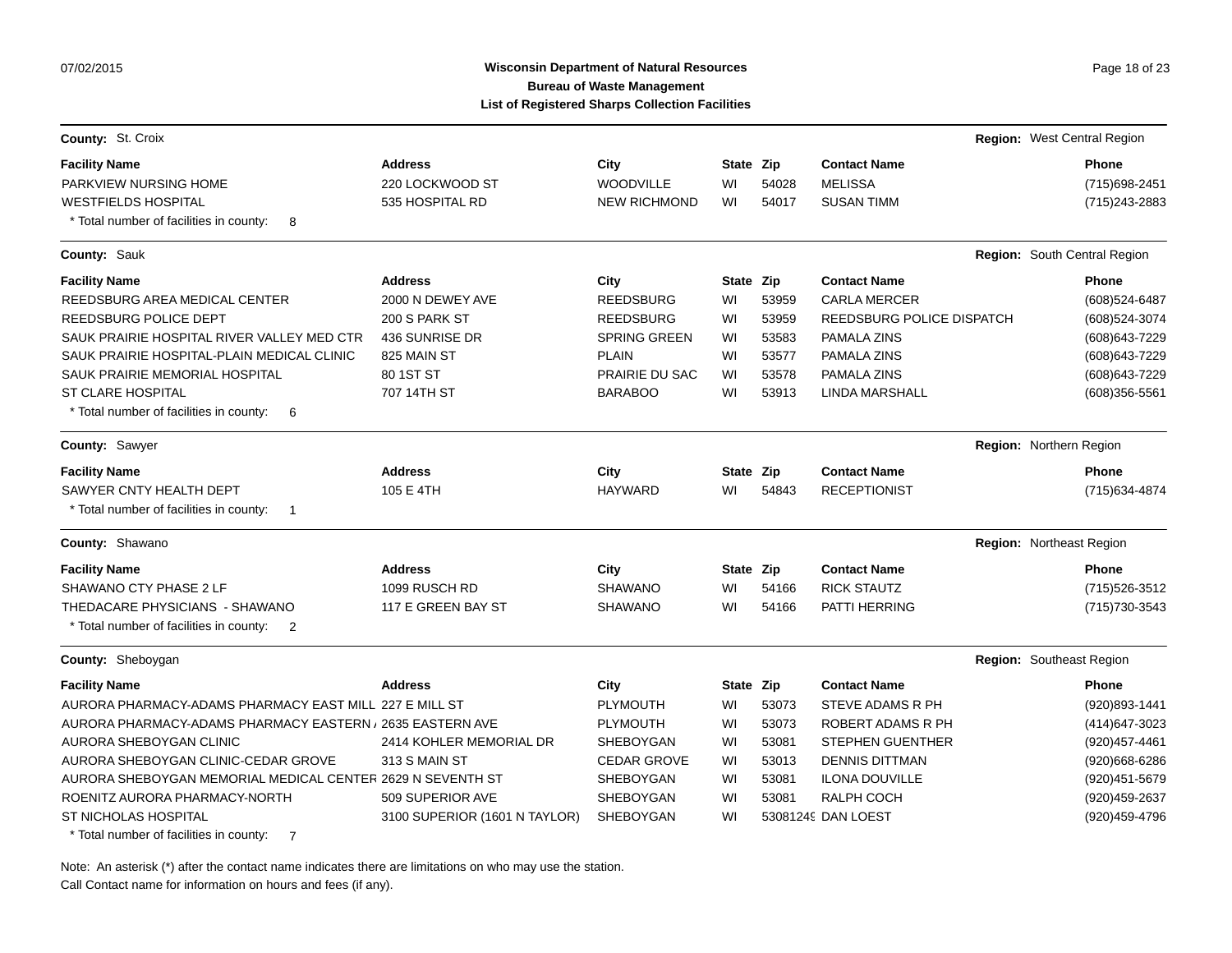# Wisconsin Department of Natural Resources **Page 19 of 23** Page 19 of 23 **Bureau of Waste Management List of Registered Sharps Collection Facilities**

| County: Taylor                                                      |                                              |                    |           |       |                          | Region: Northern Region     |
|---------------------------------------------------------------------|----------------------------------------------|--------------------|-----------|-------|--------------------------|-----------------------------|
| <b>Facility Name</b>                                                | <b>Address</b>                               | City               | State Zip |       | <b>Contact Name</b>      | <b>Phone</b>                |
| ADVANCED DISPOSAL SERVICES SW MIDWEST LLC 645 JENSEN DR             |                                              | <b>MEDFORD</b>     | WI        | 54451 | <b>JULIE WILSON</b>      | (715) 748-3442              |
| <b>MEDFORD CLINIC</b>                                               | 101 S GIBSON ST                              | <b>MEDFORD</b>     | WI        | 54451 | PETER KIEFER             | (715) 748-5800              |
| * Total number of facilities in county:<br>$\overline{2}$           |                                              |                    |           |       |                          |                             |
| County: Trempealeau                                                 |                                              |                    |           |       |                          | Region: West Central Region |
| <b>Facility Name</b>                                                | <b>Address</b>                               | City               | State Zip |       | <b>Contact Name</b>      | <b>Phone</b>                |
| MAYO CLINIC HEALTH SYSTEM OAKRIDGE                                  | 13025 8TH ST                                 | <b>OSSEO</b>       | WI        | 54758 | <b>PHARMACIST</b>        | (715) 597-3166              |
| * Total number of facilities in county:<br>$\overline{\phantom{1}}$ |                                              |                    |           |       |                          |                             |
| County: Vernon                                                      |                                              |                    |           |       |                          | Region: West Central Region |
| <b>Facility Name</b>                                                | <b>Address</b>                               | City               | State Zip |       | <b>Contact Name</b>      | Phone                       |
| GUNDERSON ST. JOSEPH'S HOSPITAL AND CLINIC                          | 400 WATER AVE                                | <b>HILLSBORO</b>   | WI        | 54634 | JANET HUGG *             | (608)489-2211               |
| <b>VERNON MEMORIAL HOSPITAL PROPERTY</b>                            | 507 S MAIN ST                                | <b>VIROQUA</b>     | WI        | 54665 | <b>BONNIE ANDERSON</b>   | (608) 637-4290              |
| * Total number of facilities in county:<br>$\overline{2}$           |                                              |                    |           |       |                          |                             |
| <b>County: Vilas</b>                                                |                                              |                    |           |       |                          | Region: Northern Region     |
| <b>Facility Name</b>                                                | <b>Address</b>                               | City               | State Zip |       | <b>Contact Name</b>      | <b>Phone</b>                |
| EAGLE RIVER MEMORIAL HOSPITAL                                       | 201 HOSPITAL RD                              | <b>EAGLE RIVER</b> | WI        | 54521 | <b>JOAN HAUER</b>        | (715) 479-0333              |
| LAC DU FLAMBEAU TN CLNSWP                                           | 2790 TRANSFER STATION RD HWY LAC DU FLAMBEAU |                    | WI        | 54538 | <b>GENE CISZEK</b>       | (715) 588-3696              |
| NORTHWOODS MEDICAL CENTER                                           | <b>STH 17 S</b>                              | <b>PHELPS</b>      | WI        |       | <b>ED RAHN</b>           | (715) 545-2313              |
| * Total number of facilities in county:<br>3                        |                                              |                    |           |       |                          |                             |
| <b>County: Walworth</b>                                             |                                              |                    |           |       |                          | Region: Southeast Region    |
| <b>Facility Name</b>                                                | <b>Address</b>                               | City               | State Zip |       | <b>Contact Name</b>      | <b>Phone</b>                |
| AURORA LAKELAND MED CTR LAB-AURORA HLTHCA W3895 CNTY RD NN          |                                              | <b>ELKHORN</b>     | WI        | 53121 | <b>DAVID DESMOND</b>     | (262) 741-2125              |
| AURORA LAKELAND MEDICAL CENTER                                      | <b>W3985 CTH NN</b>                          | <b>ELKHORN</b>     | WI        | 53121 | <b>CHIEF PHARMACIST</b>  | (262) 741-2311              |
| AURORA PHARMACY-WALWORTH                                            | 445 S MAIN ST                                | <b>WALWORTH</b>    | WI        | 53184 | <b>CHIEF PHARMACIST</b>  | (262) 275-0936              |
| <b>BADGER MEDICAL CENTER</b>                                        | 125 N SECOND ST                              | <b>DELAVAN</b>     | WI        | 53115 | PENNY ZOELLNER           | (262) 728-2112              |
| DAVITA DIALYSIS LAKE GENEVA                                         | 146 E GENEVA SQUARE                          | <b>LAKE GENEVA</b> | WI        | 53147 | <b>CHIEF PHARMACIST</b>  | (262) 248-4630              |
| DOCTORS CLINIC OF ELKHORN                                           | 205 E COMMERCE COURT                         | <b>ELKHORN</b>     | WI        | 53121 | <b>CHRISTY JARZEMSKI</b> | (262) 723-3100              |
| <b>EAST TROY HOMETOWN PHARMACY</b>                                  | 3284 MAIN ST                                 | <b>EAST TROY</b>   | WI        | 53120 | <b>CHIEF PHARMACIST</b>  | (262) 642-3510              |
| LAKE GENEVA MEDICAL CENTER                                          | 255 HAVENWOOD                                | <b>LAKE GENEVA</b> | WI        | 53147 | <b>CHERYL BARBER</b>     | (262) 248-8527              |
| LAKELAND MEDICAL CLINIC                                             | 2847 BUELL DR                                | <b>EAST TROY</b>   | WI        | 53120 | <b>CHRIS THELEN</b>      | (262)642-2000               |
| MERCY WALWORTH HOSPITAL & MEDICAL CENTER                            | N2950 STH 67                                 | LAKE GENEVA        | WI        | 53147 | <b>CANDACE THOMPSON</b>  | $(608)756 - 6665$           |
| <b>MERCY WALWORTH PHARMACY</b>                                      | N2950 STH 67                                 | <b>LAKE GENEVA</b> | WI        | 53147 | <b>DALE MILLER</b>       | (262) 245-2319              |

Note: An asterisk (\*) after the contact name indicates there are limitations on who may use the station.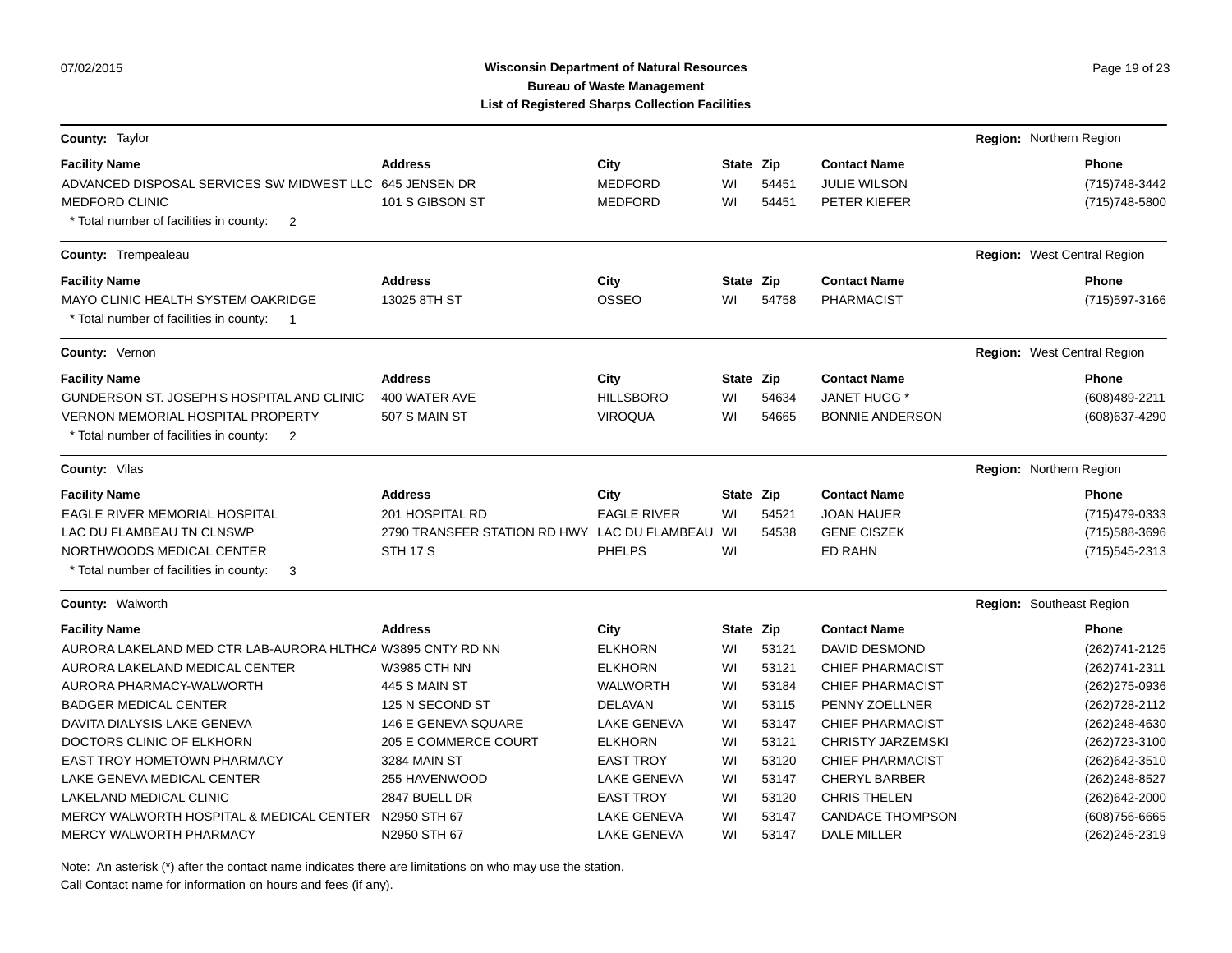# Wisconsin Department of Natural Resources **Page 20 of 23** Page 20 of 23 **Bureau of Waste Management List of Registered Sharps Collection Facilities**

| County: Walworth                                                                              |                                         |                   |           |       |                         | Region: Southeast Region |
|-----------------------------------------------------------------------------------------------|-----------------------------------------|-------------------|-----------|-------|-------------------------|--------------------------|
| <b>Facility Name</b>                                                                          | <b>Address</b>                          | City              | State Zip |       | <b>Contact Name</b>     | <b>Phone</b>             |
| REMEMBRANCE PET CREMATORY                                                                     | 6189 AMOS RD                            | <b>ELKHORN</b>    | WI        | 53121 | <b>DEBY HOLT</b>        | (262) 627-1580           |
| <b>WALWORTH FAMILY MEDICAL CENTER</b><br>* Total number of facilities in county:<br>13        | 100 RIDGE RD                            | <b>WALWORTH</b>   | WI        | 53184 | <b>TERRI PETERSON</b>   | (262) 275-2101           |
| County: Washburn                                                                              |                                         |                   |           |       |                         | Region: Northern Region  |
|                                                                                               |                                         |                   |           |       |                         |                          |
| <b>Facility Name</b>                                                                          | <b>Address</b>                          | City              | State Zip |       | <b>Contact Name</b>     | <b>Phone</b>             |
| <b>INDIANHEAD MEDICAL CENTER</b><br>* Total number of facilities in county:<br>$\overline{1}$ | <b>113 4TH AVE W</b>                    | <b>SHELL LAKE</b> | WI        | 54871 | <b>GAYLE MARKER</b>     | (715) 468-7833           |
| County: Washington                                                                            |                                         |                   |           |       |                         | Region: Southeast Region |
| <b>Facility Name</b>                                                                          | <b>Address</b>                          | City              | State Zip |       | <b>Contact Name</b>     | <b>Phone</b>             |
| AURORA ADVANCED HEALTHCARE - WEST BEND                                                        | 205 VALLEY AVE                          | <b>WEST BEND</b>  | WI        | 53095 | <b>JEFF SVEUM</b>       | (262)338-2311            |
| AURORA PHARMACY D/B/A SANSONE DRUGS                                                           | 433 E WASHINGTON ST                     | <b>SLINGER</b>    | WI        | 53086 | <b>KEN LUCKNOW</b>      | (262) 644-5246           |
| AURORA PHARMACY-ENGELDAHL DRUGS/CNTY MAI 1566 E SUMNER ST                                     |                                         | <b>HARTFORD</b>   | WI        | 53027 | <b>JEFF GIESIE R PH</b> | (262) 670-9858           |
| AURORA PHARMACY-HARTFORD                                                                      | 65 N MAIN ST                            | <b>HARTFORD</b>   | WI        | 53027 | ROBERT ENGELDAHL        | (262) 673-2890           |
| AURORA PHARMACY-JACKSON PHARMACY                                                              | W194 N16714 EAGLE DR                    | <b>JACKSON</b>    | WI        | 53037 | MELVIN ESSELMAN R PH    | (262) 677-2424           |
| AURORA PHARMACY-KEWASKUM PHARMACY                                                             | 927 FOND DU LAC AVE                     | <b>KEWASKUM</b>   | WI        | 53040 | <b>GAYLE GUMM R PH</b>  | (262) 626-4222           |
| <b>AURORA PHARMACY-WEST BEND</b>                                                              | 2378 W WASHINGTON ST PO BOX 6 WEST BEND |                   | WI        |       | 53094061 LON CRANE R PH | (262)334-4033            |
| FROEDERT HEALTH HOMETOWN PHARMACY                                                             | 1709 S 18TH AVE                         | <b>WEST BEND</b>  | WI        | 53095 | <b>CHIEF PHARMACIST</b> | (262)338-6444            |
| <b>HARTFORD REXALL</b>                                                                        | 52 S MAIN ST                            | <b>HARTFORD</b>   | WI        | 53027 | <b>JACK REINHOLZ</b>    | (262) 673-2590           |
| PICK N SAVE #5376                                                                             | 2380 W WASHINGTON ST                    | <b>WEST BEND</b>  | WI        | 53095 | <b>CHIEF PHARMACIST</b> | (262)334-4033            |
| PICK N SAVE #5377                                                                             | <b>1719 S MAIN ST</b>                   | <b>WEST BEND</b>  | WI        | 53095 | <b>CHIEF PHARMACIST</b> | (262)335-2292            |
| PICK N SAVE #6357                                                                             | N112 W16200 MEQUON RD                   | <b>GERMANTOWN</b> | WI        | 53022 | <b>CHIEF PHARMACIST</b> | (262) 253-0052           |
| <b>SANSONE DRUGS</b>                                                                          | 1303 STH 175                            | <b>HUBERTUS</b>   | WI        | 53033 | <b>TONY SANSONE</b>     | (262) 628-3550           |
| ST JOSEPHS HOSPITAL/FROEDTERT HEALTH                                                          | 3200 PLEASANT VALLEY RD                 | <b>WEST BEND</b>  | WI        | 53095 | PAT PEARSON             | (262) 836-7102           |
| WASHINGTON CNTY-SAMARITAN HEALTH CENTER                                                       | 531 E WASHINGTON ST                     | <b>WEST BEND</b>  | WI        | 53095 |                         |                          |
| * Total number of facilities in county:<br>- 15                                               |                                         |                   |           |       |                         |                          |
| County: Waukesha                                                                              |                                         |                   |           |       |                         | Region: Southeast Region |
| <b>Facility Name</b>                                                                          | <b>Address</b>                          | City              | State Zip |       | <b>Contact Name</b>     | <b>Phone</b>             |
| AURORA HEALTH CTR WAUKESHA                                                                    | W231 N1440 CORPORATE COURT              | <b>WAUKESHA</b>   | WI        | 53186 | <b>KURT BEGALKE</b>     | $(262)896 - 6040$        |
| AURORA PHARMACY - HARTLAND                                                                    | 600 WALNUT RIDGE DR                     | <b>HARTLAND</b>   | WI        | 53029 | <b>DENNIS DOROW</b>     | (414) 647-3025           |
| AURORA PHARMACY D/B/A JAMES PHARMACY                                                          | 12601 W HAMPTON AVE                     | <b>BUTLER</b>     | WI        | 53007 | <b>THOMAS FETTIG</b>    | (262) 781-8941           |
| AURORA PHARMACY-BROOKFIELD                                                                    | 12735 W CAPITOL DR                      | <b>BROOKFIELD</b> | WI        | 53005 | <b>DOUGLAS NICKEL</b>   | (262) 783-7302           |
| AURORA PHARMACY-FREDERICK DRUG E CAPITOL 109 E CAPITOL DR                                     |                                         | <b>HARTLAND</b>   | WI        | 53029 | <b>JODI MORIS</b>       | (414) 647-3023           |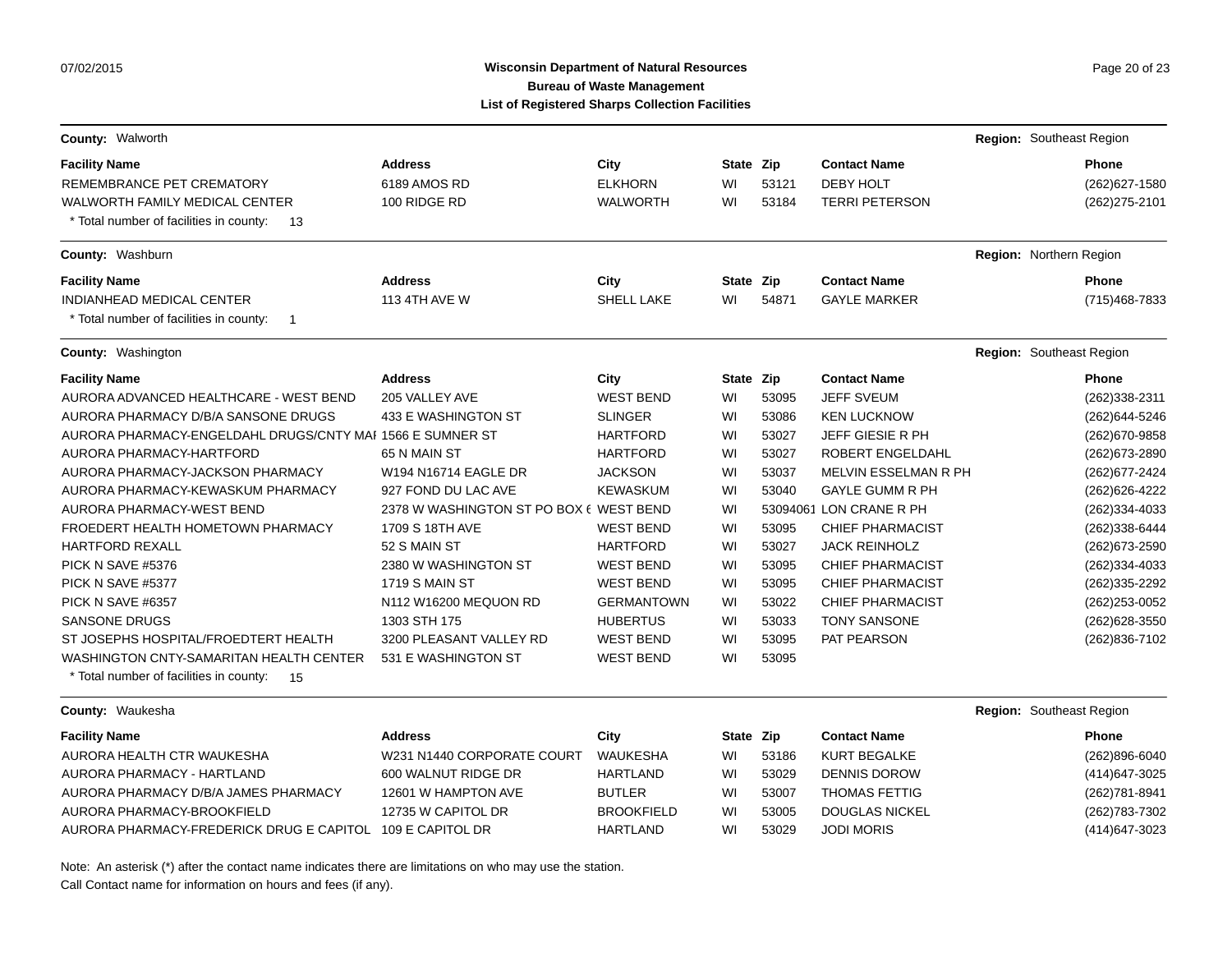**County:** Waukesha **Region:** Southeast Region

| <b>Facility Name</b>                                              | Address                                         | City                      | State Zip |       | <b>Contact Name</b>     | <b>Phone</b>      |
|-------------------------------------------------------------------|-------------------------------------------------|---------------------------|-----------|-------|-------------------------|-------------------|
| AURORA PHARMACY-MENOMONEE FALLS                                   | N95 W18273 COUNTY LINE RD                       | MENOMONEE FALL: WI        |           | 53051 | DAVE GOEHLER            | (414) 647-3023    |
| AURORA PHARMACY-MUSKEGO                                           | 574 W 16775 JANESVILLE RD                       | <b>MUSKEGO</b>            | WI        | 53150 | RYAN PETERSON R PH      | (414) 422-1195    |
| AURORA PHARMACY-PEWAUKEE                                          | 115 W WISCONSIN                                 | <b>PEWAUKEE</b>           | WI        | 53072 | MICHAEL REILAND         | (414) 691-1130    |
| AURORA PHARMACY-SILVERNAIL                                        | 1615 SILVERNAIL RD                              | PEWAUKEE                  | WI        | 53072 | <b>KEVIN BJERKE</b>     | (262)896-0160     |
| AURORA PHARMACY-WALES                                             | 1870 N WALES RD                                 | <b>WALES</b>              | WI        | 53183 | ED OTT                  | (262)968-9570     |
| AURORA PHARMACY-WILKINSON CLINIC                                  | 913 E SUMMIT AVE                                | <b>OCONOMOWOC</b>         | WI        | 53066 | PAT PEARCY              | (262) 569-8204    |
| AURORA PHARMACY-WOODSIDE W CAPITOL                                | 13935 W CAPITOL DR                              | <b>BROOKFIELD</b>         | WI        | 53005 | <b>JODI MORIS</b>       | (414) 647-3023    |
| <b>COMMUNITY MEMORIAL HOSPITAL</b>                                | W180 N8085 TOWN HALL RD                         | <b>MENOMONEE FALL: WI</b> |           | 53051 |                         |                   |
| GOLLASH PHARMACY - DELAFIELD                                      | 2810 HERITAGE DR                                | DELAFIELD                 | WI        | 53018 | <b>RICHARD PIERSON</b>  | (262) 646-4144    |
| <b>HEALTH CENTER PHARMACY WEST</b>                                | N14 W23900 STONERIDGE DR                        | <b>WAUKESHA</b>           | WI        | 53188 | <b>THOMAS HOFBAUER</b>  | (262) 574-7869    |
| JENDUSA PHARMACY-AURORA PHARMACY INC                              | 304 DELAFIELD ST                                | <b>WAUKESHA</b>           | WI        | 53188 | <b>THOMAS ZIMMERMAN</b> | (262)542-8006     |
| METRO MARKET #6301                                                | 17630 W BLUEMOUND RD                            | <b>BROOKFIELD</b>         | WI        | 53046 | <b>CHIEF PHARMACIST</b> | (262) 784-2490    |
| MILLER RX INC                                                     | 801 N ROCHESTER                                 | <b>MUKWONAGO</b>          | WI        | 53144 | PAT VANDEHEY            | (262)363-4001     |
| MUKWONAGO FAMILY PHYS AURORA MEDICAL GRP 225 EAGLE LAKE AVE       |                                                 | <b>MUKWONAGO</b>          | WI        | 53149 | ROBERT POSEKANY         | (262)363-4000     |
| PICK N SAVE #6308                                                 | 220 E SUNSET DR                                 | WAUKESHA                  | WI        | 53186 | <b>CHIEF PHARMACIST</b> | (262) 574-0405    |
| PICK N SAVE #6312                                                 | N95 W18273 COUNTY LINE RD                       | <b>MENOMONEE FALL: WI</b> |           | 53051 | <b>CHIEF PHARMACIST</b> | (262) 253-4705    |
| PICK N SAVE #6315                                                 | 2160 SILVERNAIL RD                              | <b>PEWAUKEE</b>           | WI        | 53072 | <b>CHIEF PHARMACIST</b> | (262)547-6343     |
| PICK N SAVE #6368                                                 | 17295 W CAPILOL DR                              | <b>BROOKFIELD</b>         | WI        | 53045 | <b>CHIEF PHARMACIST</b> | (262) 373-1080    |
| PICK N SAVE #6369                                                 | 1535 E MORELAND BLVD                            | <b>WAUKESHA</b>           | WI        | 53186 | <b>CHIEF PHARMACIST</b> | (262)896-6767     |
| PICK N SAVE #6377                                                 | N78 W14501 APPLETON AVE                         | MENOMONEE FALL: WI        |           | 53051 | <b>CHIEF PHARMACIST</b> | (262) 255-8673    |
| PICK N SAVE #6382                                                 | 15445 W NATIONAL AVE                            | <b>NEW BERLIN</b>         | WI        | 53151 | <b>CHIEF PHARMACIST</b> | (262) 938-0133    |
| PICK N SAVE #6384                                                 | 1010 ROCHESTER ST                               | <b>MUKWONAGO</b>          | WI        | 53149 | <b>CHIEF PHARMACIST</b> | (262)968-9570     |
| PICK N SAVE #6386                                                 | 405 N WALES RD                                  | <b>WALES</b>              | WI        | 53183 | <b>CHIEF PHARMACIST</b> | (262) 968-9570    |
| PICK N SAVE #6388                                                 | 1300 PABST FARM CIR                             | <b>OCONOMOWOC</b>         | WI        | 53066 | <b>CHIEF PHARMACIST</b> | (262) 200-7000    |
| PICK N SAVE #6397                                                 | 15170 W GREENFIELD AVE                          | <b>BROOKFIELD</b>         | WI        | 53005 | <b>CHIEF PHARMACIST</b> | (262) 782-2787    |
| PICK N SAVE #6413                                                 | 36903 E WISCONSIN AVE                           | <b>OCONOMOWOC</b>         | WI        | 53066 | <b>CHIEF PHARMACIST</b> | (262) 567-7938    |
| PICK N SAVE #6415                                                 | 1220 W SUNSET DR                                | WAUKESHA                  | WI        | 53186 | <b>CHIEF PHARMACIST</b> | (262)446-6924     |
| PICK N SAVE #6853                                                 | 12735 W CAPITOL DR                              | <b>BROOKFIELD</b>         | WI        | 53005 | <b>CHIEF PHARMACIST</b> | (262) 783-7302    |
| PICK N SAVE #6881                                                 | 13995 W NATIONAL AVE                            | <b>NEW BERLIN</b>         | WI        | 53151 | <b>CHIEF PHARMACIST</b> | (262)827-0201     |
| PROHEALTH CARE MEDICAL ASSOCIATES                                 | W <sub>180</sub> N <sub>7950</sub> TOWN HALL RD | <b>MENOMONEE FALL: WI</b> |           | 53051 | <b>THOMAS SMITH</b>     | (262) 250-5225    |
| <b>SENTRY DRUGS</b>                                               | 851 GREENRIDGE                                  | <b>MUKWONAGO</b>          | WI        |       | 53149144 MARK WEBER     | (262)363-3066     |
| <b>SENTRY GROCERY STORE</b>                                       | 13425 WATERTOWN PLANK RD                        | <b>ELM GROVE</b>          | WI        | 53122 | <b>PHARMACIST</b>       | (262) 782-8125    |
| ST LUKE - NEW BERLIN HEALTH CARE AURORA HLTI 14555 W NATIONAL AVE |                                                 | <b>NEW BERLIN</b>         | WI        | 53151 | KATHLEEN REKOWSKI       | (262)827-9062     |
| <b>VALUCARE PHARMACY</b>                                          | N85W15882 APPLETON AVE                          | MENOMONEE FALL: WI        |           | 53051 | <b>JOE RUNTAS</b>       | $(262)255 - 6660$ |
| <b>VALUCARE PHARMACY</b>                                          | 501 S GRAND AVE                                 | <b>WAUKESHA</b>           | WI        | 53186 | <b>BOB BLINT</b>        | (262)544-6622     |
|                                                                   |                                                 |                           |           |       |                         |                   |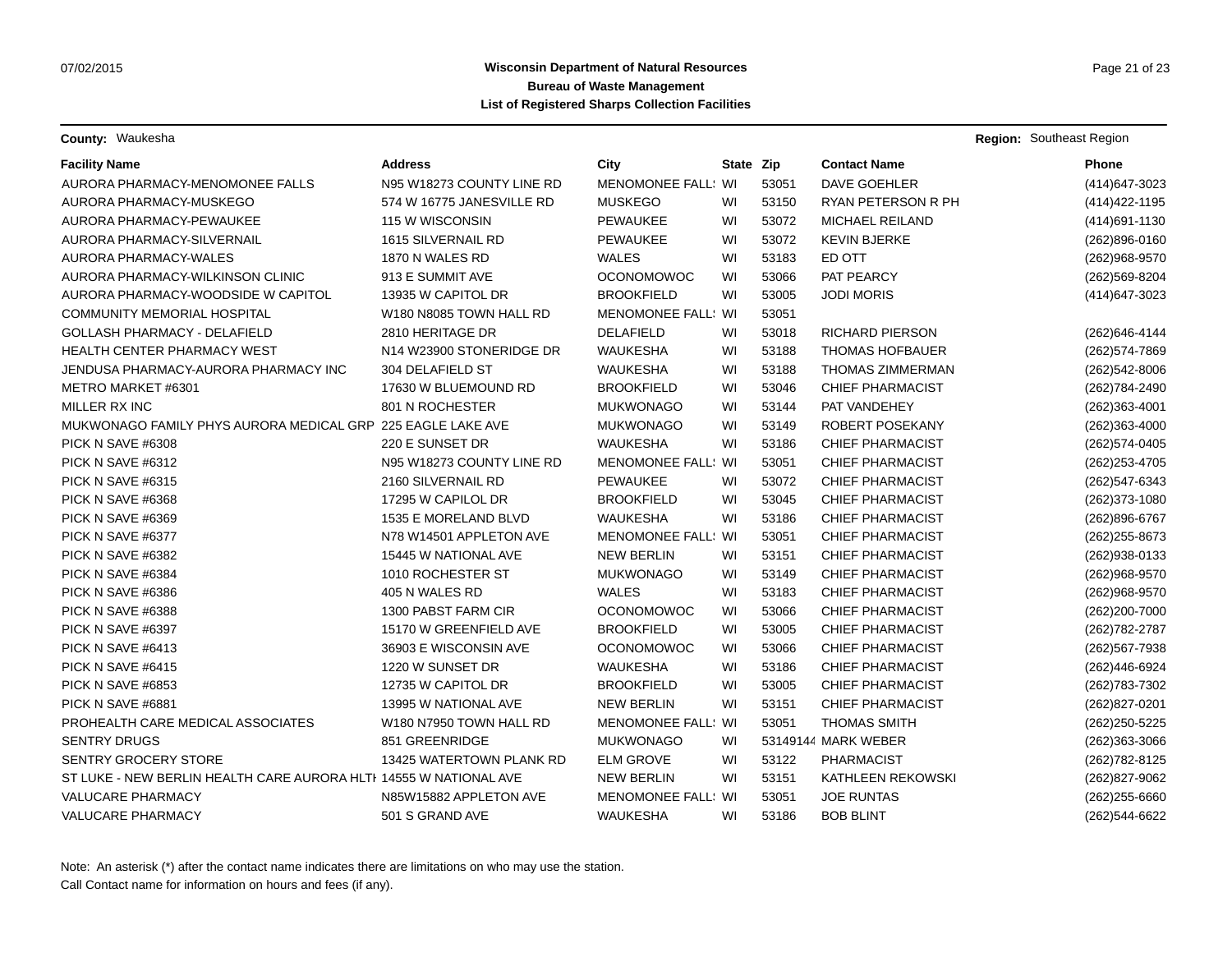07/02/2015

### Wisconsin Department of Natural Resources **Page 22 of 23** Page 22 of 23 **Bureau of Waste Management List of Registered Sharps Collection Facilities**

| County: Waukesha                                                                       |                            |                            |           |       |                         | Region: Southeast Region    |
|----------------------------------------------------------------------------------------|----------------------------|----------------------------|-----------|-------|-------------------------|-----------------------------|
| <b>Facility Name</b>                                                                   | <b>Address</b>             | City                       | State Zip |       | <b>Contact Name</b>     | Phone                       |
| WALGREEN CO #4672                                                                      | 2205 N CALHOUN RD #22      | <b>BROOKFIELD</b>          | WI        | 53005 | <b>PHARMACIST</b>       | (262) 786-8080              |
| * Total number of facilities in county:<br>41                                          |                            |                            |           |       |                         |                             |
| County: Waupaca                                                                        |                            |                            |           |       |                         | Region: Northeast Region    |
| <b>Facility Name</b>                                                                   | <b>Address</b>             | City                       | State Zip |       | <b>Contact Name</b>     | <b>Phone</b>                |
| THEDA CARE PHYSICIANS - CLINTONVILLE                                                   | 370 S MAIN ST              | <b>CLINTONVILLE</b>        | WI        | 54929 | AMANDA VAN STRATEN      | (715) 823-5161              |
| THEDACARE MEDICAL CENTER WAUPACA<br>* Total number of facilities in county: 2          | 800 RIVERSIDE DR           | <b>WAUPACA</b>             | WI        | 54981 | <b>AMY TIPLER</b>       | (715) 258-1207              |
| <b>County: Waushara</b>                                                                |                            |                            |           |       |                         | Region: Northeast Region    |
| <b>Facility Name</b>                                                                   | <b>Address</b>             | City                       | State Zip |       | <b>Contact Name</b>     | <b>Phone</b>                |
| PARTNERS FAMILY PHARMACY                                                               | N2934 HWY 22               | <b>WAUTOMA</b>             | WI        | 54982 | <b>JOHN GARBIS</b>      | (920)361-5592               |
| WAUSHARA FAMILY PHYSICIANS PLAINFIELD                                                  | N6493 VALLEY CIRCLE        | <b>PLAINFIELD</b>          | WI        | 54966 | <b>JOHN GARBIS</b>      | (920)361-5592               |
| WILD ROSE COMMUNITY MEMORIAL HOSPITAL INC                                              | 601 GROVE AVE              | <b>WILD ROSE</b>           | WI        | 54984 | <b>JAMES HARPER</b>     | (920) 622-3257              |
| * Total number of facilities in county:<br>$\overline{\phantom{a}}$ 3                  |                            |                            |           |       |                         |                             |
| County: Winnebago                                                                      |                            |                            |           |       |                         | Region: Northeast Region    |
| <b>Facility Name</b>                                                                   | <b>Address</b>             | City                       | State Zip |       | <b>Contact Name</b>     | <b>Phone</b>                |
| AFFINITY HLTH SYS MERCY MEDICAL CENTER                                                 | 500 S OAKWOOD RD           | <b>OSHKOSH</b>             | WI        | 54904 | MIKE PFAFFENROTH        | (920) 223-1312              |
| AURORA MEDICAL CENTER                                                                  | 855 N WESTHAVEN DR         | <b>OSHKOSH</b>             | WI        | 54904 | <b>SUSAN MCGINN</b>     | (920)303-8830               |
| NEENAH HOMETOWN PHARMACY                                                               | 1415 S COMMERCIAL ST       | <b>NEENAH</b>              | WI        | 54956 | , CHIEF PHARMACIST      | (920) 729-4910              |
| OMRO AREA COMMUNITY CENTER SHARPS COLLEC 130 W LARRABEE ST                             |                            | <b>OMRO</b>                | WI        | 54963 | <b>MARION BRAASCH</b>   | (920) 685-0380              |
| OSHKOSH HOMETOWN PHARMACY                                                              | 321 N SAWYER ST            | <b>OSHKOSH</b>             | WI        | 54902 | , CHIEF PHARMACIST      | (920) 426-0763              |
| PICK N SAVE #5378                                                                      | 1940 S KOELLER DR          | <b>OSHKOSH</b>             | WI        | 54901 | <b>CHIEF PHARMACIST</b> | (920)236-9494               |
| PICK N SAVE #6412                                                                      | 828 FOX POINT PLAZA        | <b>NEENAH</b>              | WI        | 54956 | <b>CHIEF PHARMACIST</b> | (920) 722-1348              |
| THEDACARE THEDA CLARK MEDICAL CENTER<br>* Total number of facilities in county:<br>- 8 | 130 2ND ST                 | <b>NEENAH</b>              | WI        | 54956 | <b>CINDY MALTBY</b>     | (920) 729-9212              |
| County: Wood                                                                           |                            |                            |           |       |                         | Region: West Central Region |
| <b>Facility Name</b>                                                                   | <b>Address</b>             | City                       | State Zip |       | <b>Contact Name</b>     | <b>Phone</b>                |
| ADVANCED DISPOSAL SERVICES SW MIDWEST LLC 501 S HUME AVE                               |                            | <b>MARSHFIELD</b>          | WI        | 54449 | <b>JULIE WILSON</b>     | (715) 387-3101              |
| ADVANCED DISPOSAL SERVICES SW MIDWEST LLC 2510 ENGEL RD                                |                            | <b>WISCONSIN RAPID: WI</b> |           | 54495 | <b>JULIE WILSON</b>     | (715) 421-3839              |
| COPPS #8121                                                                            | 900 E RIVERVIEW EXPRESSWAY | WISCONSIN RAPID: WI        |           | 54494 | <b>CHIEF PHARMACIST</b> | (715) 423-2585              |
| <b>DALY DRUG</b>                                                                       | 3215 8TH ST S              | <b>WISCONSIN RAPID: WI</b> |           | 54494 | PAUL NELSON             | (715) 423-3400              |
| MEDICINE SHOPPE-WISCONSIN RAPIDS                                                       | 2133 8TH ST S              | WISCONSIN RAPID! WI        |           | 54494 | PAUL NELSON             | (715) 423-8676              |

Note: An asterisk (\*) after the contact name indicates there are limitations on who may use the station.